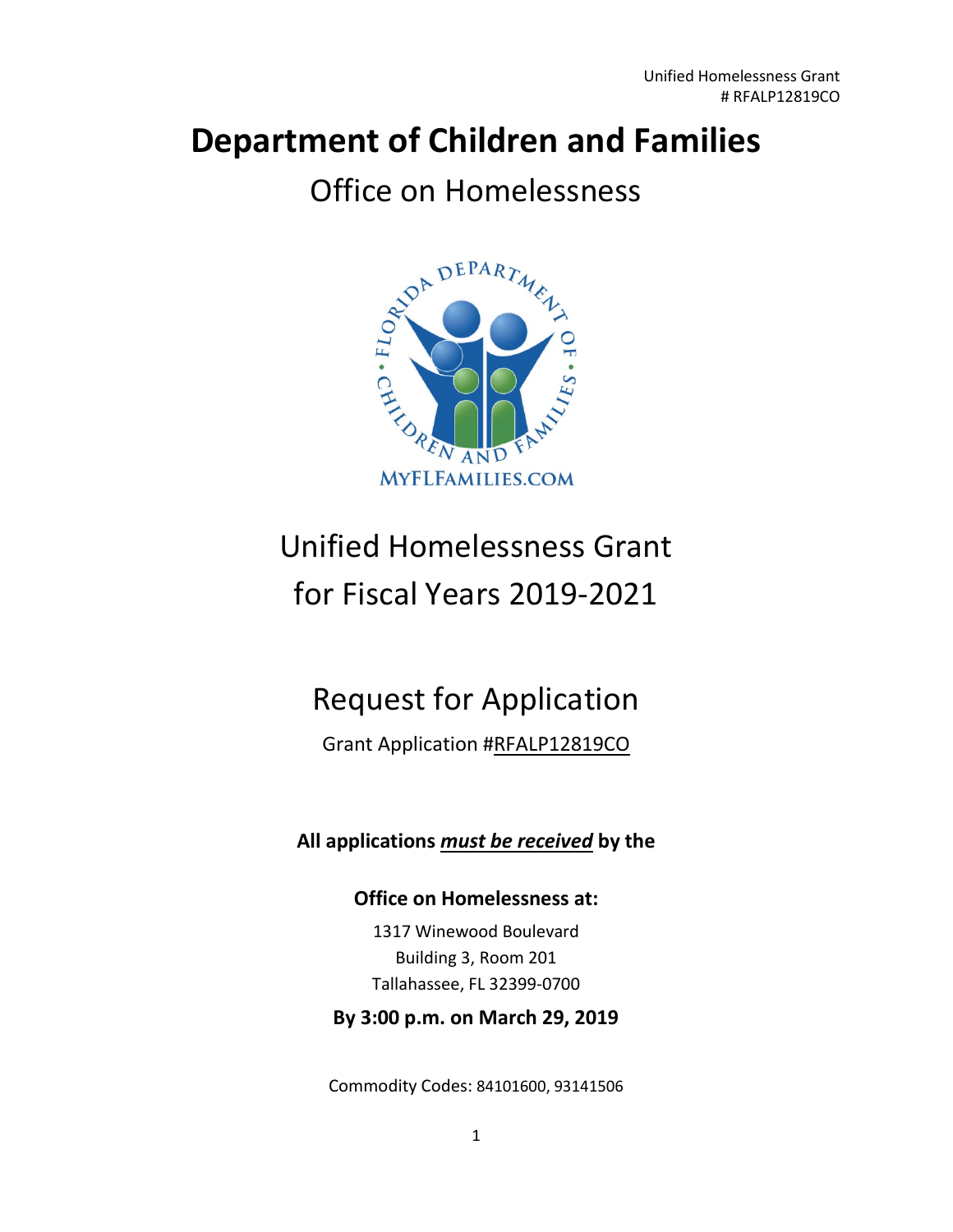## Contents

| 4.6.1 Applicant Information Request, Completeness Check, and Need of Services - Tab 1  16 |  |
|-------------------------------------------------------------------------------------------|--|
|                                                                                           |  |
|                                                                                           |  |
|                                                                                           |  |
|                                                                                           |  |
|                                                                                           |  |
|                                                                                           |  |
|                                                                                           |  |
|                                                                                           |  |
|                                                                                           |  |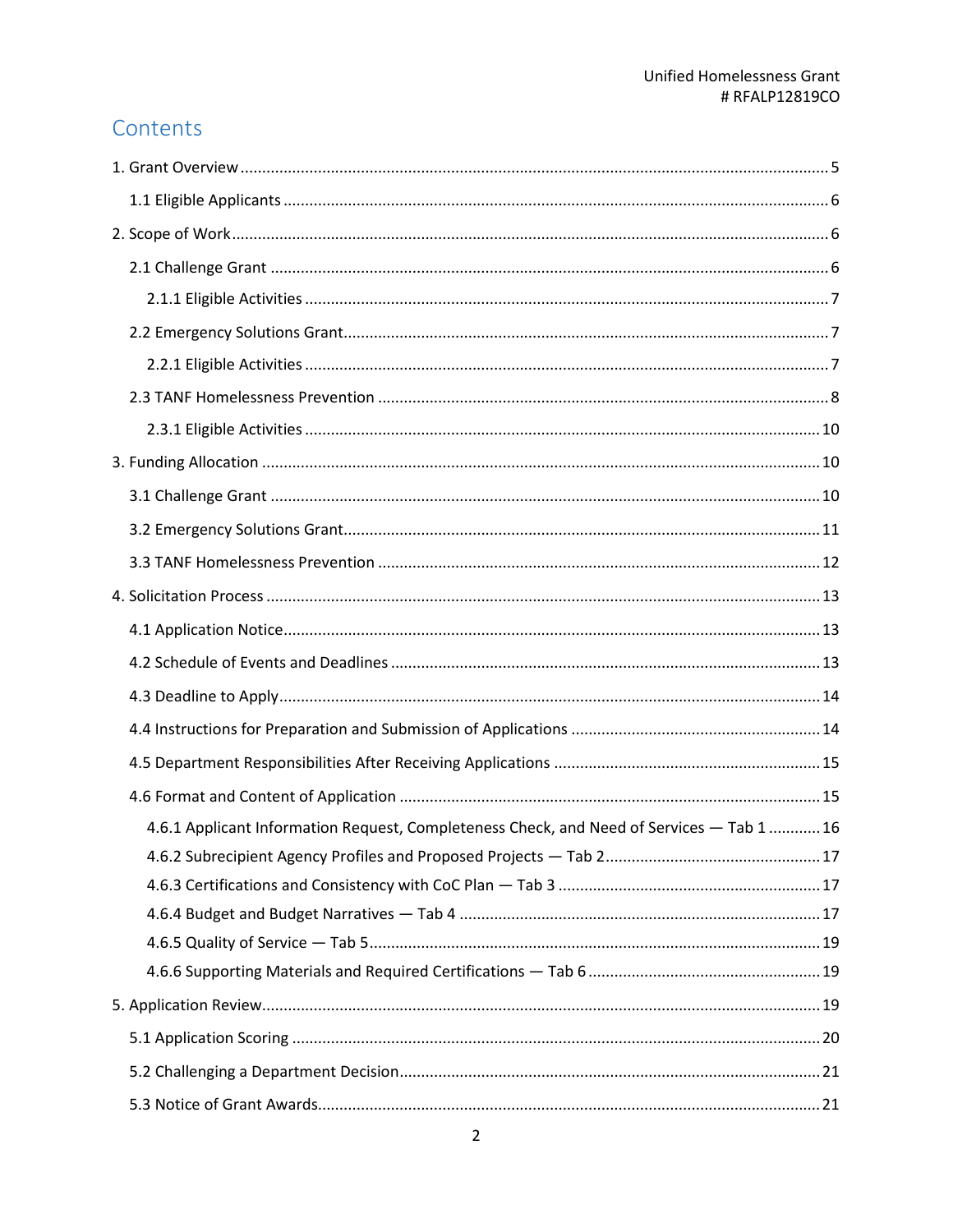## **Unified Homelessness Grant** # RFALP12819CO

| 6.3 TANF Homelessness Prevention Grant Outcome Evaluation and Performance Measures 23 |  |
|---------------------------------------------------------------------------------------|--|
|                                                                                       |  |
|                                                                                       |  |
|                                                                                       |  |
|                                                                                       |  |
|                                                                                       |  |
|                                                                                       |  |
|                                                                                       |  |
|                                                                                       |  |
|                                                                                       |  |
|                                                                                       |  |
|                                                                                       |  |
|                                                                                       |  |
|                                                                                       |  |
|                                                                                       |  |
|                                                                                       |  |
|                                                                                       |  |
|                                                                                       |  |
|                                                                                       |  |
|                                                                                       |  |
|                                                                                       |  |
|                                                                                       |  |
|                                                                                       |  |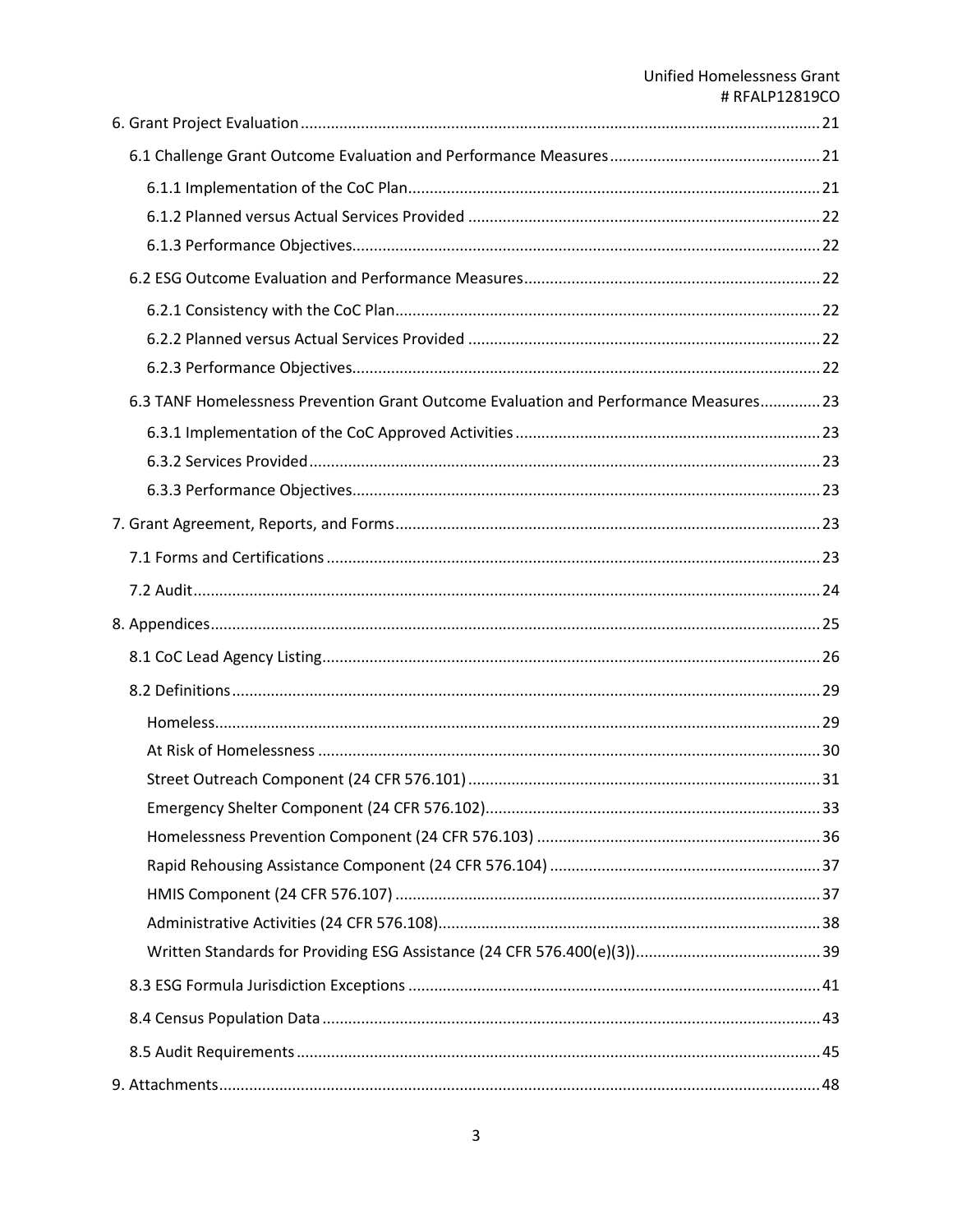## **Unified Homelessness Grant** # RFALP12819CO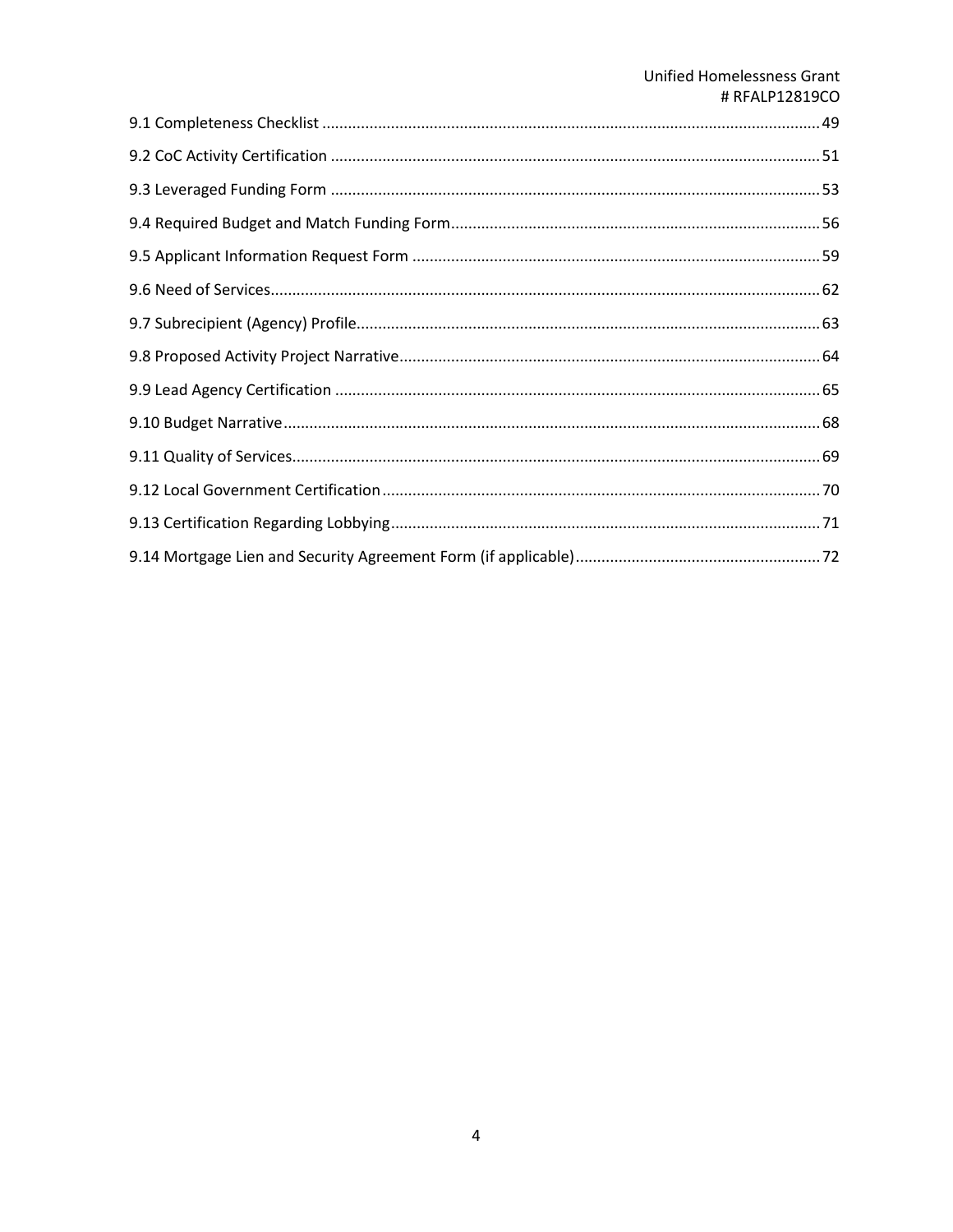## <span id="page-4-0"></span>1. Grant Overview

The Unified Homelessness Grant Application provides an opportunity for the Florida Department of Children & Families (Department) Office on Homelessness (Office) to consolidate multiple funding streams into a single solicitation that serves as a competitive funding request for eligible applicants. This solicitation is designed to include funding for the state appropriation for the Challenge Grant program, authorized by section 420.622(4) of the Florida Statutes; the federally funded Emergency Solutions Grant (ESG) program, authorized by section 420.622(10) of the Florida Statutes and in 24 CFR 576; and the Temporary Assistance for Needy Families (TANF) Homelessness Prevention Grant program authorized by section 414.161 of the Florida Statutes.

To qualify for funding, a Continuum of Care (CoC) lead agency must develop and implement a local Homeless Assistance CoC Plan (CoC Plan) for its designated planning area. The CoC Plan must include "either a centralized or coordinated assessment system that provides an initial, comprehensive assessment of the needs of individuals and families for housing and services" as outlined in federal regulations [24 CFR 578.7(a)(8)]. The lead agencies may allocate the grant funds to programs, services, and/or housing providers that support the implementation of the CoC Plan. The lead agency may subgrant the provision of direct services described herein to another agency, as consistent with the CoC Plan. The lead agency retains overall grant administration and financial accountability. The lead agency may choose to share the grant administrative costs with the sub-grant agency.

This grant solicitation describes the Department's instructions that govern the Challenge Grant application process, including the scoring process for applications in accordance with the statutory preference criteria stated in section 420.622(4), Florida Statutes.

The ESG program is awarded to the State of Florida through the U.S. Department of Housing and Urban Development (HUD). The State of Florida is required to distribute the grant for projects operated by local government agencies or private non-profit organizations. ESG funds may be used for five program components: street outreach, emergency shelter, homelessness prevention, rapid re-housing assistance, and Homeless Management Information Systems (HMIS); as well as administrative activities. The five program components and the eligible activities that may be funded under each are set forth in 24 CFR 576.101 through 24 CFR 576.107.

Finally, the Homelessness Prevention Grant program which was authorized by section 414.161, Florida Statutes, began in 2013 to provide emergency financial assistance to families facing the loss of their current housing due to a financial or other crises. The intent of the program is to assist families to prevent them from becoming homeless, and to enable them to remain stably housed following the assistance provided.

The contact person at the Department for the application process is:

Zachary Summerlin Office on Homelessness Department of Children and Families 1317 Winewood Blvd., Bldg. 3, Room 201 Tallahassee, FL 32399-0700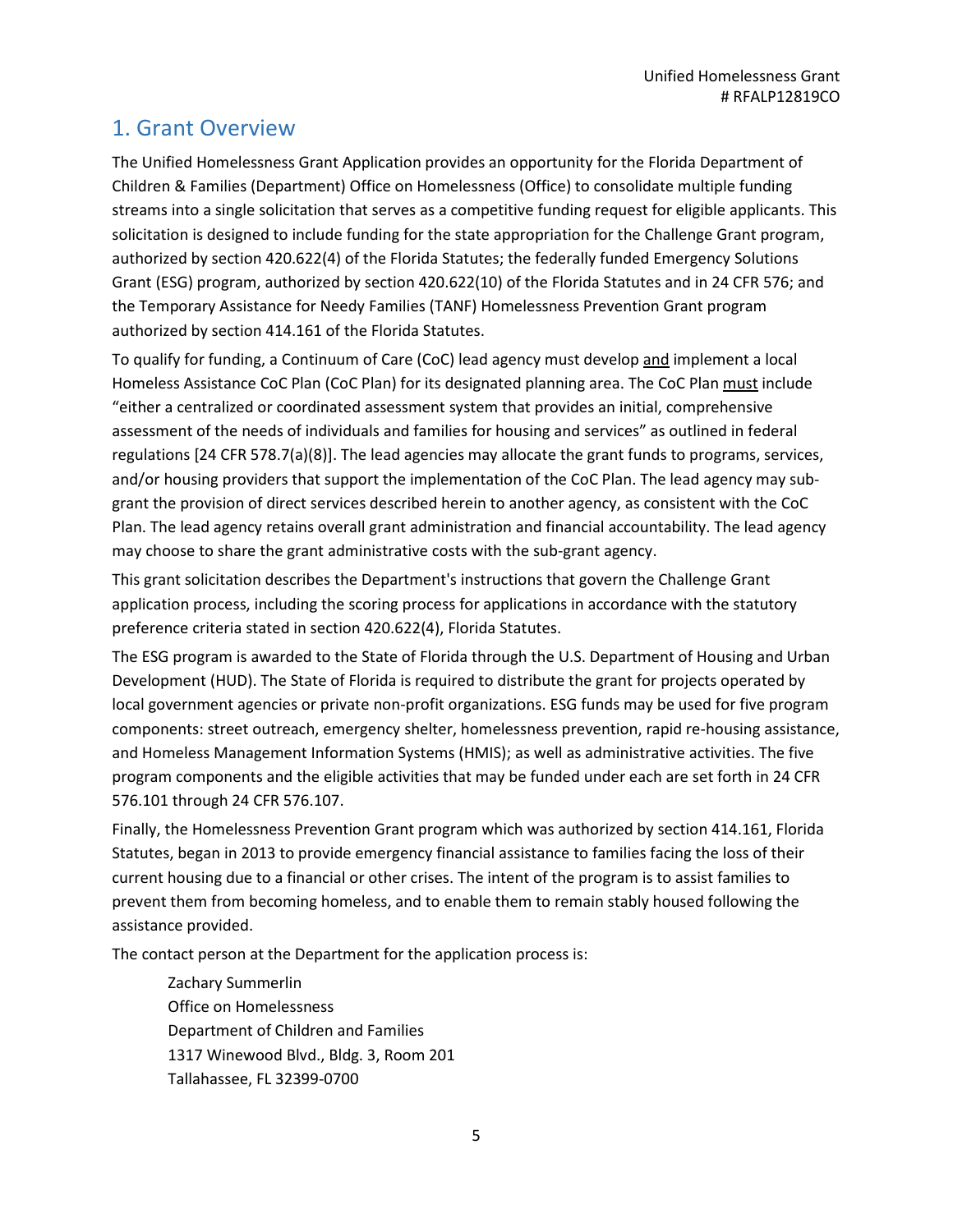(850) 922-4691

#### [zachary.summerlin@myflfamilies.com](mailto:zachary.summerlin@myflfamilies.com)

Appendices referenced in this document are for informational purposes only and do not need to be included in the application. Attachments shall be completed as part of the lead agency's application.

#### <span id="page-5-0"></span>1.1 Eligible Applicants

The only entities that may submit an application for this Unified Homelessness Grant shall be the lead agencies of the CoC, as designated pursuant to section 420.624(6), Florida Statutes. The designation of the lead agencies by the Office has been done in consultation with HUD, the local homeless continua of care within Florida, and those agencies that were identified as the lead agency in the most recent application for HUD Continuum of Care Grant.

The list of designated lead agencies by counties served is attached in Appendix 8.1. Any applications received from entities not listed in Appendix 8.1 shall be returned, without review, to the entity that submitted it.

This grant solicitation describes the Department's instructions that govern the grant application process, including the scoring process for applications in accordance with the statutory preference criteria stated in sections 420.622(4), 420.622(10), and 414.161, Florida Statutes.

All applicants must complete the Completeness Checklist (Attachment 9.1) and all required forms identified herein as Attachments to be considered.

Lead agencies are required to register in MyFloridaMarketPlace (MFMP) as a vendor. Registration is required because the Department of Financial Services uses data from MFMP to establish the payment data file for purposes of disbursing state funds.

Funds disbursed to lead agencies as a result of this solicitation are financial assistance. In accordance with Rule 60A-1.033(2)(d)11., Florida Administrative Code (FAC), disbursements of financial assistance to recipients of state financial assistance are exempt from paying the MFMP transaction fee.

## <span id="page-5-1"></span>2. Scope of Work

The Unified Grant Application provides opportunities for lead agencies to apply for funding through the Challenge Grant program, the ESG program, and the TANF Homelessness Prevention Program.

Prior to submission of the application, each lead agency shall issue a local solicitation to receive projects to be included, based on, funding for the Challenge Grant, ESG, and TANF Homelessness Prevention Grant. The Scope of Work for each funding stream is outlined below.

#### <span id="page-5-2"></span>2.1 Challenge Grant

The intent of Challenge Grant funding is to help implement the CoC Plan, and to help the community reach the goals and objectives outlined in the CoC Plan.

In addition, this state allocation is intended to be used in concert with private funding contributed to local homeless service agencies to address the needs of individuals who are at-risk of becoming homeless or experiencing homelessness in the respective counties served.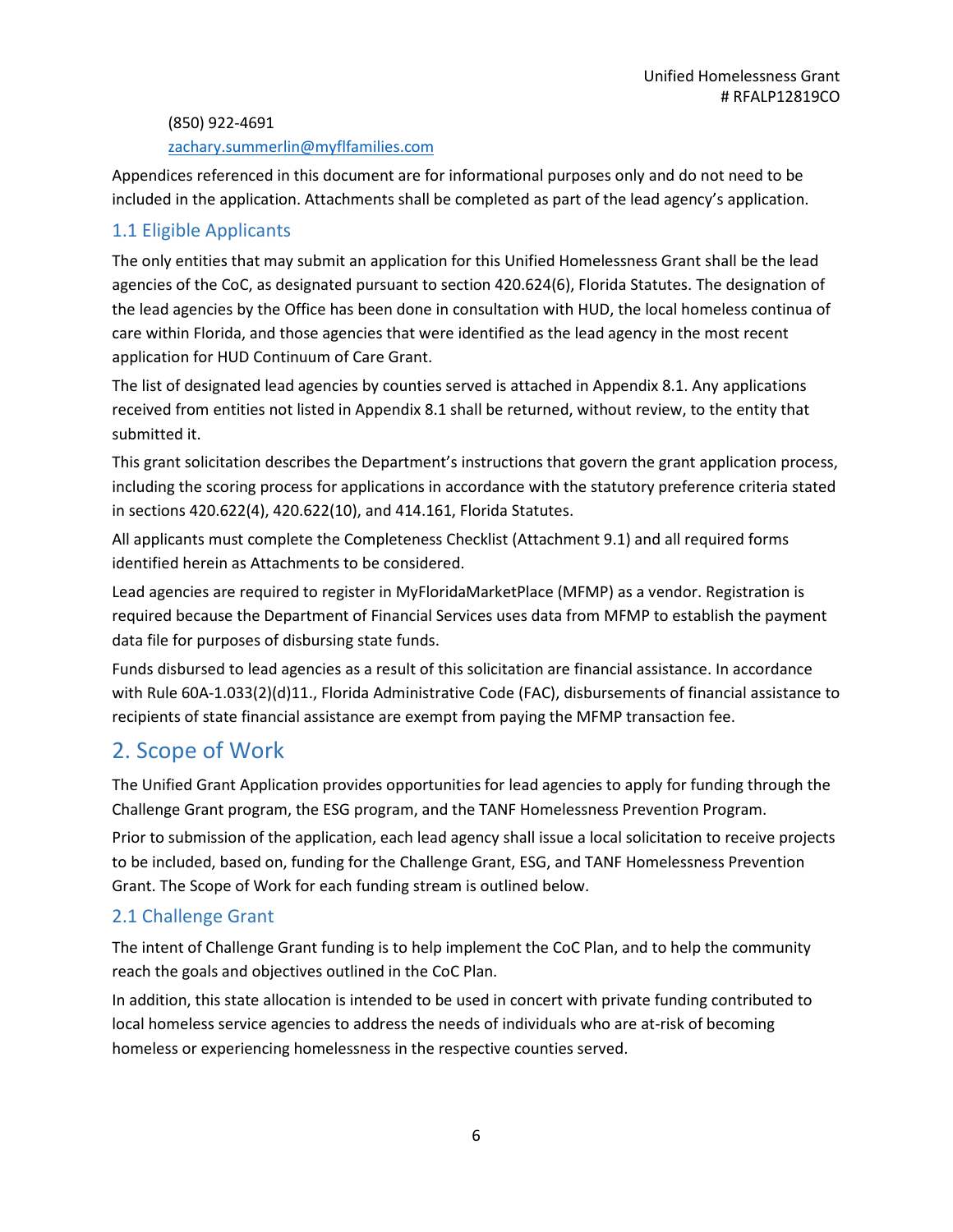The overall goal of the grant is to use the Challenge Grant to partner with local agencies to reduce homelessness in Florida. The grant recipient shall evaluate the success of the grant award using the performance measures described in Eligible Activities section below.

The lead agency may use the Challenge Grant funds to fund any housing, program, or service need that is clearly and specifically identified in the CoC Plan and meets the performance measures and specific objectives provided in the application, which may include those identified in section 420.622(6), Florida Statutes. To be an eligible activity or use, the lead agency shall certify that the use is contained in the CoC Plan and shall provide evidence of that inclusion in the CoC Plan with the certification (see Attachment 9.2). If the project is NOT included in the CoC Plan, the project will not be accepted as an allowable project. The CoC Plan included in the lead agency's application for the HUD Notice of Funding Availability for the FY2018 CoC Program Competition must be submitted with this grant application. The application must clearly enumerate the activities or projects to be funded, the purpose of each, the amount allocated for each, and the entity to carry out that use or activity.

The lead agency shall be responsible for ensuring that all grant funds are expended only for eligible activities. In the case where funds are expended on ineligible activities, the lead agency will be responsible for reimbursing the Department.

Performance monitoring of grant activities is the lead agency's responsibility . Upon completion of the grant funded activities, the lead agency shall provide a written assessment to the Office of the grant's effectiveness in furthering the CoC Plan.

Administrative costs shall not exceed the allowable amount identified in section 420.622(4), Florida Statutes.

#### <span id="page-6-0"></span>2.1.1 Eligible Activities

The application may contain one or more housing, program or service activities to be funded, provided each of the activities proposed for funding is specifically identified in the CoC Plan. All grant funds shall go to activities that directly benefit persons experiencing or at risk of homelessness. Homeless Management Information Systems (HMIS) may be claimed to be a direct benefit only to the extent that the system is used as a coordinated entry tool or a case management tool to coordinate services among two or more local agencies serving a person experiencing or at risk of homelessness.

#### <span id="page-6-1"></span>2.2 Emergency Solutions Grant

The ESG Program will fund activities that meet the definitions contained in the HUD regulations published in 24 CFR 576, as amended. Applicants should review the definitions included in Appendix 8.2.

#### <span id="page-6-2"></span>2.2.1 Eligible Activities

Under this grant application, funded components of the ESG Program include Street Outreach (24 CRF 576.101), Emergency Shelter (24 CFR 576.102), Homelessness Prevention (24 CFR 576.103) and Rapid Rehousing (24 CFR 576.104), and HMIS (24 CFR 576.107). The following descriptions identify eligible activities for each funded component; applicants should review the posted regulations for a comprehensive list of activities.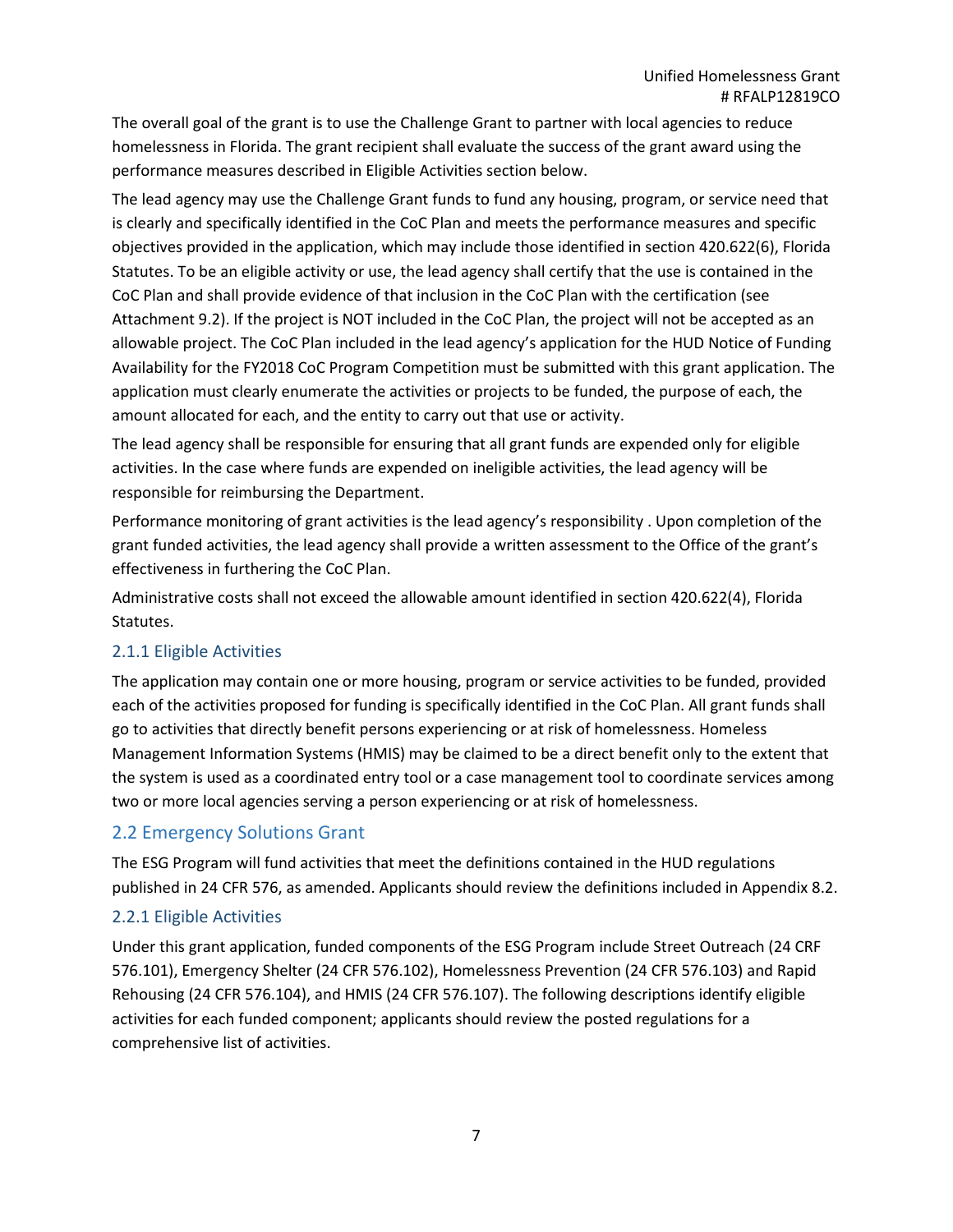Street Outreach – eligible costs include engagement; case management; emergency health services; emergency mental health services; transportation; and services for special populations (homeless youth, victim services, and people living with HIV/AIDS)

Emergency Shelter – eligible costs include essential services (case management, child care, education services, employment assistance and job training, outpatient health services, legal services, life skills training, mental health services, substance abuse treatment services, transportation, and/or services for special populations – homeless youth, victim services, and people living with HIV/AIDS); renovations; and shelter operations

Homelessness Prevention - eligible costs include providing housing relocation and stabilization services (rental application fees, security deposits, last month's rent, utility payments, moving costs, housing search and placement, housing stability case management, mediation, legal services, and credit repair); and short-term and/or medium-term rental assistance

Rapid Rehousing – eligible costs include providing housing relocation and stabilization services (rental application fees, security deposits, last month's rent, utility payments, moving costs, housing search and placement, housing stability case management, mediation, legal services, and credit repair); and short-term and/or medium-term rental assistance

Homeless Management Information Systems (HMIS) – eligible costs include the costs of contributing data to the HMIS; costs of functioning as the HMIS lead agency; and participating in a comparable database if the agency is a victim services or legal services provider

Administrative Costs - eligible costs include general management, oversight, and coordination; training on grant requirements; consolidated plans; and environmental reviews

Grant administration costs may not exceed 5% of the ESG award.

The lead agencies must ensure that Written Standards for each service component performed are completed in accordance with 24 CFR 576.400(e) as found in the Definitions of Appendix 8.2 and submitted with this application. These written standards must be approved by the Office on Homelessness prior to grant execution, and again at the beginning of each FY thereafter.

#### <span id="page-7-0"></span>2.3 TANF Homelessness Prevention

The purpose of the Homelessness Prevention Grant Program is to assist eligible families to avoid becoming homeless and to maintain stable housing following the assistance from the grant. For each recipient of funding from the Homelessness Prevention Grant, the providing agency must complete the following tasks:

1) Develop a written case plan and conduct mandatory case management for each family applying for financial assistance. The family's case plan shall set forth all of the costs that will be covered by the grant, as well as the total dollar amount of assistance to be provided to the family. The case plan shall spell out the family's goal for housing stability, the anticipated date the case plan will be completed, the agency's schedule for monitoring the family's housing stability following the cessation of grant assistance, whether the family was able to avoid becoming homeless, and whether the family remained in permanent housing.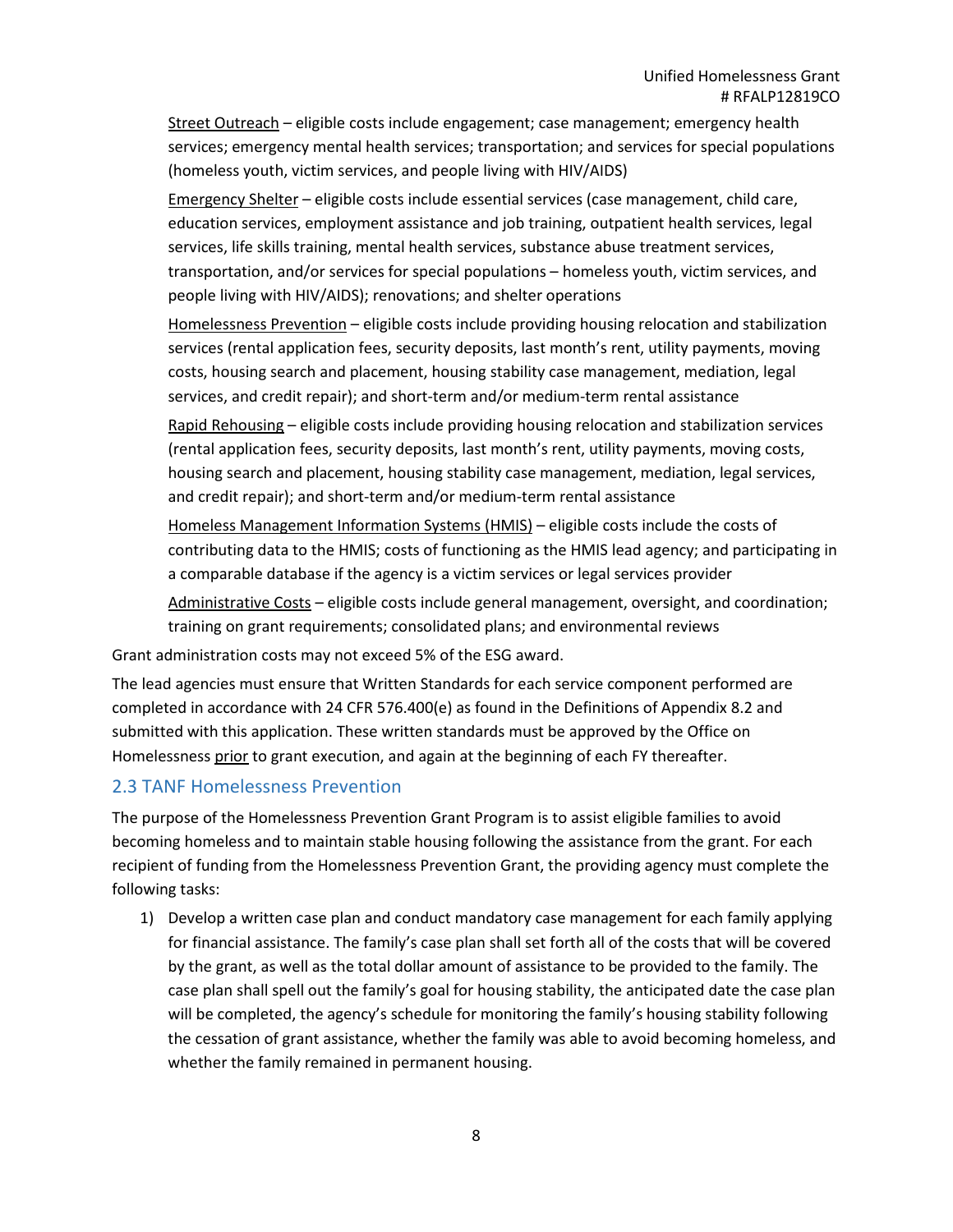- 2) Develop, maintain, and retain a case file on each family applying for assistance. The case file shall contain all information required to determine the eligibility of the family, along with the determination decision of eligibility. The file shall include documentation of household income. In addition, if eligible, the file shall include copies of all payments made, the case plan, follow up monitoring of the family, and the housing outcome achieved.
- 3) Track, monitor, and report on each family assisted for at least 12 months after the last assistance is provided to the family. The goal for the homelessness prevention program is to enable at least 85% of the families assisted to remain in their homeless and avoid becoming homeless during the ensuing year.

To be eligible for assistance under this grant, families must reside in Florida; have at least one household member who is a United States citizen or a lawful permanent resident; have a minor child living in the household full-time; and have a household income less than two-hundred percent (200%) of the federal poverty level as annually published by the U.S. Department of Health and Human Services (HHS) [\[https://www.federalregister.gov/documents/2018/01/18/2018-00814/annual-update-of-the-hhs](https://www.federalregister.gov/documents/2018/01/18/2018-00814/annual-update-of-the-hhs-poverty-guidelines)[poverty-guidelines\]](https://www.federalregister.gov/documents/2018/01/18/2018-00814/annual-update-of-the-hhs-poverty-guidelines). See chart below for 2018 poverty guidelines:

| Persons in family/household                                                                  | <b>Poverty guideline</b> |  |
|----------------------------------------------------------------------------------------------|--------------------------|--|
| 1                                                                                            | \$12,140                 |  |
| 2                                                                                            | \$16,460                 |  |
| 3                                                                                            | \$20,780                 |  |
| 4                                                                                            | \$25,100                 |  |
| 5                                                                                            | \$29,420                 |  |
| 6                                                                                            | \$33,740                 |  |
| 7                                                                                            | \$38,060                 |  |
| 8                                                                                            | \$42,380                 |  |
| For families/households with more than 8 persons,<br>add \$4,320 for each additional person. |                          |  |

A minor child means a child under the age of eighteen (18); or if age eighteen (18), but not yet nineteen (19), is attending high school, a General Education Development (GED) program, a trade school, or other career training program on a full-time basis. A minor child cannot be married or divorced.

The adult who applies for the grant assistance with the CoC must be either the parent or guardian of the minor child residing in the household.

Household income includes both earned and unearned income received in the month in which the family applies for assistance. Earned income is income received from employment or self-employment, including wages, salary, tips, commissions, and bonuses. Unearned income is income received for which there is no performance of work, or provision of services as an employee or self-employed person. The income of all members of the household shall be reported in determining eligibility of the family for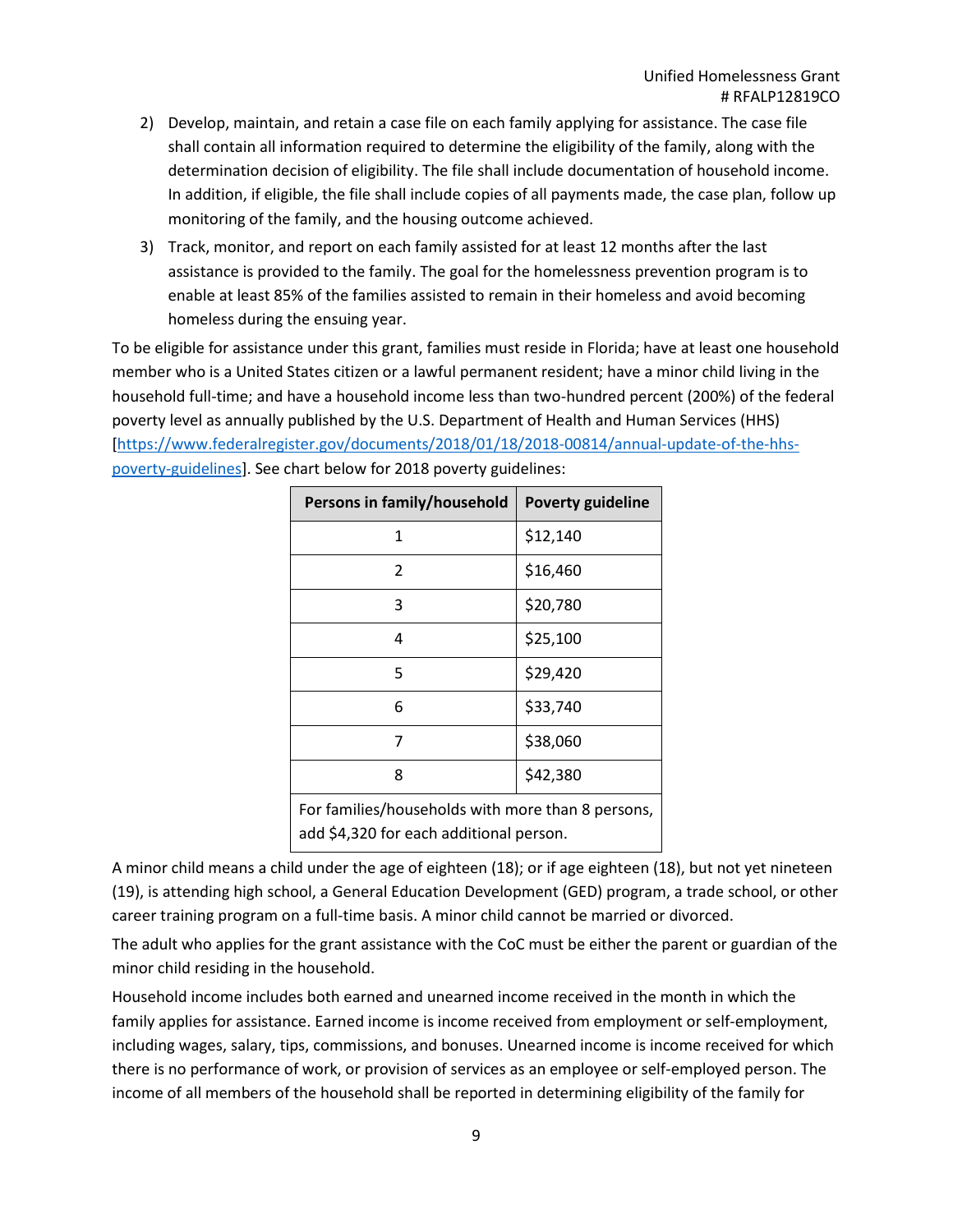assistance. The family's housing emergency shall be the result of a financial or other crisis, and documented by the lead agency, or its subrecipient.

#### <span id="page-9-0"></span>2.3.1 Eligible Activities

The Homelessness Prevention Grant may assist eligible families to avoid homelessness through the following supports: 1) past due rent or mortgage payments, not to exceed four months of rent or mortgage payment; and 2) past due utility bills, not to exceed four months in arrears for electric, gas, water, and sewer only. Staff and operating costs for required case management services is an allowable expense. Administrative costs shall not exceed the allowable amount identified in section 414.161, Florida Statutes.

## <span id="page-9-1"></span>3. Funding Allocation

Funding for the grants included in this solicitation are authorized by Florida Statutes and funding will be available upon appropriation from the Legislature. The Challenge Grant program is authorized by section 420.622(4), Florida Statutes. The federally funded Emergency Solutions Grant (ESG) program is awarded annually by HUD to the State of Florida and authorized by section 420.622(10), Florida Statutes. The TANF Homelessness Prevention Grant program is awarded through HHS to assist families by preventing them from becoming homeless, and enable them to remain stably housed and is authorized by section 414.161, Florida Statutes.

The Department reserves the right to fund grant application requests at lower levels.

The Department reserves the right to reallocate unexpended funds from under/non-performing projects to support initiatives in higher performing CoCs.

In the event that two or more CoCs merge during the contract period, the Department will honor the full amount of each contract as funding is available and budget authority is given by the state legislature. Upon mutual agreement, the Department and the Provider may renew a contract awarded, in whole or part, for a period that may not exceed 3 years. Any renewal shall specify the renewal price, as awarded in response to this solicitation. The renewal must be in writing and signed by both parties, and is contingent upon satisfactory performance evaluations and subject to availability of funds.

## <span id="page-9-2"></span>3.1 Challenge Grant

The Challenge Grant program is authorized by section 420.622(4), Florida Statutes, to provide grant funding to lead agencies of homeless assistance CoC. The lead agencies may allocate the grant funds for projects to provide housing, program, or service needs included in the CoC Plan.

In 2018 the Department allocated \$3,488,706 for the Office to administer through Challenge Grants. The Office has placed a maximum initial award of \$300,000 per FY on Challenge Grants in order to help expand and diversify projects that help meet needs across the state. Applications may be submitted for any amount up to, but not exceeding \$300,000. The lead agency shall clearly identify a budget for those uses or activities to be funded, and shall list the projects or activities to be funded.

The maximum amount of allowable administrative costs is identified in Section 420.622(4), Florida Statutes. Challenge Grant administrative costs may be used by the lead agency for staff salary, benefits, or operating expenses directly related to the management and oversight of this grant.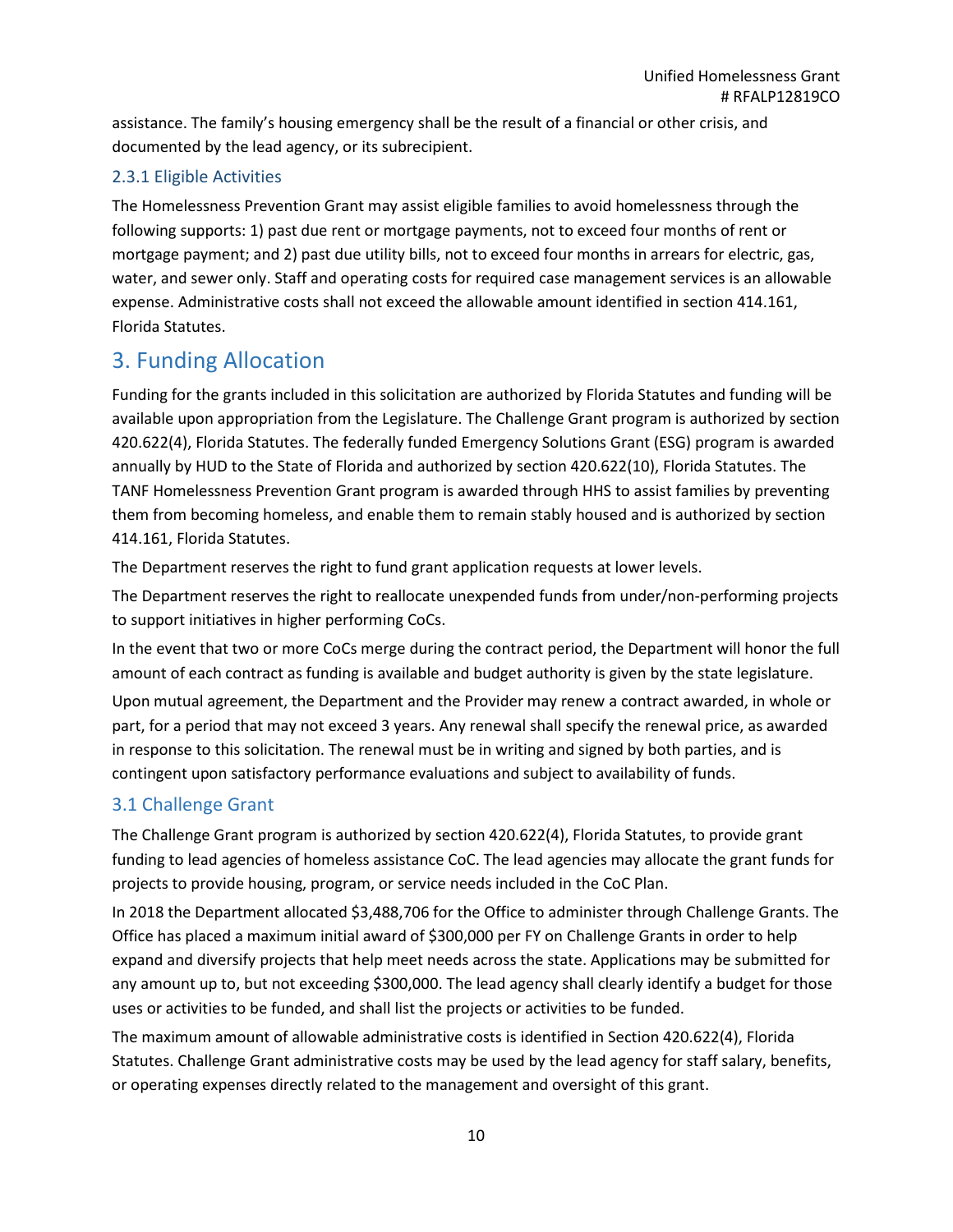The Office will work with each lead agency and the contract team to determine the appropriate invoicing structure (fixed price, cost-reimbursement, etc.) for the local community.

Grant funding shall be expended on eligible services and programs by June 30 of each SFY through 2022, as funds are available subject to approval by the Legislature with spending authority in the respective state budget year. The grant funds shall be used to carry out the services or programs identified in the CoC Plan, as certified by the lead agency.

The lead agency shall list on the form in Attachment 9.3 all leveraged funding received by organizations participating in the CoC from grants authorized under the McKinney-Vento Homeless Assistance Act and identified in 24 CFR 576.400 and from private sources (non-governmental) for homeless services within its counties served. The list shall be limited to those grants received or private cash received within the period from July 1, 2017 through June 30, 2018.

Section 420.622(4)(a), Florida Statutes, requires that "the lead agency shall also document the commitment of local government or private organizations to provide matching funds or in-kind support in an amount equal to the grant requested."The Required Budget and Match Funding Form (Attachment 9.4) must be used to identify the matching funding sources used to satisfy the match requirement set forth in this solicitation. An applicant or subrecipient may use in-kind services, or other public or private cash sources to meet the match requirement, so long as those funds are dedicated to this grant award. Matching funds must be provided after the date of the grant award.

All grants must be obligated by an executed grant agreement and all grant funded activities or project services shall be completed or provided by June 30, 2022. See the list of acceptable state expenditures at the following webpage:

#### [http://www.myfloridacfo.com/aadir/reference\\_guide/Reference\\_Guide\\_For\\_State\\_Expenditures.pdf](http://www.myfloridacfo.com/aadir/reference_guide/Reference_Guide_For_State_Expenditures.pdf)

#### <span id="page-10-0"></span>3.2 Emergency Solutions Grant

In the most recent federal fiscal year HUD has awarded the State of Florida \$5,380,797 based on area demographics of the communities in Florida that will not receive a direct award from HUD.

Funding of the ESG Program is subject to the appropriation of spending authority by the Legislature for applicable budget years. The Department may add to the allocations unobligated or unexpended funds available from previous years.

The Department shall place a priority on funding non-entitlement areas not receiving direct awards from HUD for ESG (see Formula Jurisdiction Exceptions – Appendix 8.3). The maximum initial grant award a lead agency in a non-entitlement jurisdiction may request is \$300,000 per FY. Applications may be submitted for any amount up to, but not exceeding \$300,000. Lead agencies with HUD-designated entitlement jurisdictions may request up to, but not exceeding \$200,000 per FY.

The lead agency shall list the projects or activities to be funded and clearly identify a budget for those uses or activities. The total amount a recipient may spend on street outreach and emergency shelter activities, combined, cannot exceed 60% of the ESG fiscal year award in accordance with 24 CFR 576.100(b). Administrative costs may not exceed 5% of the total ESG project costs. ESG administrative costs may be used for general management, oversight, and coordination; training on ESG requirements;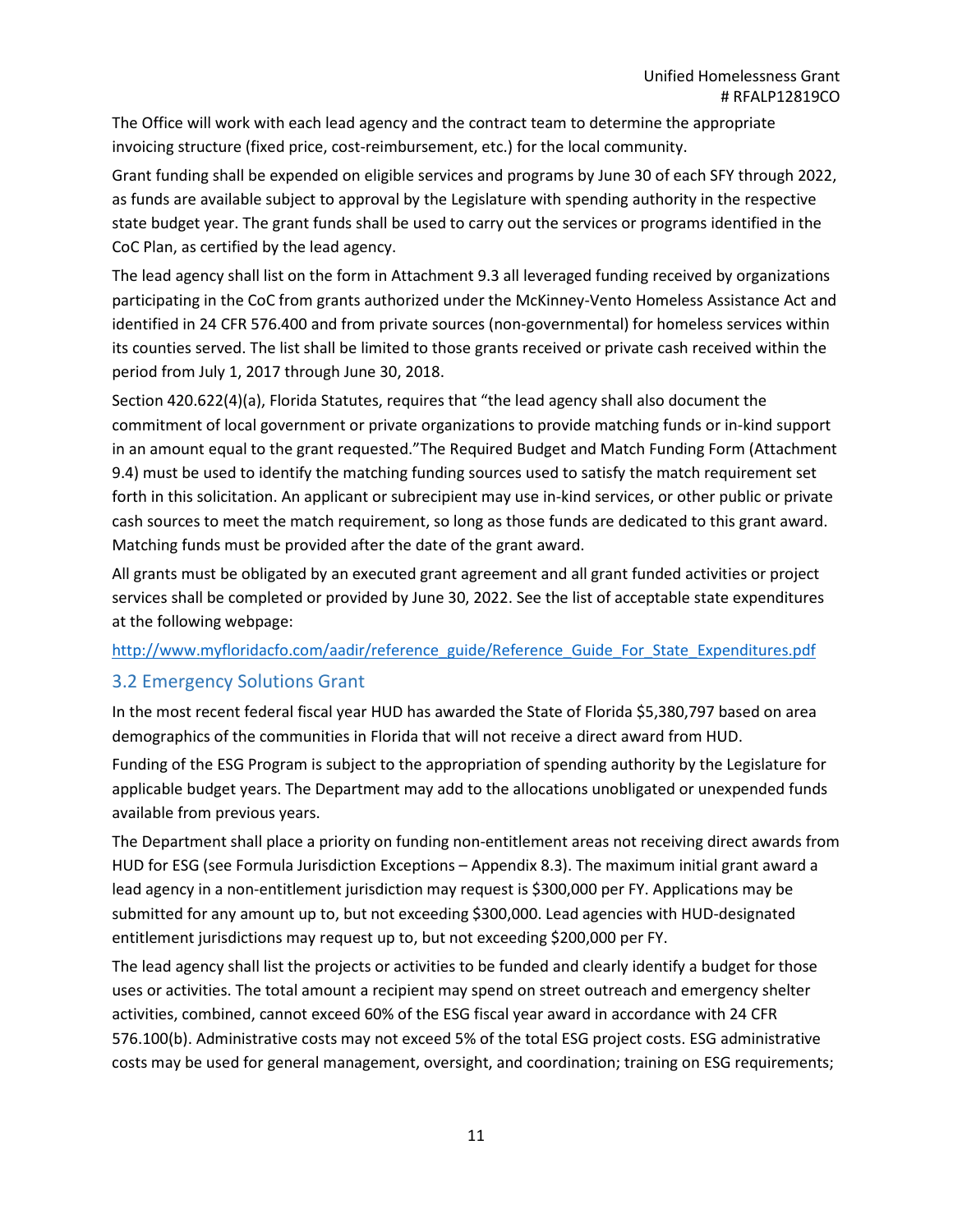costs associated with preparing and amending the CoC plan; and/or environmental review as stated in 24 CFR 576.108(a).

ESG funding shall be expended on eligible services and programs by June 30 of each SFY through 2022, as they are available, subject to the approval of the Department's spending authority in the respective state budget year. The grant funds shall be used to carry out the services or programs under 24 CFR 576 that are consistent with the CoC Plan certified by the lead agency.

ESG award recipients are required by 24 CFR 576 and the State of Florida to provide matching funds or in-kind support in an amount equal to the grant requested. An applicant or subrecipient may use in-kind services, or other public or private cash sources to meet the 100% match requirement. The Required Budget and Match Funding Form (Attachment 9.4) must be used to properly identify the match requirement set forth in this solicitation. Grant recipients may use any of the following as matching funding in accordance with 24 CFR 576.201(e): 1) Cash; 2) Value or fair rental value of any donated material or building used to support the ESG program, including the value of any lease on a building; and 3) Value of the time and services contributed by volunteers to carry out the program of the recipient based on the value at rates consistent with those paid for similar work in the recipient's organization. For cash match, "provided" means when the funds are expended (or when the allowable cost is incurred). For in-kind match, it is the date the service (or other in-kind match source) is actually provided to the program or project. ESG matching funds must be expended within the same expenditure deadline that applies to the ESG funds being matched (i.e. the 12-month deadline). Non-cash contributions must be made within the expenditure deadline. Matching funds must be provided after the date of the grant award. Funds used to match previous ESG or any other grant may not be used to match the grant award made under this grant application.

The Department will work with each lead agency and the contract team to determine the appropriate invoicing structure (fixed price, cost-reimbursement, etc.) for the local community.

#### <span id="page-11-0"></span>3.3 TANF Homelessness Prevention

The Homelessness Prevention Grant program is funded pursuant to Florida's approved TANF State Plan from federal TANF block grant funds received by the state from the U.S. Department of Health and Human Services as appropriated by the Florida Legislature.

The Homeless Prevention Grant is funded by the federal TANF program. The Department expects to have \$852,507 available to fund the Homeless Prevention Grant program available to the lead agencies of the CoC planning areas.

The Department will work with each lead agency and the contract team to determine the appropriate invoicing structure (fixed price, cost-reimbursement, etc.) for the local community.

The maximum initial grant award an eligible lead agency may request is \$70,000 per FY. The Department reserves the right to change the maximum award amount, based on the number of eligible applicants and total funding requested. Grant funding shall be expended on eligible services and programs by June 30 of each SFY through 2022, as they are available, subject to the approval by the Legislature with spending authority in the respective state budget year.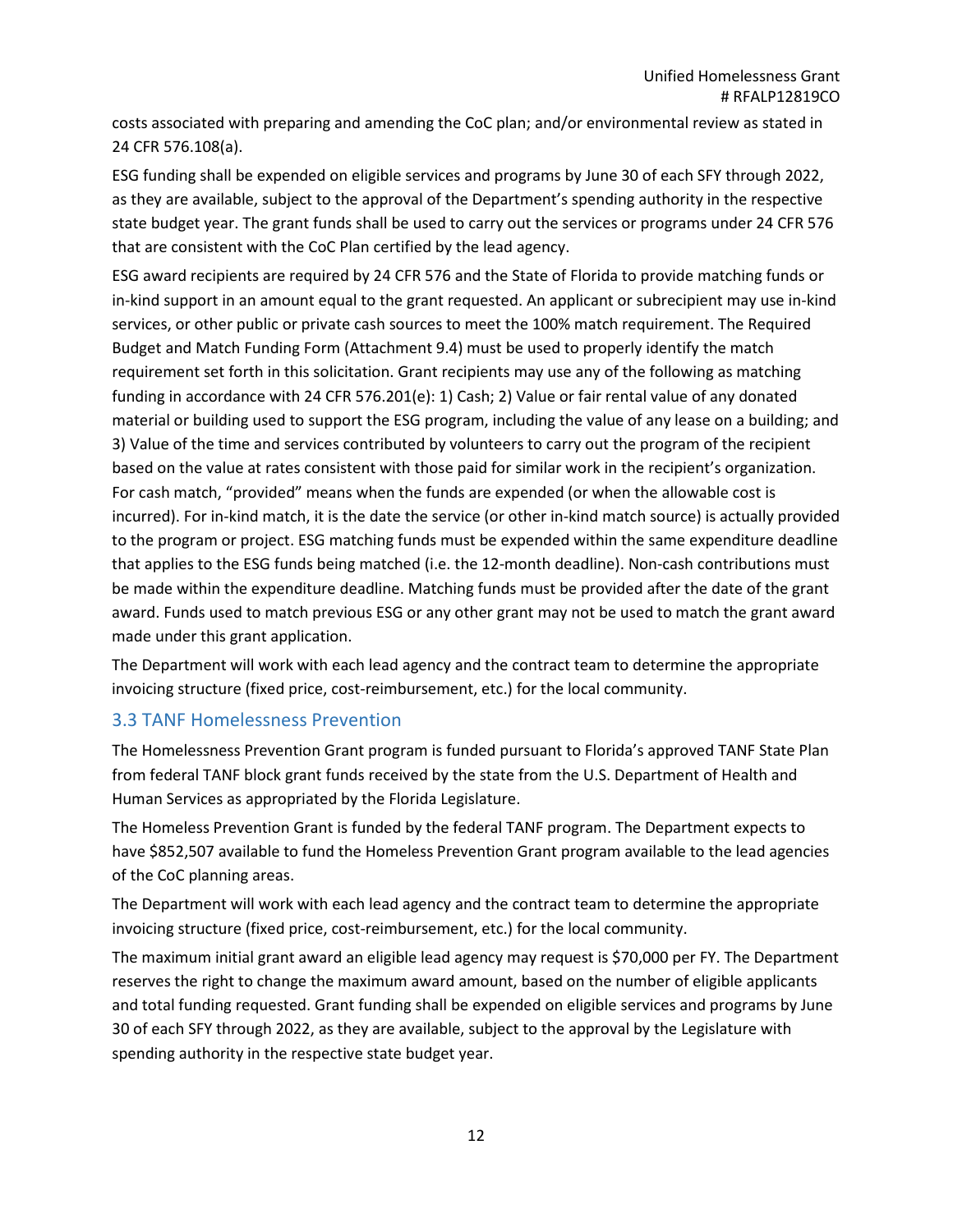Section 414.161, Florida Statutes, requires that preference be given to applicants who leverage additional private and public funds to support grant eligible financial assistance and case management costs, who demonstrate the effectiveness of the homelessness prevention programs in keeping families housed, and who demonstrate the commitment of other assistance and services to address family health, employment and education needs. The maximum amount of allowable administrative costs is identified in Section 414.161(4), Florida Statutes.

## <span id="page-12-0"></span>4. Solicitation Process

#### <span id="page-12-1"></span>4.1 Application Notice

The grant application shall be posted on the Vendor Bid System (VBS) of the MyFloridaMarketPlace. The contact person for the Department for the application process is:

Zachary Summerlin Office on Homelessness Department of Children and Families 1317 Winewood Blvd., Bldg. 3, Room 201 Tallahassee, FL 32399-0700 [zachary.summerlin@myflfamilies.com](mailto:zachary.summerlin@myflfamilies.com)

#### <span id="page-12-2"></span>4.2 Schedule of Events and Deadlines

The Department will hold a conference call for all eligible applicants on February 5, 2019 at 2:00pm Eastern Time. The purpose of the conference call is to answer questions from the eligible applicants. The call will be recorded, and a summary of the call will be prepared by the Office. Participation on the grant application conference call is not mandatory for eligible applicants.

Eligible applicants may submit written inquiries to the Department Contact regarding the grant application in order to enhance their understanding of the requirements. Use of electronic communications is requested for all inquiries. Written inquiries must be submitted by February 8, 2019 at 3:00pm Eastern Time. Responses to all written inquiries will be posted on the VBS.

A schedule of events related to this solicitation can be found below.

| <b>Activity</b>                                     | Date                 | <b>Time</b>          | Location                                        |
|-----------------------------------------------------|----------------------|----------------------|-------------------------------------------------|
| Post Notice of Solicitation                         | January 28,<br>2019  | N/A                  | Vendor Bid System                               |
| Solicitation Conference*                            | February 5,<br>2019  | 2:00 p.m.<br>Eastern | Conference Call<br>888.585.9008<br>351.186.925# |
| Deadline for submitting<br><b>Written Inquiries</b> | February 8,<br>2019  | 3:00 p.m.<br>Eastern | zachary.summerlin@myflfamilies.com              |
| Post responses to Written<br>Inquiries              | February 15,<br>2019 | N/A                  | Vendor Bid System                               |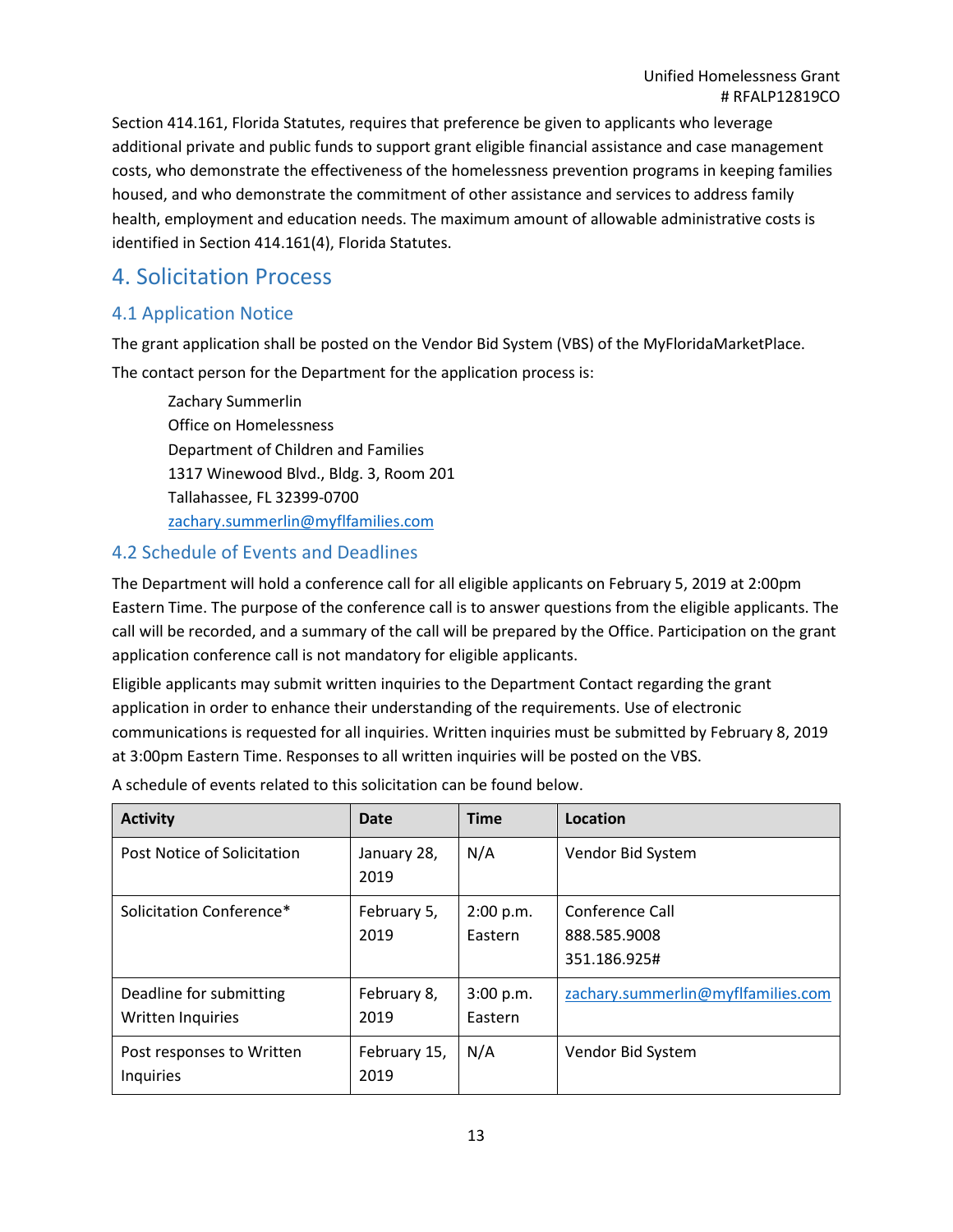| <b>Activity</b>                                                         | Date              | <b>Time</b>          | Location                                                              |
|-------------------------------------------------------------------------|-------------------|----------------------|-----------------------------------------------------------------------|
| Deadline date for submission of<br>applications                         | March 29,<br>2019 | 3:00 p.m.<br>Eastern | Office on Homelessness<br>1317 Winewood Blvd<br>Tallahassee, FL 32399 |
| <b>Evaluation Team Briefing*</b>                                        | April 2, 2019     | 9:00 a.m.            | Office on Homelessness<br>1317 Winewood Blyd<br>Tallahassee, FL 32399 |
| <b>Evaluation Team Scoring begins</b>                                   | April 2, 2019     | 1:00 p.m.            | Office on Homelessness<br>1317 Winewood Blvd<br>Tallahassee, FL 32399 |
| <b>Evaluation Team Scoring ends</b>                                     | April 5, 2019     | N/A                  | Office on Homelessness<br>1317 Winewood Blvd<br>Tallahassee, FL 32399 |
| Anticipated Date to Post Notice<br>of Grant Award                       | April 29,<br>2019 | N/A                  | Vendor Bid System                                                     |
| Appeal window closes                                                    | May 20,<br>2019   | 5:00 p.m.<br>Eastern | N/A                                                                   |
| Anticipated effective date of<br>contract execution                     | July 1, 2019      | N/A                  | N/A                                                                   |
| *denotes public meetings posted on the Florida Administrative Register. |                   |                      |                                                                       |

It is the responsibility of the applicant to check the VBS for addenda, notices of decisions, and other information or clarifications regarding this solicitation.

#### <span id="page-13-0"></span>4.3 Deadline to Apply

The deadline to provide grant applications will be March 29, 2019 at 3:00pm Eastern Time. The Department is not responsible for any costs incurred by an applicant in responding to this grant application. Such costs are not eligible for reimbursement from the grant award.

#### <span id="page-13-1"></span>4.4 Instructions for Preparation and Submission of Applications

Each designated lead agency shall submit no more than one (1) application for this solicitation. If more than one application is submitted, the first application logged in from that lead agency shall be considered for review. Any subsequent applications will not be considered.

All applications must be received by 3:00pm Eastern Time on March 29, 2019 at the address below.

Office on Homelessness Department of Children and Families 1317 Winewood Blvd., Bldg. 3, Room 201 Tallahassee, FL 32399-0700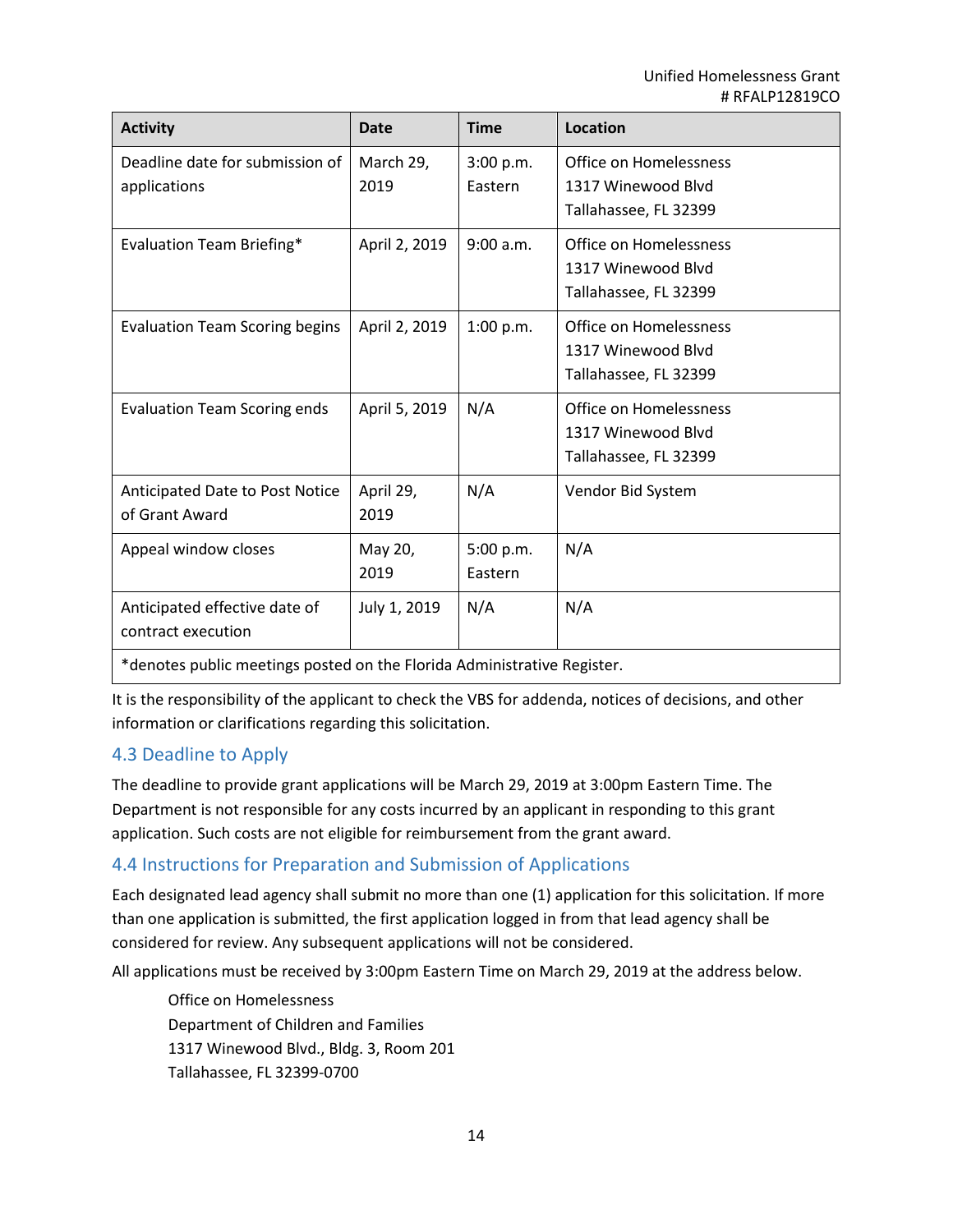The lead agency shall submit one original signed application plus an electronic copy (.pdf) on a USB drive to the Office. Failure to submit an original signed copy, shall result in the rejection of the application. All applications shall be on standard letter sized paper ( $8\frac{1}{2} \times 11$ ) and bound in a three ring binder.

All applications must follow the Format and Content section (4.6) below. Each application must include a table of contents that clearly shows the order of the material with pages clearly numbered. Where referenced documents are to be included in the application, they shall be inserted in the application immediately following the section of the application in which they are referenced.

It is the responsibility of the applicant to ensure that instructions for submitting applications are followed and the format matches the standards outlined in Section 4.6 of this solicitation.

#### <span id="page-14-0"></span>4.5 Department Responsibilities After Receiving Applications

All applications received shall be date stamped upon receipt in the Office. The Office will maintain a log to reflect the receipt of each application.

Applications received after the noticed deadline shall be rejected. There shall be NO EXCEPTIONS or WAIVERS. The applicant is exclusively responsible for the delivery of the application to the Office. Applicants must make sure that if the application is mailed or sent by courier service that adequate time is allowed for the application to be delivered to the Office. The Department will not entertain appeals based on the failure of a delivery service to make timely delivery.

#### <span id="page-14-1"></span>4.6 Format and Content of Application

The applicant shall submit one original signed application plus an electronic copy (.pdf) to the Office on a USB drive. Failure to submit an original signed copy, shall result in the rejection of the application.

All applications shall be on standard letter sized paper ( $8\frac{1}{2}$  x 11) and bound in a three ring binder.

The application must include a table of contents that clearly shows the order of the material with pages clearly numbered. Where referenced documents are to be included in the application, they shall be inserted in the application immediately following the section of the application in which they are referenced.

The application must have six (6) tabbed sections that include the following documents in each tab:

Tab 1:

- Applicant Information Request (Attachment 9.5)
- Completeness Checklist (Attachment 9.1)
- Need of Services (Attachment 9.6)

#### Tab 2:

- Subrecipient Agency Profiles (Attachment 9.7)
- Documentation of Local Solicitation Process
- Proposed Activities & Project Narratives Organized by Funding Stream (see Attachment 9.8 for guidelines)

Tab 3:

• Lead Agency Certification (Attachment 9.9)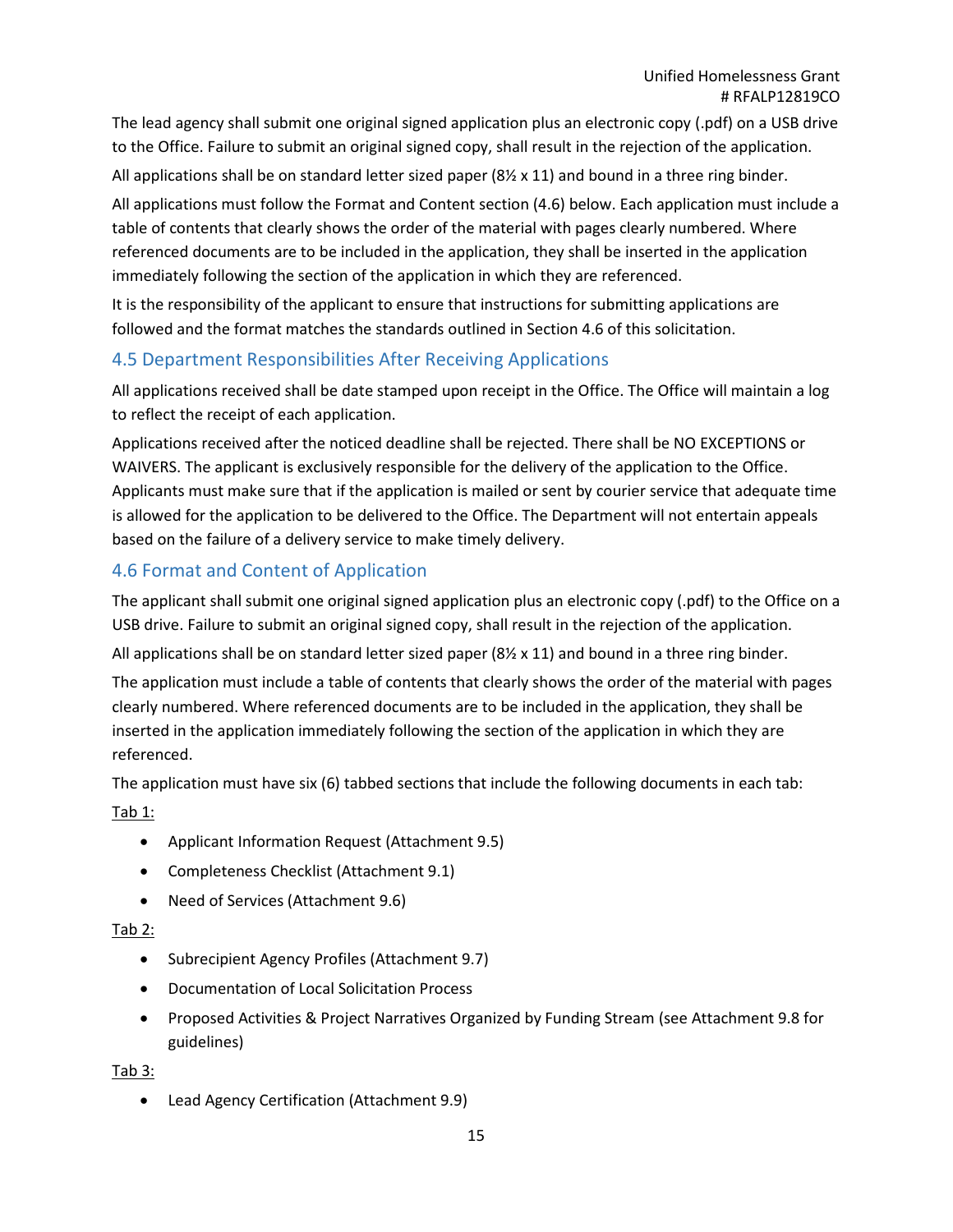- CoC Activity Certification (Attachment 9.2)
- CoC Plan (related to proposed projects)
- Written Standards (as defined in Appendix 8.2)

#### Tab 4:

- Required Budget and Match Funding Form (Attachment 9.4)
- Budget Narratives Organized by Funding Stream (see Attachment 9.10 for guidelines)
- Leveraged Funding Form (Attachments 9.3)
- Quarterly Spending Plan

#### Tab 5:

• Quality of Service (Attachment 9.11)

#### Tab 6:

- MyFloridaMarketPlace Registration
- 501(c)(3) Form
- Local Government Certification (Attachment 9.12)
- Certification Regarding Lobbying (Attachment 9.13)
- Mortgage Lien and Security Agreement Form (Attachment 9.14), if applicable

#### <span id="page-15-0"></span>4.6.1 Applicant Information Request, Completeness Check, and Need of Services — Tab 1

The lead agency must complete the Applicant Information Request form (Attachment 9.5). This form shall be signed by the CoC Board Chair and CoC Lead Agency Executive Director/Chief Executive Officer (CEO).

Lead agencies shall complete the application Completeness Checklist using the form in Attachment 9.1, and shall include the completeness checklist in the application immediately following the Applicant Information Request.

The lead agency shall complete the Need for Services Attachment (9.6), using data from the CoC's HMIS and the Census Population data included in Appendix 8.4. The lead agency shall provide a signed certification on the data used from the homeless population chart in Attachment 9.6. This total number of individuals served by the CoC during FY17-18 and shall include both sheltered and unsheltered individuals in the counties served.

The lead agency shall complete and execute the certification of need using Attachment 9.6. In the event an applicant fails to execute the certification, the application shall be ranked last on the need criteria. The resultant calculation shall establish a ratio of homeless population per 1,000 for the counties served. The review team shall compare all eligible applicants to determine the application with the highest ratio of individuals experiencing homelessness per 1,000. Applicants shall be ranked in descending order until all applicants are ranked. In the event two (2) or more applicants have the same need ratio, they shall be ranked equally in rank order, with the rank score being the average score of the two (2) or more rank places.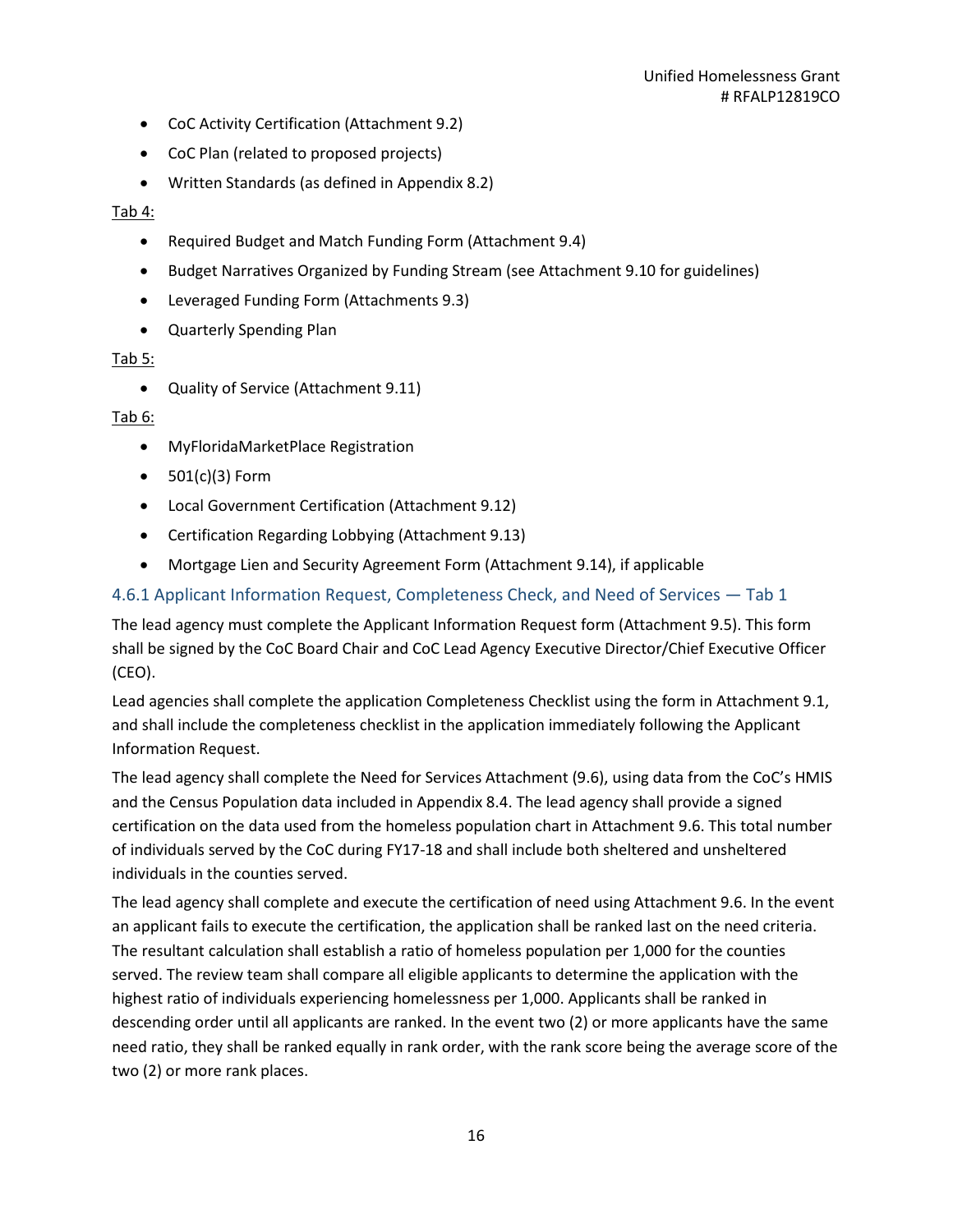Example: Two (2) applicants have the same need ratio of 1.0 per 1,000. Ten (10) applicants have higher ratios. The two (2) applicants would be ranked at 11.5, averaging the number 11 and 12 rank order places.

#### <span id="page-16-0"></span>4.6.2 Subrecipient Agency Profiles and Proposed Projects — Tab 2

The lead agency shall provide a detailed description of the proposed activities including specific activities to be completed and populations to be served under each funding stream of this grant. This includes Subrecipient Agency Profile (Attachment 9.7) for each subrecipient and the activities and services to be completed with the funding stream identified.

Each lead agency shall include documentation in the application of the local solicitation process.

Applications must include a narrative for each of the activities to be funded (and with which funding stream) that were selected using the local solicitation process. Each project narrative shall address the questions identified in the Proposed Activities & Project Narrative Attachment (9.8).

#### <span id="page-16-1"></span>4.6.3 Certifications and Consistency with CoC Plan — Tab 3

The lead agency must provide a signed Lead Agency Certification Form (Attachment 9.9) and accompanying backup documentation. This form certifies the activities described within are completed, to ensure needed services are provided, and meet the data quality standards prescribed by HUD.

Each activity submitted with the application must align with the priorities set forth in the CoC Plan. The lead agency shall certify that each activity is contained in the CoC Plan and shall provide evidence of that inclusion in the CoC Plan with the CoC Activity Certification (Attachment 9.2). Failure to document the consistency of any activity proposed for funding shall make that activity ineligible for funding.

A copy of the CoC Plan that has been voted on and approved by the CoC Board and that was submitted with the HUD Notice of Funding Availability for the FY2018 CoC Program Competition must be included in this TAB. A copy of the CoC Plan shall be attached highlighting the part that applicable projects support.

Additionally, a copy of the Written Standards as described in Appendix 8.2 that all participating subrecipients shall adhere to must be included in this application and be approved by the Office prior to grant execution.

#### <span id="page-16-2"></span>4.6.4 Budget and Budget Narratives — Tab 4

The grant budget shall follow the Required Budget and Match Funding Form in Attachment 9.4.

Additionally, each proposed activity must have an accompanying Budget Narrative that clearly answers the questions identified in the Budget Narrative Attachment (9.10).

In addition to the Required Budget and Match Funding Form (Attachment 9.4), the applicant shall provide a Leveraged Funding Form (found in Attachments 9.3).

A projected schedule of expenditures by quarter shall also be included for each project under the respective funding streams.

For documentation of private funds, the amount received shall be the actual amount of cash received during the prior fiscal year for direct services targeted to individuals experiencing homelessness. In-kind services or donations of goods or services shall not be eligible to be claimed as leverage. Pursuant with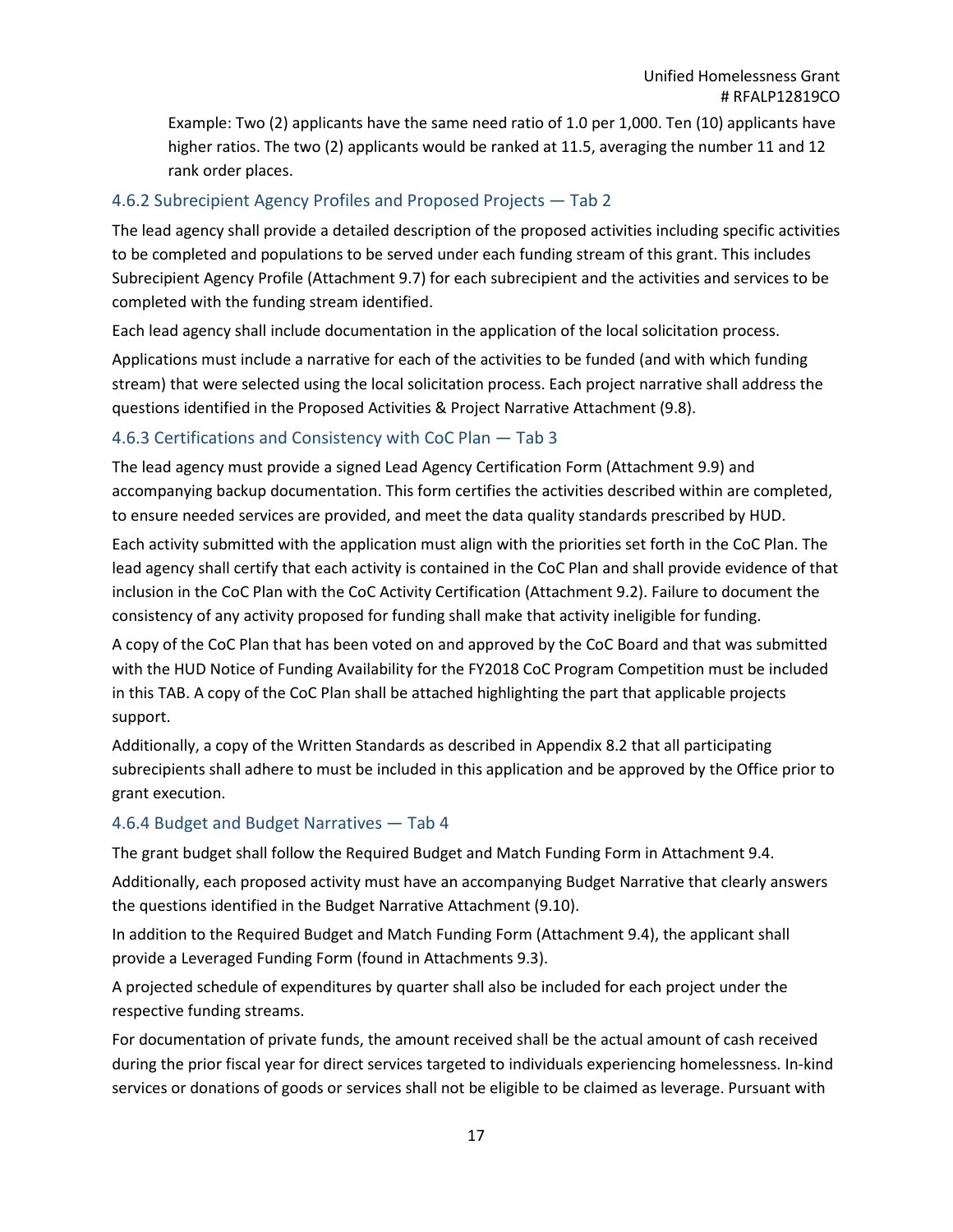24 CFR 576.400, lead agencies must coordinate and integrate, to the maximum extent practicable, ESGfunded activities with other programs targeted to homeless people in the area covered by the Continuum of Care or area over which the services are coordinated to provide a strategic, communitywide system to prevent and end homelessness for that area. Section 420.622(4)(b), Florida Statutes, notes "Preference must be given to those lead agencies that have demonstrated the ability of their continuum of care to provide quality services to homeless persons and the ability to leverage federal homeless-assistance funding under the Stewart B. McKinney Act with local government funding or private funding for the provision of services to homeless persons." These programs include:

|                  | <b>Coordinated Community Services (Federally Funded)</b>                                                                          | <b>Federal Regulatory</b><br>Reference              |
|------------------|-----------------------------------------------------------------------------------------------------------------------------------|-----------------------------------------------------|
| 1.               | <b>Shelter Plus Care</b>                                                                                                          | 24 CFR part 582                                     |
| $\overline{2}$ . | <b>Supportive Housing Program</b>                                                                                                 | 24 CFR part 583                                     |
| 3.               | Section 8 Moderate Rehabilitation Program for Single Room<br><b>Occupancy Program for Homeless Individuals</b>                    | 24 CFR part 882                                     |
| 4.               | HUD Veterans Affairs Supportive Housing (VASH)                                                                                    | 73 FR 25026                                         |
| 5.               | Education for Homeless Children & Youth Grants for State & Local<br>Activities                                                    | 42 USC 11431                                        |
| 6.               | Grants for the Benefit on Homeless Individuals                                                                                    | 42 USC 290aa-5                                      |
| 7.               | Healthcare for the Homeless                                                                                                       | 42 CFR part 51c                                     |
| 8.               | Programs for Runaway & Homeless Youth                                                                                             | 42 USC 5701                                         |
| 9.               | Projects for Assistance in the Transition from Homelessness (PATH)                                                                | 42 USC 290cc-21                                     |
| 10.              | Services in Supportive Housing Grants                                                                                             | Section 520A of Public<br><b>Health Service Act</b> |
| 11.              | Emergency Food & Shelter Program                                                                                                  | 42 USC 11331                                        |
| 12.              | Transitional Housing Assistance Grants for Victims of Sexual Assault,<br>Domestic Violence, Dating Violence, and Stalking Program | 42 USC 13975                                        |
| 13.              | Homeless Veterans Reintegration Program                                                                                           | 38 USC 2021                                         |
| 14.              | Domiciliary Care for Homeless Veterans Program                                                                                    | 38 USC 2043                                         |
| 15.              | VA Homeless Providers Grant and Per Diem Program                                                                                  | 38 CFR part 61                                      |
| 16.              | HealthCare for Homeless Veterans Program                                                                                          | 38 USC 2031                                         |
| 17.              | Homeless Veterans Dental Program                                                                                                  | 38 USC 2062                                         |
| 18.              | Supportive Services for Veterans Families Program                                                                                 | 38 CFR part 62                                      |
| 19.              | Veteran Justice Outreach Initiative                                                                                               | 38 USC 2031                                         |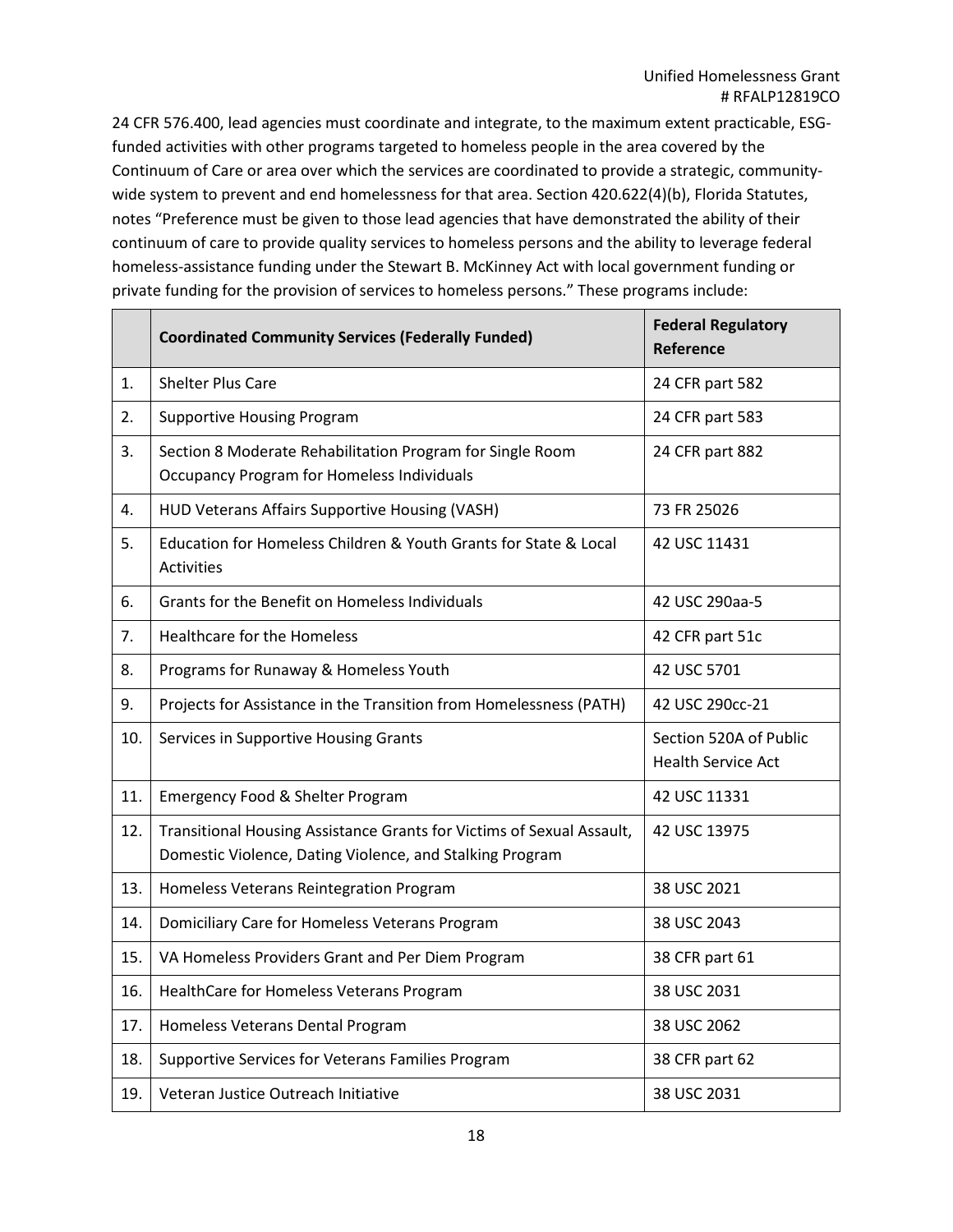|  | 20.   Emergency Solutions Grant (direct HUD allocation) | 24 CFR part 576 |
|--|---------------------------------------------------------|-----------------|
|--|---------------------------------------------------------|-----------------|

Failure of the lead agency to provide the certification of leverage shall cause the application to be ranked last on the leverage criteria.

The amount of leveraged McKinney-Vento grant funding identified above, certified by the lead agency, shall be divided by the population of the continuum's counties served, to calculate a leverage ratio of McKinney-Vento funding. The amount of private cash received for direct homeless services, also certified by the lead agency shall be divided by the population of the continuum's counties served, to calculate a leverage ratio of private dollars per 1,000 individuals.

#### <span id="page-18-0"></span>4.6.5 Quality of Service — Tab 5

The lead agency shall document the actions taken by the CoC in providing quality services, as described in Attachment 9.11. Certification by the CoC of Quality of Service on the form in Attachment 9.11 shall be signed by the CoC Board Chair/President and the CoC Lead Agency Executive Director/CEO. Failure to properly document the need and how this need is addressed through the proposed project shall result in no points being assigned to the Quality of Service section.

The applicant's total score for these rating criteria will be the sum of points awarded for all of the Quality of Service indicators. The applicant achieving the highest number of points for most Quality of Service indicators achieved shall be ranked number one (1). The applicant having the second highest number of points will be ranked number two (2), and continue until all applicants are ranked.

#### <span id="page-18-1"></span>4.6.6 Supporting Materials and Required Certifications — Tab 6

All applicants shall provide evidence of registration with the state's MyFloridaMarketPlace procurement system.

All applicants must include evidence of the agency's 501(c)(3) status from the Internal Revenue Service behind Tab 6.

Non-profit applicants who are applying to fund emergency shelter facilities must also secure the approval of the unit of local government(s) in which they will provide the grant funded services. Under federal program regulations, the local government where the funded services are undertaken must certify its approval in order to enable the state to make its grant award to the private nonprofit application. Applicants shall use the Local Government Certification Form contained in Attachment 9.12 for each unit of local government jurisdiction to be served. Failure to provide the Local Government Certification Form (Attachment 9.12) for emergency shelter facilities shall cause the project to be ranked last among activities submitted for that application.

The applicable forms that the recipient shall complete include the Certification Regarding Lobbying Form (Attachment 9.13), and/or, the Mortgage Lien and Security Agreement Form (Attachment 9.14) if applicable.

## <span id="page-18-2"></span>5. Application Review

It is the responsibility of each applicant to ensure that all required components are included in the application submission.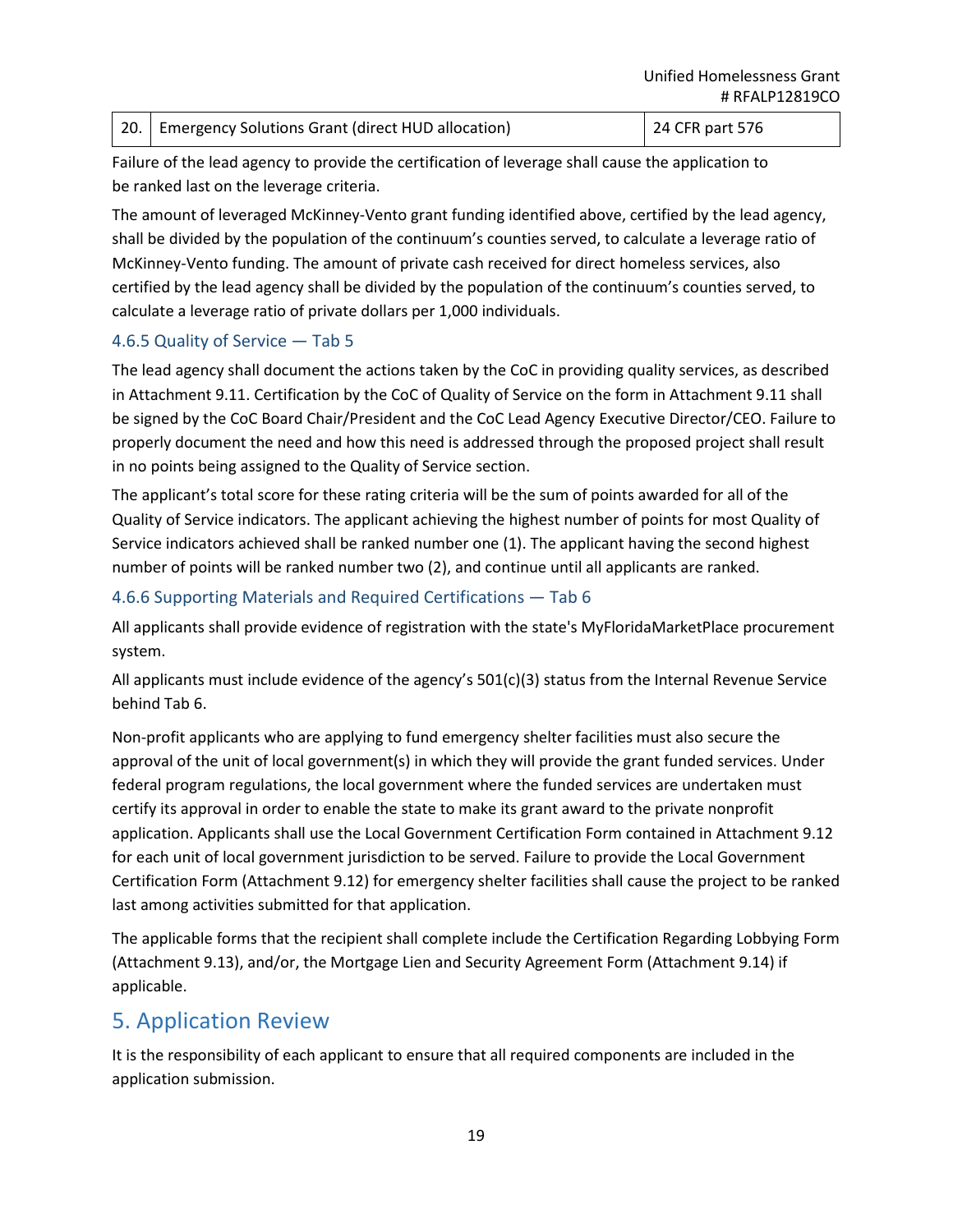## <span id="page-19-0"></span>5.1 Application Scoring

The Department's grant evaluators will assess the applications submitted to the Office. The Office will compile the results of the evaluators' assessment of the applicants' capacity and performance, and provide to the Secretary, or designee. Other considerations noted by the Office that affect the level of grant award shall also be provided to the Secretary, or designee.

To evaluate the applications, the Department will designate at least three (3) persons knowledgeable in the program area to serve as grant evaluators. The evaluators will complete the Department's Conflict of Interest Questionnaire acknowledging that the evaluator is free of any conflict of interest with potential applicants he or she may score.

The appropriate funding streams in the application shall be assessed on the following statutory criteria described in sections 420.622(4), 414.161(2), Florida Statutes:

Challenge Grant – section 420.622(4), Florida Statutes

- Ability of the CoC to provide quality services to individuals experiencing homelessness;
- Ability to leverage federal homeless assistance under the McKinney-Vento Act, and private funding for services to individuals experiencing homelessness;
- CoC planning areas with the greatest need for providing housing and services to individuals experiencing homelessness, relative to the population of the counties served;

TANF Homelessness Prevention Grant – section 414.161(2), Florida Statutes

- Ability to leverage federal homeless assistance under the McKinney-Vento Act, and private funding for services to individuals experiencing homelessness;
- Effectiveness in keeping families housed;

The evaluators will assess the applicants' narrative responses to the Quality of Services attachment (9.11) and the Proposed Activities Narratives (9.8). Each response will be evaluated using the scoring criteria matrix below.

| <b>Scoring Criteria</b>               |                          |                                                                                                                                                     |
|---------------------------------------|--------------------------|-----------------------------------------------------------------------------------------------------------------------------------------------------|
| Incomplete or No<br>Response          | $\mathbf{0}$<br>points   | The response is missing and/or cannot be found in the appropriate<br>section.                                                                       |
| 1<br>point                            |                          | Limited information is provided with very vague descriptions. The<br>narrative is difficult to follow and there is no clear purpose defined.        |
|                                       | $\overline{2}$<br>points | The response includes sporadic details that are very disjointed and do<br>not connect with the main point.                                          |
| 3<br>Acceptable<br>points<br>Response |                          | General information on the topic is provided, with limited details. The<br>response included provides a basic description of the question(s) asked. |
|                                       | 4<br>points              | The information provided answers the question(s) and is informative,<br>but does not provide clear details.                                         |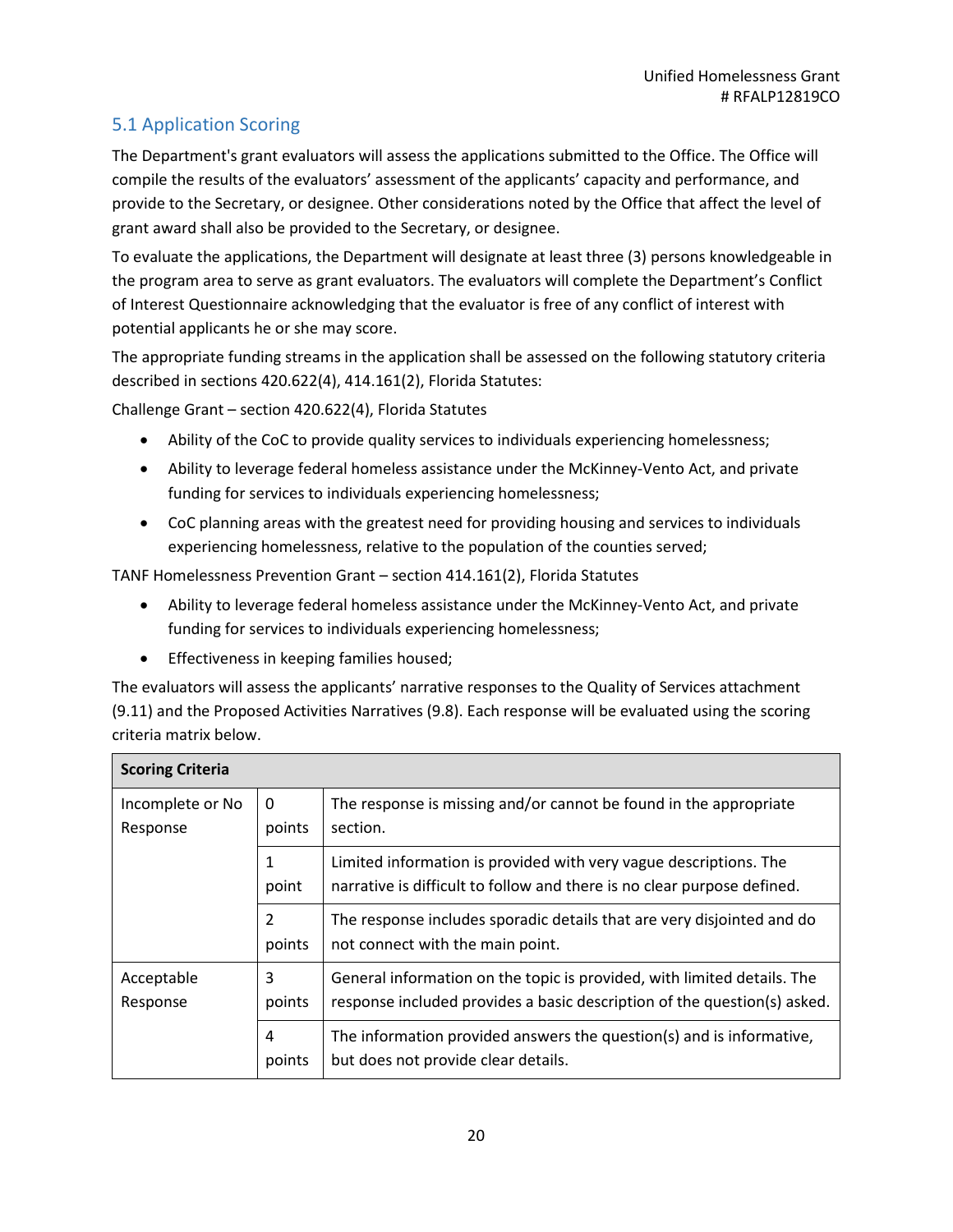| Excellent |        | The response included provides a clear, focused, well-defined         |  |
|-----------|--------|-----------------------------------------------------------------------|--|
| Response  | points | description with relevant analysis and accurate details answering the |  |
|           |        | question(s) asked.                                                    |  |

The Department will award grant amounts based on evaluations until all grant funds are awarded. In the event of two or more applicants with the same evaluation score, the Department may consider the past performance of the applicant under the previous solicitations, including an applicant's ability to spend all funds during a FY and invoice the Department in a timely manner.

#### <span id="page-20-0"></span>5.2 Challenging a Department Decision

This is a Department decision. Per Sections 120.569 and 120.57, Florida Statutes, you may challenge the decision by written petition for administrative hearing. The petition must be received by the Department by 5:00 pm, not later than 21 calendar days after the posting of the decision at the following address, or your right to a hearing is waived:

> Department of Children and Families Attn: Agency Clerk 1317 Winewood Boulevard Building 2, Room 204-X Tallahassee, FL 32399-0700

Petitions for administrative hearing must comply with Section 120.569(2)(c), Florida Statutes, and Rule 28-106.201(s), Florida Administrative Code. Non-compliant petitions must be dismissed per Section 120.569, Florida Statutes, and Rule 28-106.201(4), Florida Administrative Code.

#### <span id="page-20-1"></span>5.3 Notice of Grant Awards

The Department will issue its final decision by posting the award notice on the VBS.

## <span id="page-20-2"></span>6. Grant Project Evaluation

Each lead agency receiving a grant under this solicitation must provide the Office a thorough evaluation of the effectiveness of the grant in achieving its intended purpose on or before July 31, following each FY. At a minimum, this written evaluation shall address the specific criteria outlined below for each funding stream applied for and received awarded funding. The Office will provide a template for this Evaluation and Performance Criteria with each contract.

#### <span id="page-20-3"></span>6.1 Challenge Grant Outcome Evaluation and Performance Measures

The written evaluation of the Challenge Grant shall address the following:

#### <span id="page-20-4"></span>6.1.1 Implementation of the CoC Plan

The lead agency shall evaluate the effectiveness of Challenge Grant funded activities to further the CoC Plan, including the extent to which the grant accomplished objectives or actions steps, or resolved unmet needs specified in the CoC Plan. This must include the questions and the outcomes included in Attachment 9.7 from the projects funded under this solicitation.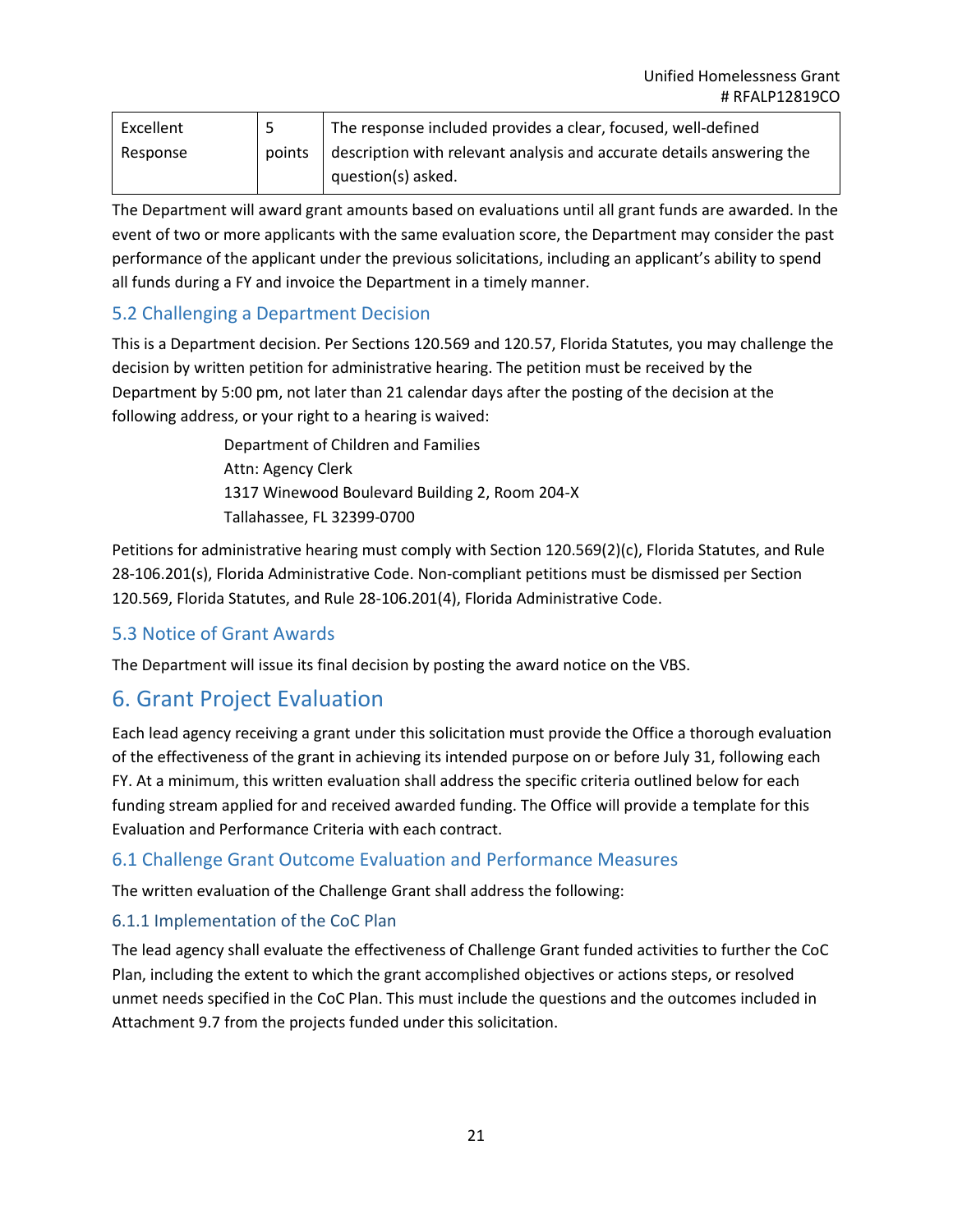#### <span id="page-21-0"></span>6.1.2 Planned versus Actual Services Provided

The evaluation shall compare the number of individuals who applied for services and the number of individuals that were eligible for services to the number of individuals who were actually served as part of the activities funded under this solicitation. Additionally, the lead agency must report on the activity objectives identified as part of the application. The lead agency shall provide explanation for any activity that failed to achieve the target service level.

#### <span id="page-21-1"></span>6.1.3 Performance Objectives

The lead agency shall report on the specific projects funded under this grant based on the measures listed below. The Office will provide a template for these evaluation and performance measurements. Performance measurements will relate to specific projects funded under this funding stream that may include but are not limited to:

- 1) The number of persons or households that are no longer homeless;
- 2) The rate of recidivism to homelessness; and
- 3) The number of persons who obtain gainful employment.

#### <span id="page-21-2"></span>6.2 ESG Outcome Evaluation and Performance Measures

The written evaluation for ESG funded activities shall address the following:

#### <span id="page-21-3"></span>6.2.1 Consistency with the CoC Plan

The lead agency shall evaluate the effectiveness of the grant to further the CoC Plan through activities funded under ESG.

#### <span id="page-21-4"></span>6.2.2 Planned versus Actual Services Provided

The evaluation shall compare the number of individuals who applied for services and the number of individuals that were eligible for services to the number of individuals who were actually served as part of the activities funded under this solicitation. Additionally, the lead agency must report on the activity objectives identified as part of the application. The lead agency shall provide explanation for any activity that failed to achieve the target service level.

#### <span id="page-21-5"></span>6.2.3 Performance Objectives

The lead agency shall report on the specific projects funded under this grant based on the measures listed below using the HUD-designated Consolidated Annual Performance & Evaluation Report (CAPER). Performance evaluation will relate to specific projects funded under this grant as allowable and described in 24 CFR 576.101 through 24 CFR 576.107:

- 1) Street Outreach;
- 2) Emergency Shelter;
- 3) Homelessness Prevention;
- 4) Rapid Re-Housing Assistance; and
- 5) Homeless Management Information System.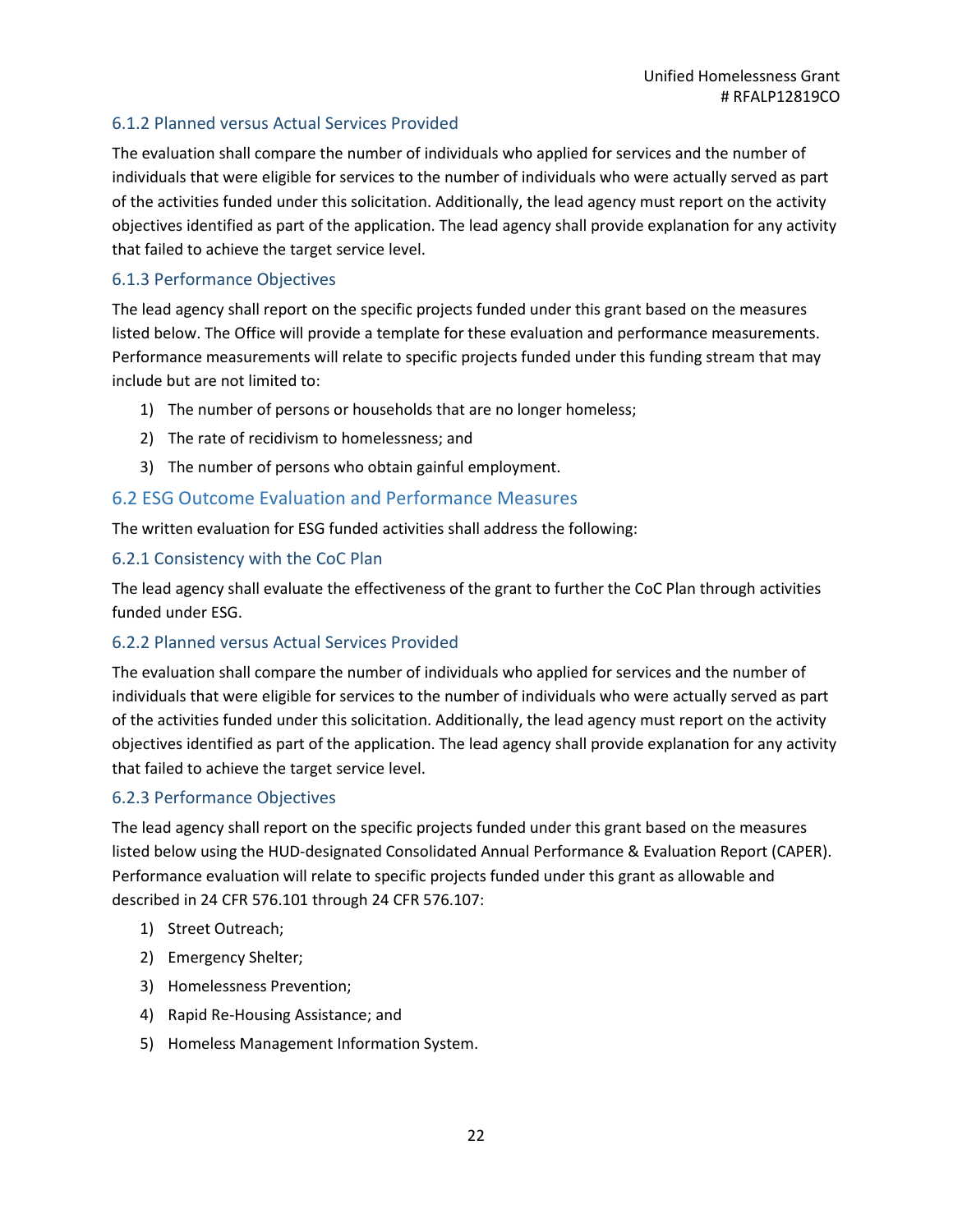#### <span id="page-22-0"></span>6.3 TANF Homelessness Prevention Grant Outcome Evaluation and Performance

#### Measures

The written evaluation for the TANF Homelessness Prevention Grant activities shall address the following:

#### <span id="page-22-1"></span>6.3.1 Implementation of the CoC Approved Activities

The lead agency shall evaluate the effectiveness of the grant to accomplish the goals set forth in the CoC Plan.

#### <span id="page-22-2"></span>6.3.2 Services Provided

The evaluation shall track the number of families served by grant funded activities and the number of individuals who make up each family unit for 12 months after the family no longer receives homelessness prevention services, per section 414.161(5), Florida Statutes. The lead agency shall report on the actual number of families served, the number of individuals that make up these family units, and the families' housing stability 12 months after receiving services. The lead agency shall provide explanation for any activity that failed to achieve the target service level.

#### <span id="page-22-3"></span>6.3.3 Performance Objectives

The lead agencies shall report on the specific projects funded under this grant based on the measures listed below. The Office will provide a template for these evaluation and performance measurements. Performance measurements will relate to specific projects funded under this funding stream that may include:

- 1) Efforts to track, monitory, and report on each family assisted for at least 12 months after the last assistance provided to the family; and
- 2) Enable at least 85% of the families assisted to remain in their homes and avoid becoming homeless during the ensuing year.

## <span id="page-22-4"></span>7. Grant Agreement, Reports, and Forms

The grant agreement shall consist of the grant award letter, the standard contract, an approved budget, the grant solicitation, and the recipient's application. The Department may elect to renew the contract at the end of the original grant cycle for an additional three years.

#### <span id="page-22-5"></span>7.1 Forms and Certifications

The applicable forms that the recipient shall complete include the Certification Regarding Lobbying (Attachment 9.13), and, if applicable, the mortgage lien and security agreement (Attachment 9.14).

In the event that funding is used to acquire or improve real property, such use shall be contingent upon the lead agency and/or its subrecipients granting to the state a security interest in the property at least equal to the amount of the state funds provided, for at least five (5) years from the date of purchase or completion of the property improvements. The securing of the lien position and recording of the lien document shall be the responsibility of the lead agency. The lien must be in the Department's favor. See Attachment 9.14 for the Mortgage Lien and Security Agreement Form.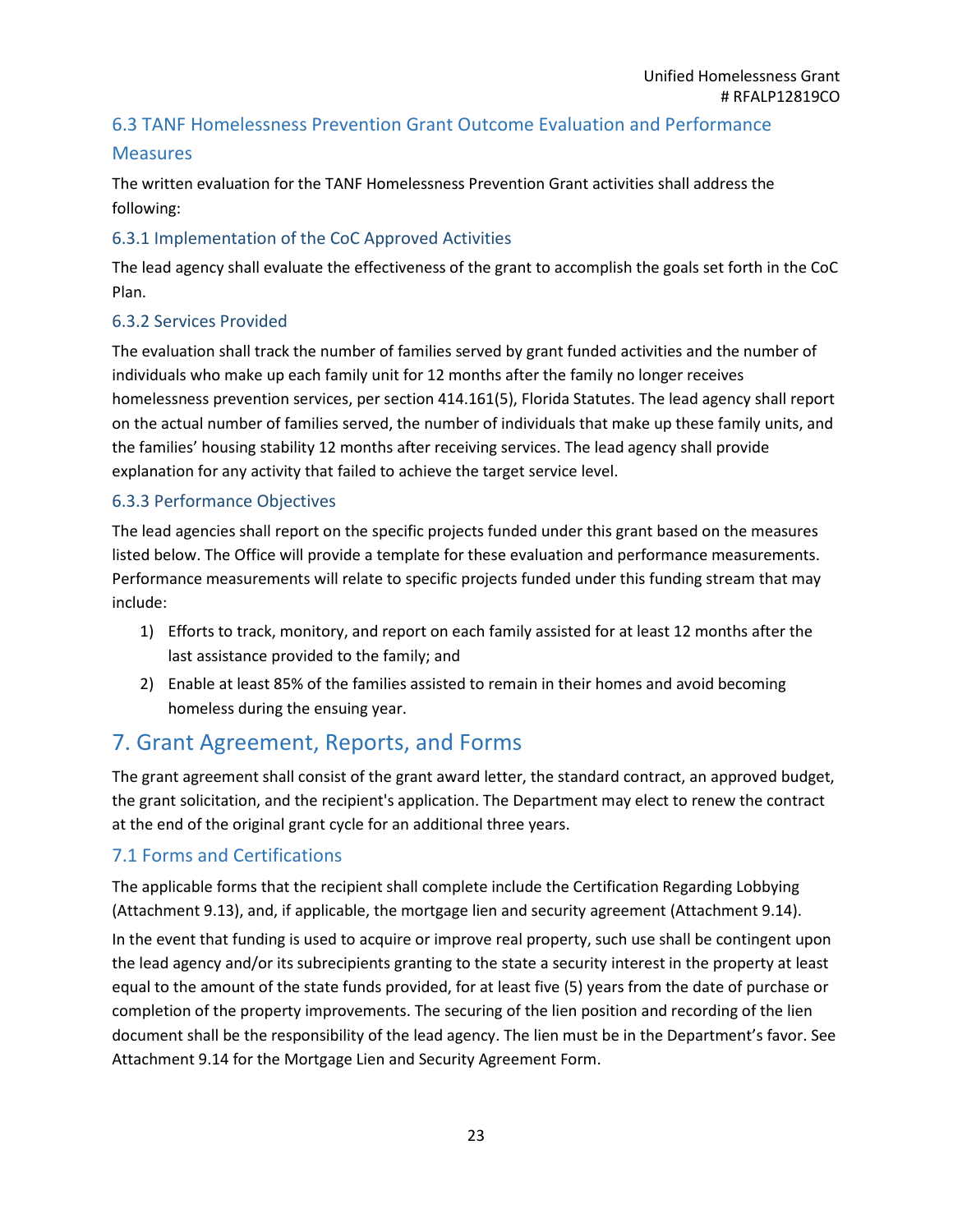#### <span id="page-23-0"></span>7.2 Audit

The grant is subject to the state single audit requirement. The grant recipient has the responsibility to track the amount of financial assistance received during a single fiscal period, to determine whether the state single audit requirement applies to the recipient. Applicants are directed to review these requirements in Appendix 8.5.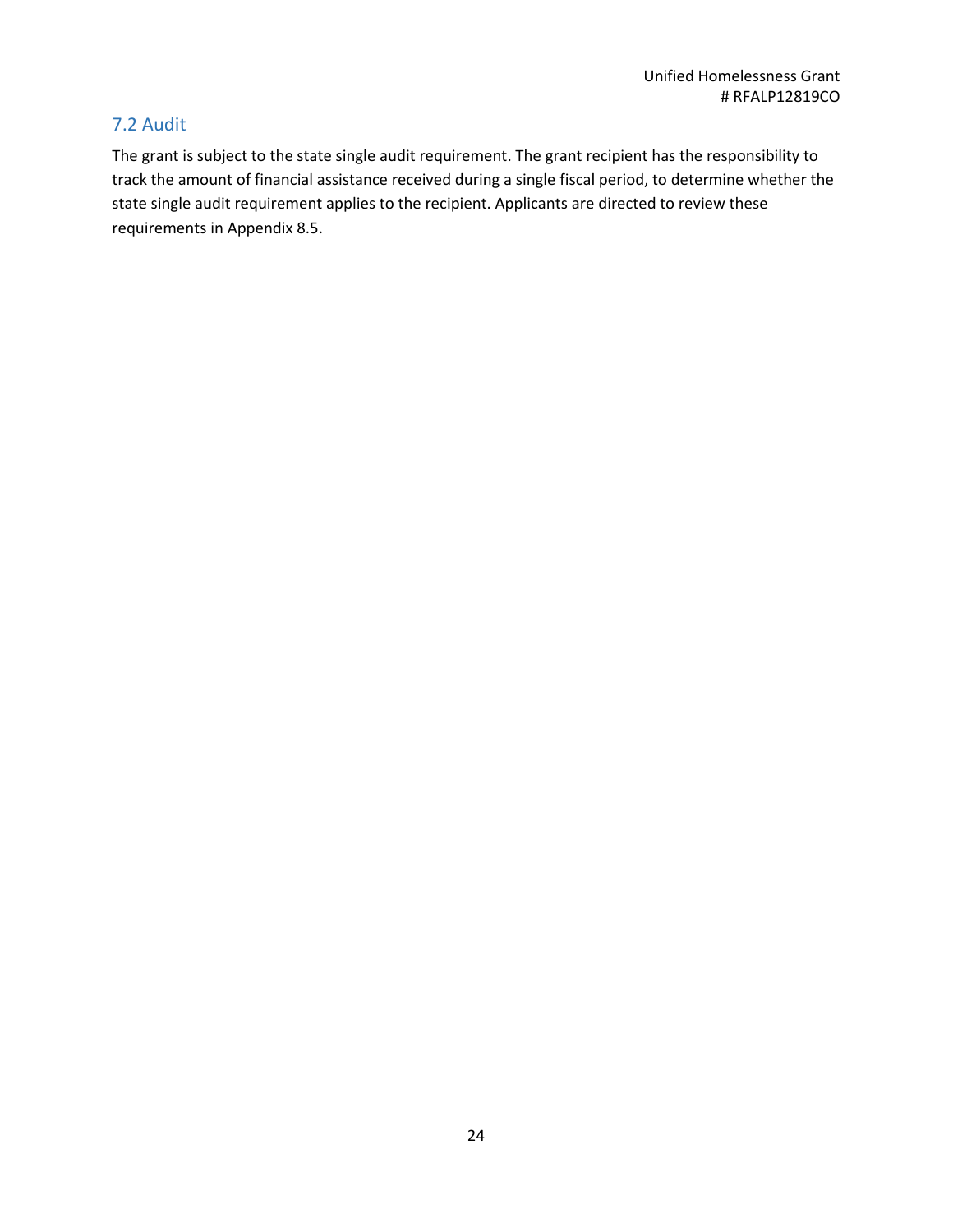## <span id="page-24-0"></span>8. Appendices

The following Appendices are included for lead agencies to use for informative purposes only and do not need to be included in the application.

- 8.1 CoC Lead Agency Listing
- 8.2 Definitions
- 8.3 ESG Formula Jurisdiction Exceptions
- 8.4 Census Population Data
- 8.5 Audit Requirements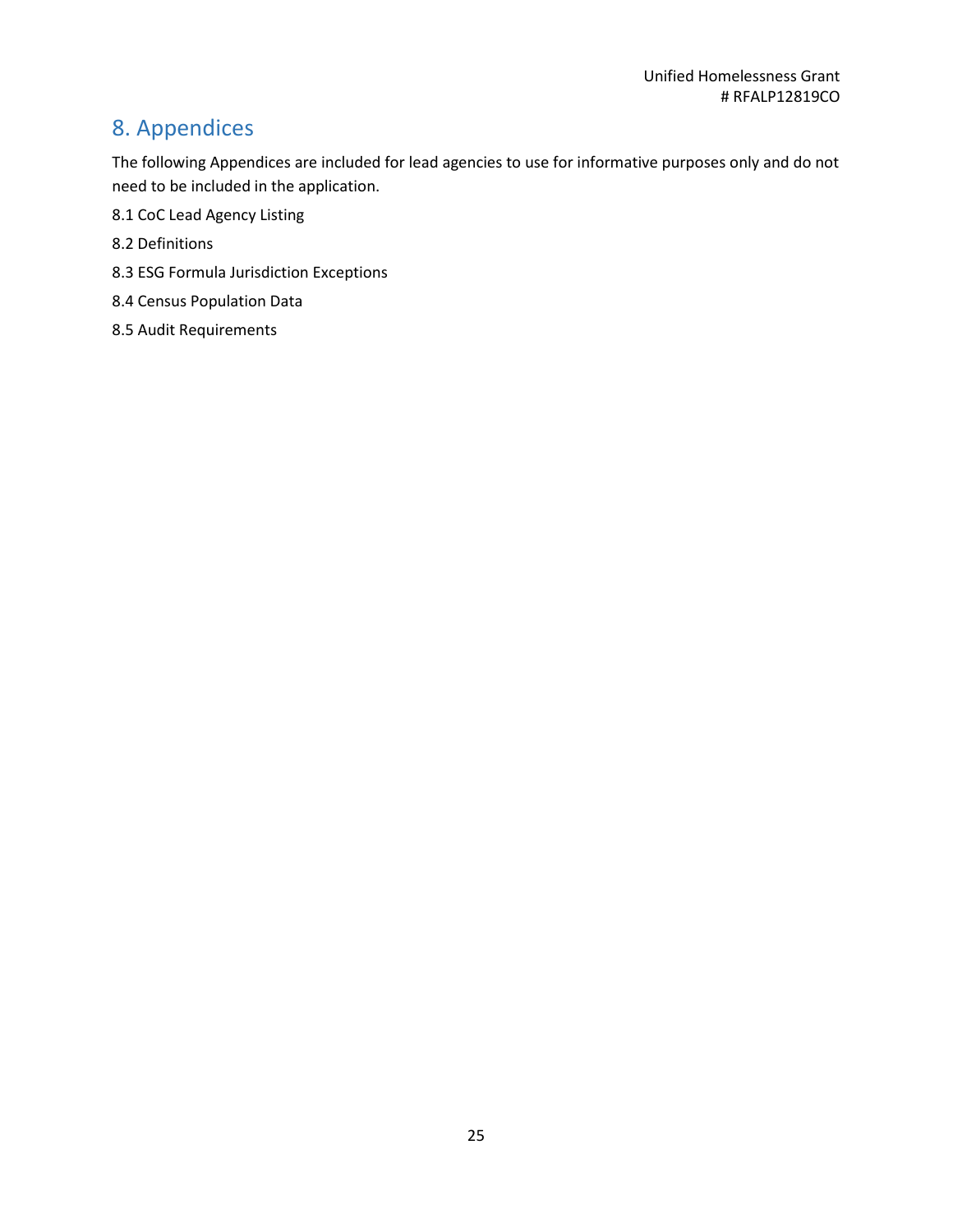## <span id="page-25-0"></span>8.1 CoC Lead Agency Listing

| CoC<br><b>Number</b> | <b>CoC Lead Agency</b>                                                                                | <b>Counties Served</b>                                                      |
|----------------------|-------------------------------------------------------------------------------------------------------|-----------------------------------------------------------------------------|
| FL-500               | Suncoast Partnership to End Homelessness<br>1750 17th St, Bldg K-1<br>Sarasota, FL 34234              | Manatee, Sarasota                                                           |
| FL-501               | Tampa Hillsborough Homeless Initiative<br>601 E Kennedy Blvd, 24th Floor<br>Tampa, FL 33602           | Hillsborough                                                                |
| FL-502               | Pinellas County Homeless Leadership Board<br>647 1st Ave, North<br>St. Petersburg, FL 33701           | Pinellas                                                                    |
| FL-503               | Homeless Coalition of Polk County<br>107 Morningside Dr, Suite C<br>Lakeland, FL 33803                | Polk                                                                        |
| FL-504               | Volusia/Flagler County Coalition for the Homeless<br><b>PO Box 444</b><br>Deland, FL 32121-0444       | Flagler, Volusia                                                            |
| FL-505               | Homelessness and Housing Alliance<br><b>PO Box 115</b><br>Ft. Walton Beach, FL 32549                  | Okaloosa, Walton                                                            |
| FL-506               | Big Bend Continuum of Care<br>2507 Callaway Rd<br>Tallahassee, FL 32303                               | Franklin, Gadsden, Jefferson,<br>Leon, Liberty, Madison, Taylor,<br>Wakulla |
| FL-507               | Homeless Services Network of Central Florida<br>4065 L.B. McLeod Rd, Unit 4065-D<br>Orlando, FL 32811 | Orange, Osceola, Seminole                                                   |
| FL-508               | United Way of North Central Florida<br>6031 NW 1st Place<br>Gainesville, FL 32607                     | Alachua, Bradford, Gilchrist, Levy,<br>Putnam                               |
| FL-509               | <b>Treasure Coast Homeless Services Council</b><br>2525 St. Lucie Ave<br>Vero Beach, FL 32960         | Indian River, Martin, St. Lucie                                             |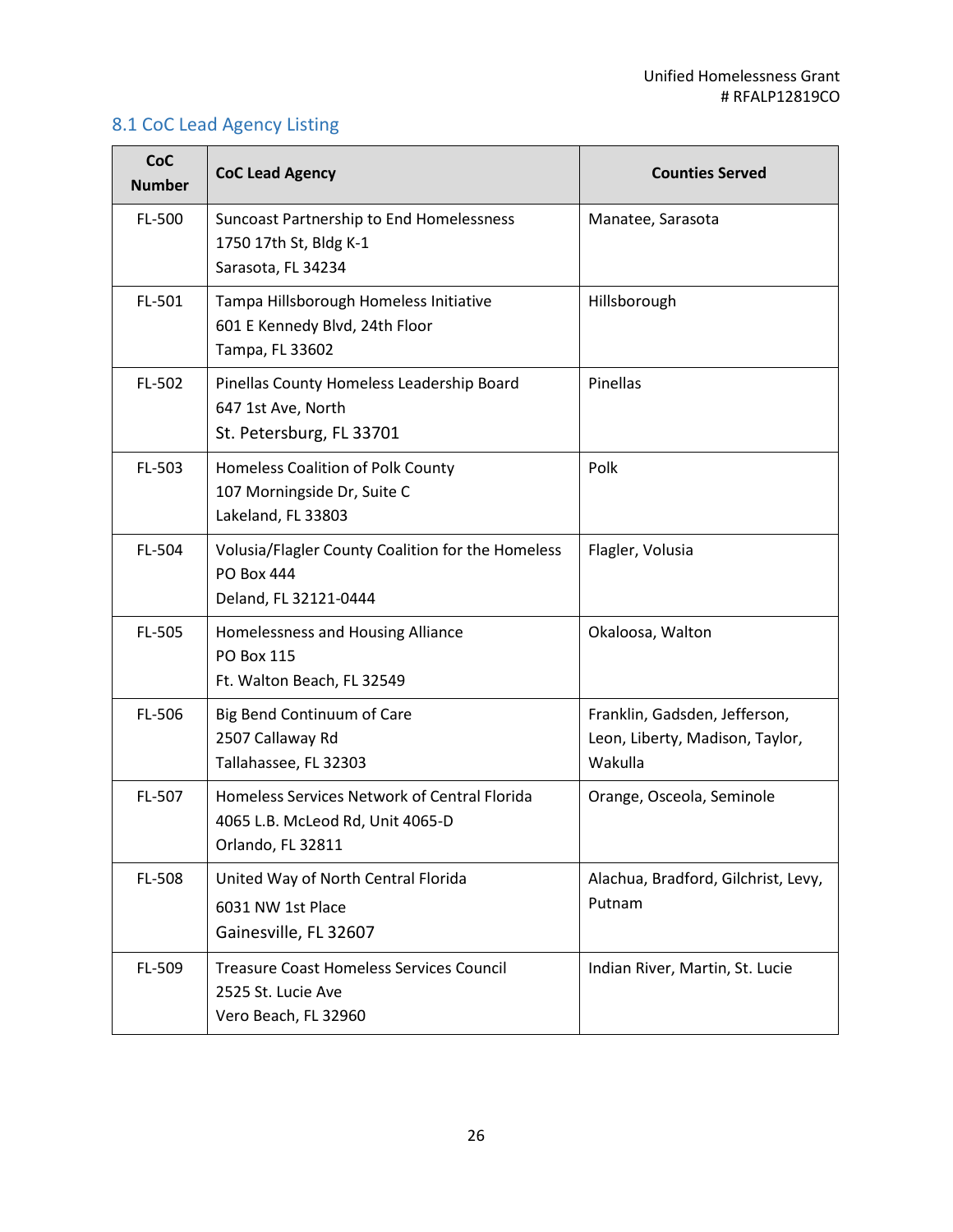| <b>CoC</b><br><b>Number</b> | <b>CoC Lead Agency</b>                                                                        | <b>Counties Served</b>                                   |
|-----------------------------|-----------------------------------------------------------------------------------------------|----------------------------------------------------------|
| FL-510                      | <b>Changing Homelessness</b><br>660 Park St<br>Jacksonville, FL 32204                         | Clay, Duval, Nassau                                      |
| FL-511                      | Opening Doors of NW FL<br>3702 N Pace Blvd<br>Pensacola, FL 32505                             | Escambia, Santa Rosa                                     |
| FL-512                      | Flagler Hospital - St. Augustine<br>400 Health Park Blvd<br>St. Augustine, FL 32086           | St. Johns                                                |
| FL-513                      | <b>Brevard Homeless Coalition</b><br>6905 N Wickham Rd, Suite301<br>Melbourne, FL 32940       | <b>Brevard</b>                                           |
| FL-514                      | <b>Marion County Homeless Council</b><br>108 N Magnolia Ave, Suite202<br>Ocala, FL 34475      | Marion                                                   |
| FL-515                      | Doorways of NWFL<br><b>PO Box 549</b><br>Panama City, FL 32402                                | Bay, Calhoun, Gulf, Holmes,<br>Jackson, Washington       |
| FL-517                      | <b>Heartland Coalition for the Homeless</b><br>1535 State Road 64 West<br>Avon Park, FL 33825 | DeSoto, Glades, Hardee, Hendry,<br>Highlands, Okeechobee |
| FL-518                      | United Way of Suwannee Valley<br>871 SW State Road 47<br>Lake City, FL 32025                  | Columbia, Hamilton, Lafayette,<br>Suwannee               |
| FL-519                      | Coalition for the Homeless of Pasco County<br>5652 Pine St<br>New Port Richey, FL 34655       | Pasco                                                    |
| FL-520                      | Mid Florida Homeless Coalition<br>104 E Dampier St<br>Inverness, FL 34450                     | Citrus, Hernando, Lake, Sumter                           |
| FL-600                      | Miami-Dade County Homeless Trust<br>111 NW 1st St, Suite27-310<br>Miami, FL 33128             | Miami-Dade                                               |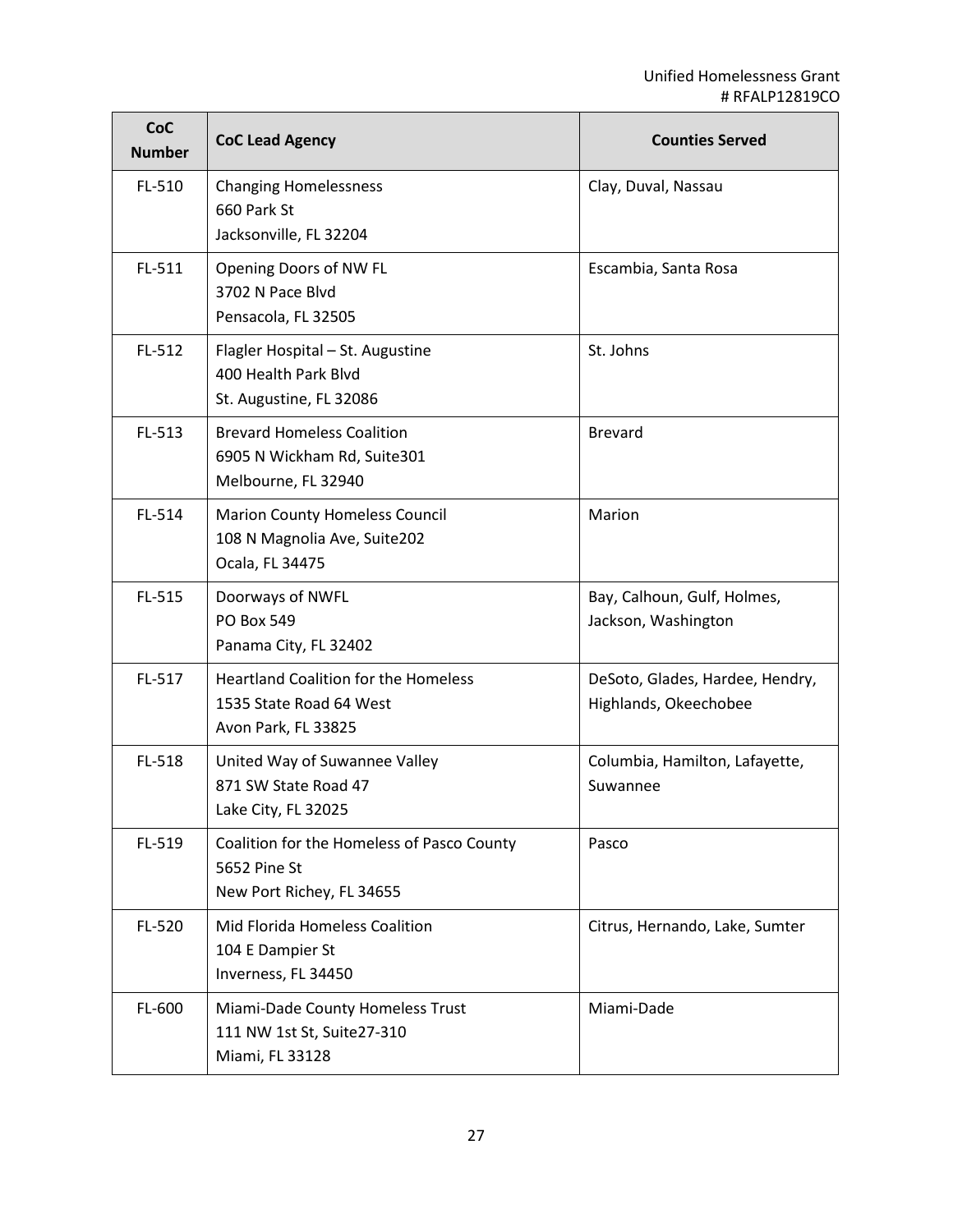| <b>CoC</b><br><b>Number</b> | <b>CoC Lead Agency</b>                                                                                      | <b>Counties Served</b> |
|-----------------------------|-------------------------------------------------------------------------------------------------------------|------------------------|
| FL-601                      | Broward County Homeless Initiative Partnership<br>115 S Andrews Ave, Room A-370<br>Ft. Lauderdale, FL 33301 | <b>Broward</b>         |
| FL-602                      | <b>Gulf Coast Partnership</b><br>PO Box 380157<br>Murdock, FL 33938                                         | Charlotte              |
| FL-603                      | Lee County Continuum of Care<br>2440 Thompson St<br>Fort Myers, FL 33901                                    | Lee                    |
| FL-604                      | Monroe County Homeless Services CoC<br>PO Box 2410<br>Key West, FL 33045                                    | Monroe                 |
| FL-605                      | Palm Beach County Division of Human Services<br>810 Datura St, Suite350<br>West Palm Beach, FL 33401        | Palm Beach             |
| FL-606                      | Hunger & Homeless Coalition of Collier County<br>PO Box 9202<br>Naples, FL 34101                            | Collier                |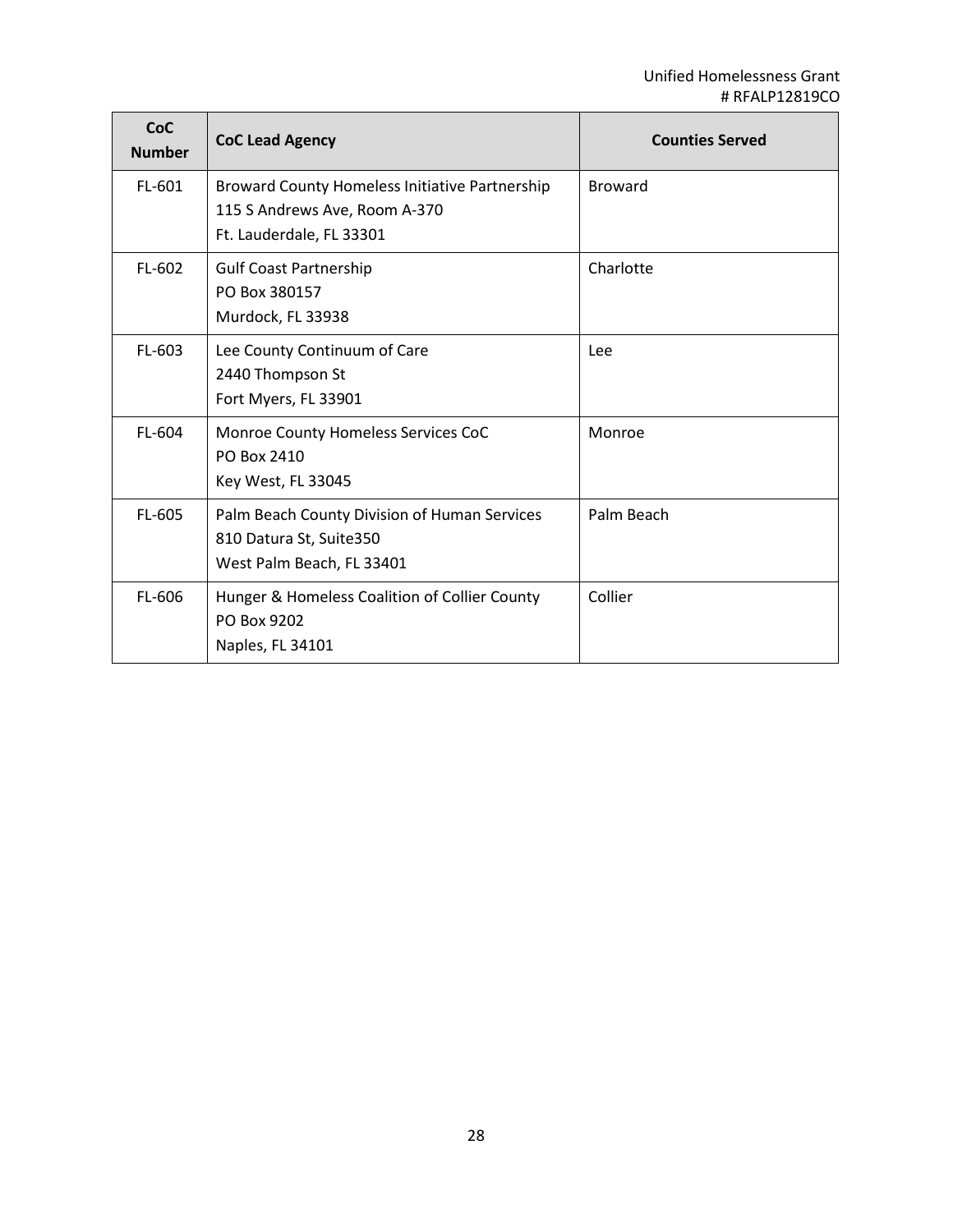#### <span id="page-28-0"></span>8.2 Definitions

All activities provided must follow the federal definitions for homeless and at risk of homelessness as defined in 24 CFR 576.2.

<span id="page-28-1"></span>Homeless as defined in 24 CFR 576.2 means:

- (1) An individual or family who lacks a fixed, regular, and adequate nighttime residence, meaning:
	- (i) An individual or family with a primary nighttime residence that is a public or private place not designed for or ordinarily used as a regular sleeping accommodation for human beings, including a car, park, abandoned building, bus or train station, airport, or camping ground;
	- (ii) An individual or family living in a supervised publicly or privately operated shelter designated to provide temporary living arrangements (including congregate shelters, transitional housing, and hotels and motels paid for by charitable organizations or by federal, state, or local government programs for low-income individuals); or
	- (iii) An individual who is exiting an institution where he or she resided for 90 days or less and who resided in an emergency shelter or place not meant for human habitation immediately before entering that institution;
- (2) An individual or family who will imminently lose their primary nighttime residence, provided that:
	- (i) The primary nighttime residence will be lost within 14 days of the date of application for homeless assistance;
	- (ii) No subsequent residence has been identified; and
	- (iii) The individual or family lacks the resources or support networks, e.g., family, friends, faithbased or other social networks, needed to obtain other permanent housing;
- (3) Unaccompanied youth under 25 years of age, or families with children and youth, who do not otherwise qualify as homeless under this definition, but who:
	- (i) Are defined as homeless under section 387 of the Runaway and Homeless Youth Act [\(42](https://www.govregs.com/uscode/42/5732a)  [U.S.C. 5732a\)](https://www.govregs.com/uscode/42/5732a), section 637 of the Head Start Act [\(42 U.S.C. 9832\)](https://www.govregs.com/uscode/42/9832), section 41403 of the Violence Against Women Act of 1994 [\(42 U.S.C. 14043e-2\)](https://www.govregs.com/uscode/42/14043e-2), section 330(h) of the Public Health Service Act  $(42 \text{ U.S.C. } 254\text{b(h)}),$  section 3 of the Food and Nutrition Act of 2008 (7 [U.S.C. 2012\)](https://www.govregs.com/uscode/7/2012), section 17(b) of the Child Nutrition Act of 1966 [\(42 U.S.C. 1786\(](https://www.govregs.com/uscode/42/1786)b)) or section 725 of the McKinney-Vento Homeless Assistance Act [\(42 U.S.C. 11434a\)](https://www.govregs.com/uscode/42/11434a);
	- (ii) Have not had a lease, ownership interest, or occupancy agreement in permanent housing at any time during the 60 days immediately preceding the date of application for homeless assistance;
	- (iii) Have experienced persistent instability as measured by two moves or more during the 60 day period immediately preceding the date of applying for homeless assistance; and
	- (iv) Can be expected to continue in such status for an extended period of time because of chronic disabilities, chronic physical health or mental health conditions, substance addiction, histories of domestic violence or childhood abuse (including neglect), the presence of a child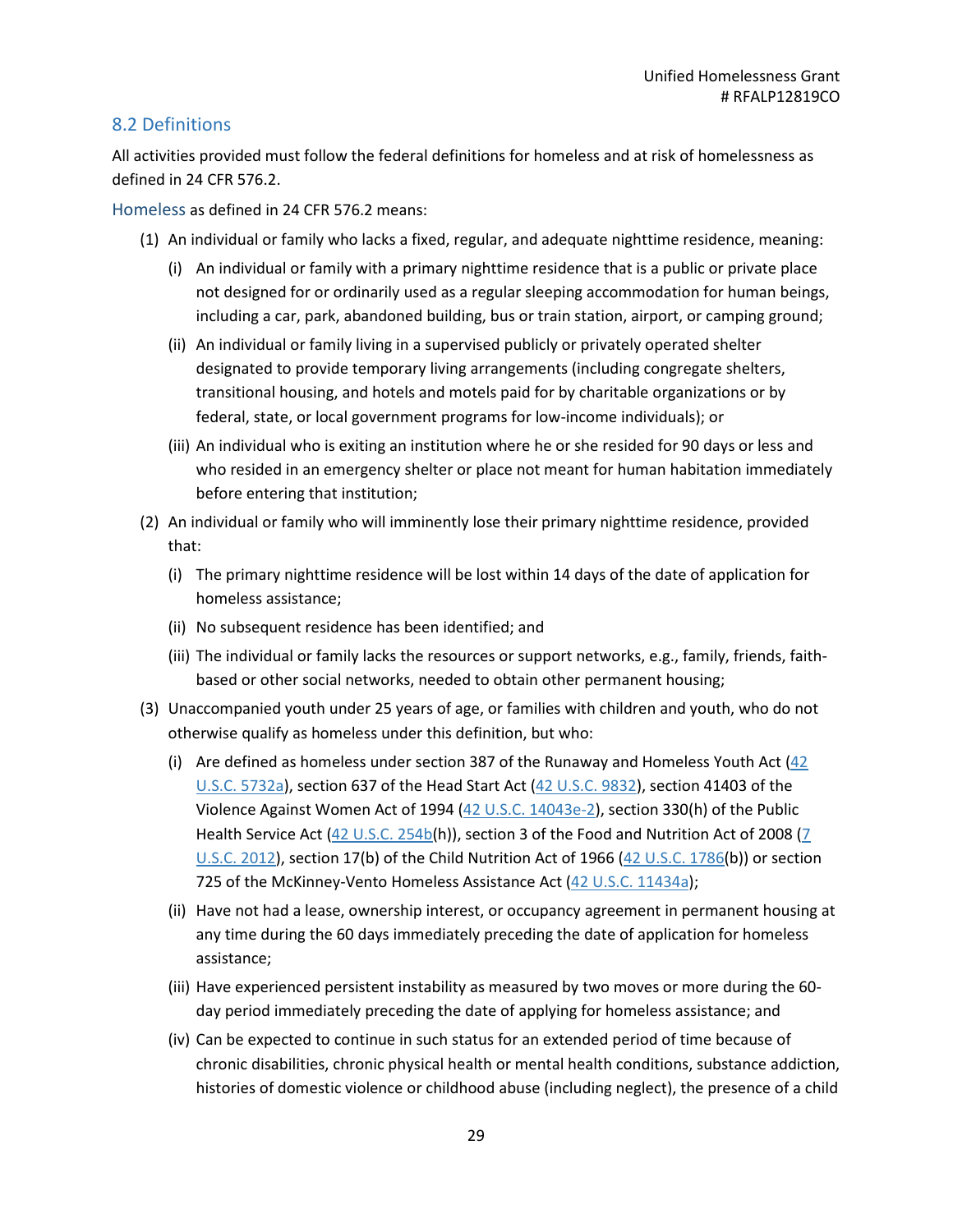or youth with a disability, or two or more barriers to employment, which include the lack of a high school degree or General Education Development (GED), illiteracy, low English proficiency, a history of incarceration or detention for criminal activity, and a history of unstable employment; or

- (4) Any individual or family who:
	- (i) Is fleeing, or is attempting to flee, domestic violence, dating violence, sexual assault, stalking, or other dangerous or life-threatening conditions that relate to violence against the individual or a family member, including a child, that has either taken place within the individual's or family's primary nighttime residence or has made the individual or family afraid to return to their primary nighttime residence;
	- (ii) Has no other residence; and
	- (iii) Lacks the resources or support networks, e.g., family, friends, faith-based or other social networks, to obtain other permanent housing.

#### <span id="page-29-0"></span>At Risk of Homelessness as defined in 24 CFR 576.2 means:

- (1) An individual or family who:
	- (i) Has an annual income below 30 percent of median family income for the area, as determined by HUD;
	- (ii) Does not have sufficient resources or support networks, *e.g.,* family, friends, faith-based or other social networks, immediately available to prevent them from moving to an emergency shelter or another place described in paragraph (1) of the "homeless" definition in this section; and
	- (iii) Meets one of the following conditions:
		- (A) Has moved because of economic reasons two or more times during the 60 days immediately preceding the application for homelessness prevention assistance;
		- (B) Is living in the home of another because of economic hardship;
		- (C) Has been notified in writing that their right to occupy their current housing or living situation will be terminated within 21 days after the date of application for assistance;
		- (D) Lives in a hotel or motel and the cost of the hotel or motel stay is not paid by charitable organizations or by Federal, State, or local government programs for low-income individuals;
		- (E) Lives in a single-room occupancy or efficiency apartment unit in which there reside more than two persons or lives in a larger housing unit in which there reside more than 1.5 persons reside per room, as defined by the U.S. Census Bureau;
		- (F) Is exiting a publicly funded institution, or system of care (such as a health-care facility, a mental health facility, foster care or other youth facility, or correction program or institution); or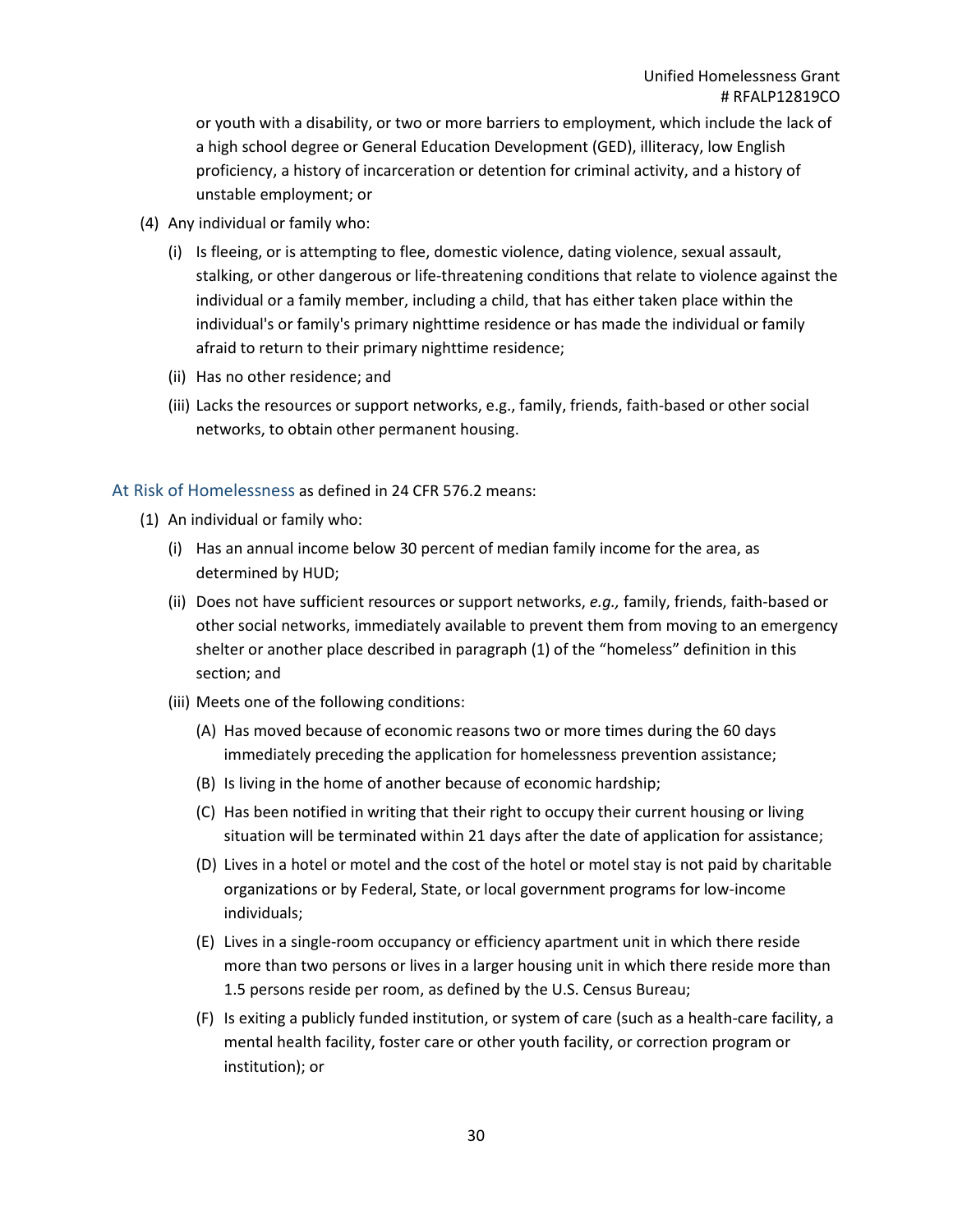- (G) Otherwise lives in housing that has characteristics associated with instability and an increased risk of homelessness, as identified in the recipient's approved consolidated plan;
- (2) A child or youth who does not qualify as "homeless" under this section, but qualifies as "homeless" under section 387(3) of the Runaway and Homeless Youth Act [\(42 U.S.C. 5732a\(](https://www.govregs.com/uscode/42/5732a)3)), section 637(11) of the Head Start Act [\(42 U.S.C. 9832\(](https://www.govregs.com/uscode/42/9832)11)), section 41403(6) of the Violence Against Women Act of 1994 [\(42 U.S.C. 14043e-2\(](https://www.govregs.com/uscode/42/14043e-2)6)), section 330(h)(5)(A) of the Public Health Service Act  $(42 \text{ U.S.C. } 254\text{b(h)}(5)(A))$ , section 3(m) of the Food and Nutrition Act of 2008 (7 [U.S.C. 2012\(](https://www.govregs.com/uscode/7/2012)m)), or section 17(b)(15) of the Child Nutrition Act of 1966 [\(42 U.S.C. 1786\(](https://www.govregs.com/uscode/42/1786)b)(15)); or
- (3) A child or youth who does not qualify as "homeless" under this section, but qualifies as "homeless" under section 725(2) of the McKinney-Vento Homeless Assistance Act [\(42 U.S.C.](https://www.govregs.com/uscode/42/11434a)   $11434a(2)$  $11434a(2)$ ), and the parent(s) or guardian(s) of that child or youth if living with her or him.

Eligible activities to be funded under each component of the Emergency Solution Grant are identified in the respective federal regulations. The component funded under this grant are identified below.

#### <span id="page-30-0"></span>Street Outreach Component (24 CFR 576.101)

- (1) *Engagement.* The costs of activities to locate, identify, and build relationships with unsheltered homeless people and engage them for the purpose of providing immediate support, intervention, and connections with homeless assistance programs and/or mainstream social services and housing programs. These activities consist of making an initial assessment of needs and eligibility; providing crisis counseling; addressing urgent physical needs, such as providing meals, blankets, clothes, or toiletries; and actively connecting and providing information and referrals to programs targeted to homeless people and mainstream social services and housing programs, including emergency shelter, transitional housing, community-based services, permanent supportive housing, and rapid re-housing programs. Eligible costs include the cell phone costs of outreach workers during the performance of these activities.
- (2) *Case management.* The cost of assessing housing and service needs, arranging, coordinating, and monitoring the delivery of individualized services to meet the needs of the program participant. Eligible services and activities are as follows: using the centralized or coordinated assessment system as required under [576.400\(](https://www.govregs.com/regulations/24/576.400)d); conducting the initial evaluation required under [576.401\(](https://www.govregs.com/regulations/24/576.401)a), including verifying and documenting eligibility; counseling; developing, securing and coordinating services; obtaining Federal, State, and local benefits; monitoring and evaluating program participant progress; providing information and referrals to other providers; and developing an individualized housing and service plan, including planning a path to permanent housing stability.
- (3) *Emergency health services.*
	- (i) Eligible costs are for the direct outpatient treatment of medical conditions and are provided by licensed medical professionals operating in community-based settings, including streets, parks, and other places where unsheltered homeless people are living.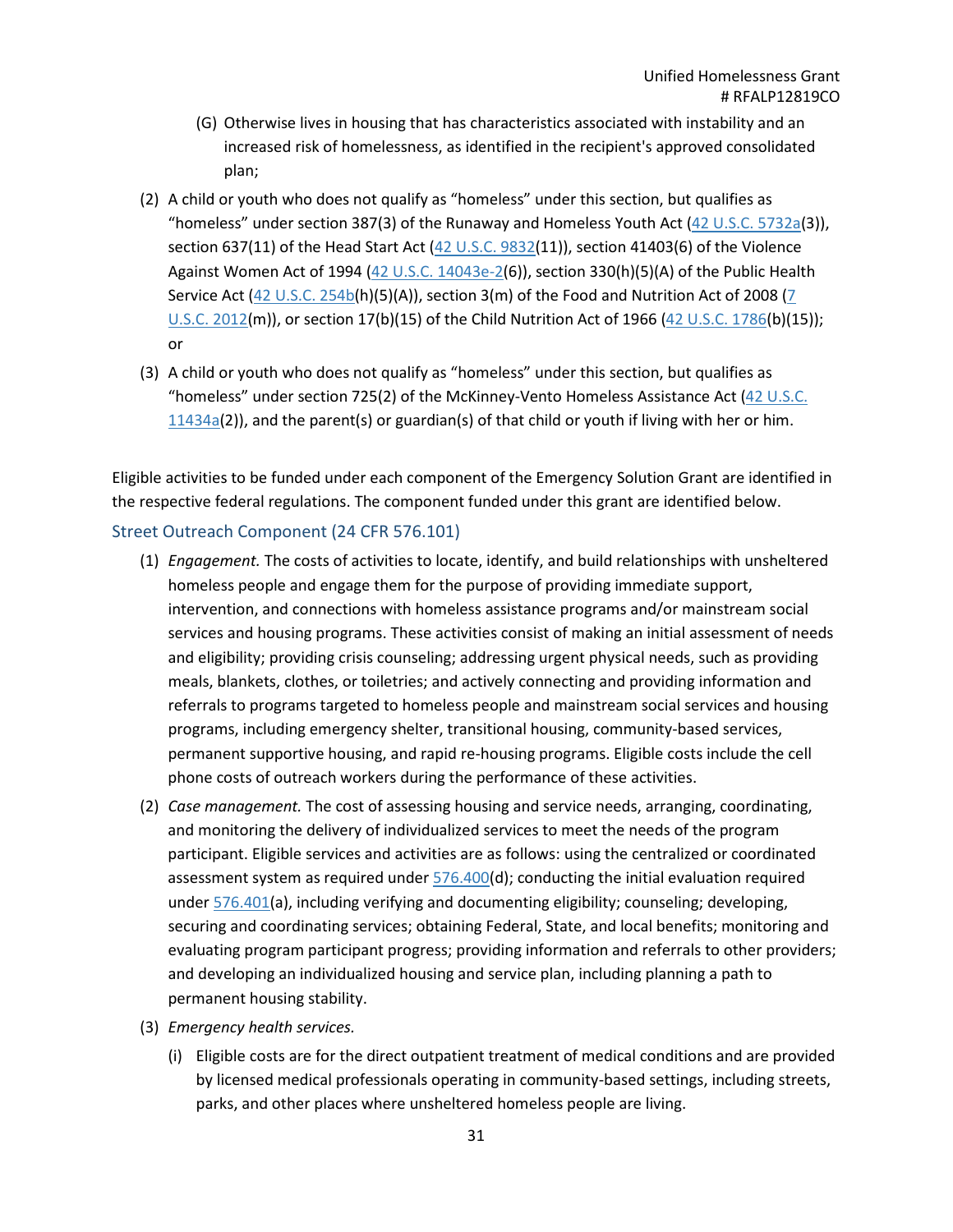- (ii) ESG funds may be used only for these services to the extent that other appropriate health services are inaccessible or unavailable within the area.
- (iii) Eligible treatment consists of assessing a program participant's health problems and developing a treatment plan; assisting program participants to understand their health needs; providing directly or assisting program participants to obtain appropriate emergency medical treatment; and providing medication and follow-up services.
- (4) *Emergency mental health services.*
	- (i) Eligible costs are the direct outpatient treatment by licensed professionals of mental health conditions operating in community-based settings, including streets, parks, and other places where unsheltered people are living.
	- (ii) ESG funds may be used only for these services to the extent that other appropriate mental health services are inaccessible or unavailable within the community.
	- (iii) Mental health services are the application of therapeutic processes to personal, family, situational, or occupational problems in order to bring about positive resolution of the problem or improved individual or family functioning or circumstances.
	- (iv) Eligible treatment consists of crisis interventions, the prescription of psychotropic medications, explanation about the use and management of medications, and combinations of therapeutic approaches to address multiple problems.
- (5) *Transportation.* The transportation costs of travel by outreach workers, social workers, medical professionals, or other service providers are eligible, provided that this travel takes place during the provision of services eligible under this section. The costs of transporting unsheltered people to emergency shelters or other service facilities are also eligible. These costs include the following:
	- (i) The cost of a program participant's travel on public transportation;
	- (ii) If service workers use their own vehicles, mileage allowance for service workers to visit program participants;
	- (iii) The cost of purchasing or leasing a vehicle for the recipient or subrecipient in which staff transports program participants and/or staff serving program participants, and the cost of gas, insurance, taxes and maintenance for the vehicle; and
	- (iv) The travel costs of recipient or subrecipient staff to accompany or assist program participants to use public transportation.
- (6) *Services for special populations.* ESG funds may be used to provide services for homeless youth, victim services, and services for people living with HIV/AIDS, so long as the costs of providing these services are eligible under paragraphs (a)(1) through (a)(5) of this section. The term *victim services* means services that assist program participants who are victims of domestic violence, dating violence, sexual assault, or stalking, including services offered by rape crisis centers and domestic violence shelters, and other organizations with a documented history of effective work concerning domestic violence, dating violence, sexual assault, or stalking.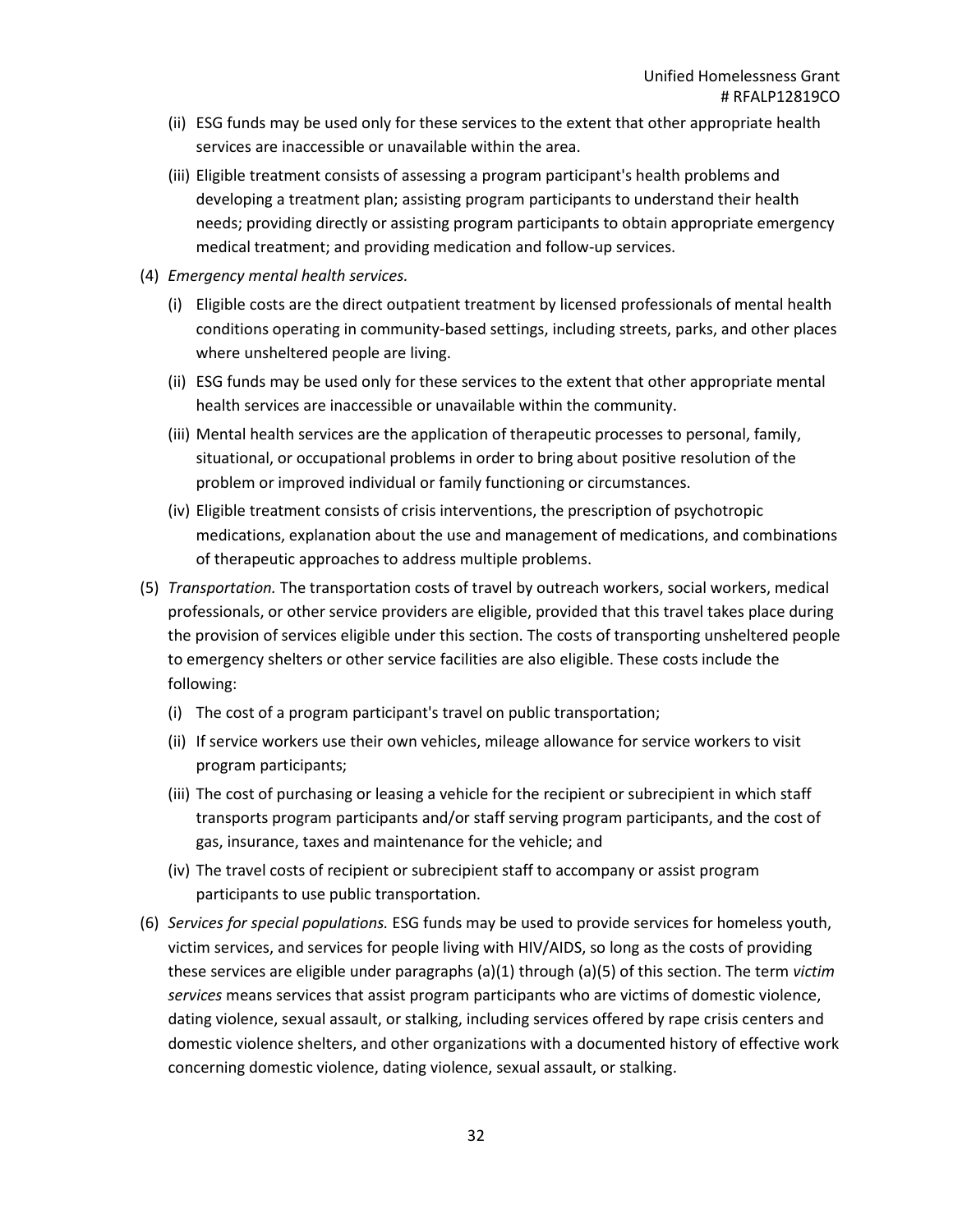#### <span id="page-32-0"></span>Emergency Shelter Component (24 CFR 576.102)

- (1) *Essential services.* ESG funds may be used to provide essential services to individuals and families who are in an emergency shelter, as follows:
	- (i) *Case management.* The cost of assessing, arranging, coordinating, and monitoring the delivery of individualized services to meet the needs of the program participant is eligible. Component services and activities consist of:
		- (A) Using the centralized or coordinated assessment system as required under  $576.400(d)$  $576.400(d)$ ;
		- (B) Conducting the initial evaluation required under  $576.401(a)$  $576.401(a)$ , including verifying and documenting eligibility;
		- (C) Counseling;
		- (D) Developing, securing, and coordinating services and obtaining Federal, State, and local benefits;
		- (E) Monitoring and evaluating program participant progress;
		- (F) Providing information and referrals to other providers;
		- (G) Providing ongoing risk assessment and safety planning with victims of domestic violence, dating violence, sexual assault, and stalking; and
		- (H) Developing an individualized housing and service plan, including planning a path to permanent housing stability.
	- (ii) *Child care.* The costs of child care for program participants, including providing meals and snacks, and comprehensive and coordinated sets of appropriate developmental activities, are eligible. The children must be under the age of 13, unless they are disabled. Disabled children must be under the age of 18. The child-care center must be licensed by the jurisdiction in which it operates in order for its costs to be eligible.
	- (iii) *Education services.* When necessary for the program participant to obtain and maintain housing, the costs of improving knowledge and basic educational skills are eligible. Services include instruction or training in consumer education, health education, substance abuse prevention, literacy, English as a Second Language, and General Educational Development (GED). Component services or activities are screening, assessment and testing; individual or group instruction; tutoring; provision of books, supplies and instructional material; counseling; and referral to community resources.
	- (iv) *Employment assistance and job training.* The costs of employment assistance and job training programs are eligible, including classroom, online, and/or computer instruction; onthe-job instruction; and services that assist individuals in securing employment, acquiring learning skills, and/or increasing earning potential. The cost of providing reasonable stipends to program participants in employment assistance and job training programs is an eligible cost. Learning skills include those skills that can be used to secure and retain a job, including the acquisition of vocational licenses and/or certificates. Services that assist individuals in securing employment consist of employment screening, assessment, or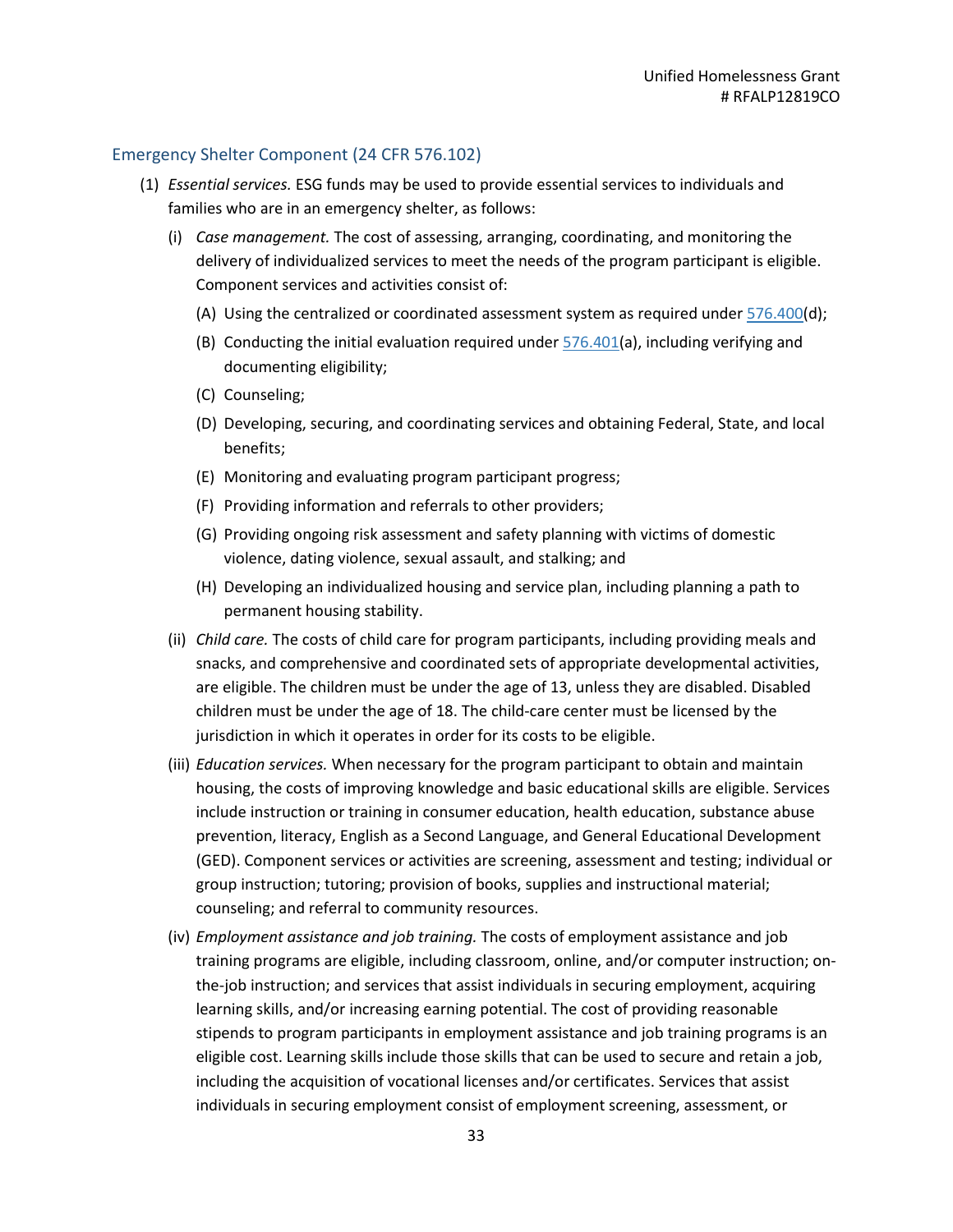testing; structured job skills and job-seeking skills; special training and tutoring, including literacy training and prevocational training; books and instructional material; counseling or job coaching; and referral to community resources.

- (v) *Outpatient health services.* Eligible costs are for the direct outpatient treatment of medical conditions and are provided by licensed medical professionals. Emergency Solutions Grant (ESG) funds may be used only for these services to the extent that other appropriate health services are unavailable within the community. Eligible treatment consists of assessing a program participant's health problems and developing a treatment plan; assisting program participants to understand their health needs; providing directly or assisting program participants to obtain appropriate medical treatment, preventive medical care, and health maintenance services, including emergency medical services; providing medication and follow-up services; and providing preventive and noncosmetic dental care.
- (vi) *Legal services.*
	- (A) Eligible costs are the hourly fees for legal advice and representation by attorneys licensed and in good standing with the bar association of the State in which the services are provided, and by person(s) under the supervision of the licensed attorney, regarding matters that interfere with the program participant's ability to obtain and retain housing.
	- (B) Emergency Solutions Grant (ESG) funds may be used only for these services to the extent that other appropriate legal services are unavailable or inaccessible within the community.
	- (C) Eligible subject matters are child support, guardianship, paternity, emancipation, and legal separation, orders of protection and other civil remedies for victims of domestic violence, dating violence, sexual assault, and stalking, appeal of veterans and public benefit claim denials, and the resolution of outstanding criminal warrants.
	- (D) Component services or activities may include client intake, preparation of cases for trial, provision of legal advice, representation at hearings, and counseling.
	- (E) Fees based on the actual service performed (*i.e.,* fee for service) are also eligible, but only if the cost would be less than the cost of hourly fees. Filing fees and other necessary court costs are also eligible. If the subrecipient is a legal services provider and performs the services itself, the eligible costs are the subrecipient's employees' salaries and other costs necessary to perform the services.
	- (F) Legal services for immigration and citizenship matters and issues relating to mortgages are ineligible costs. Retainer fee arrangements and contingency fee arrangements are ineligible costs.
- (vii) *Life skills training.* The costs of teaching critical life management skills that may never have been learned or have been lost during the course of physical or mental illness, domestic violence, substance use, and homelessness are eligible costs. These services must be necessary to assist the program participant to function independently in the community. Component life skills training are budgeting resources, managing money, managing a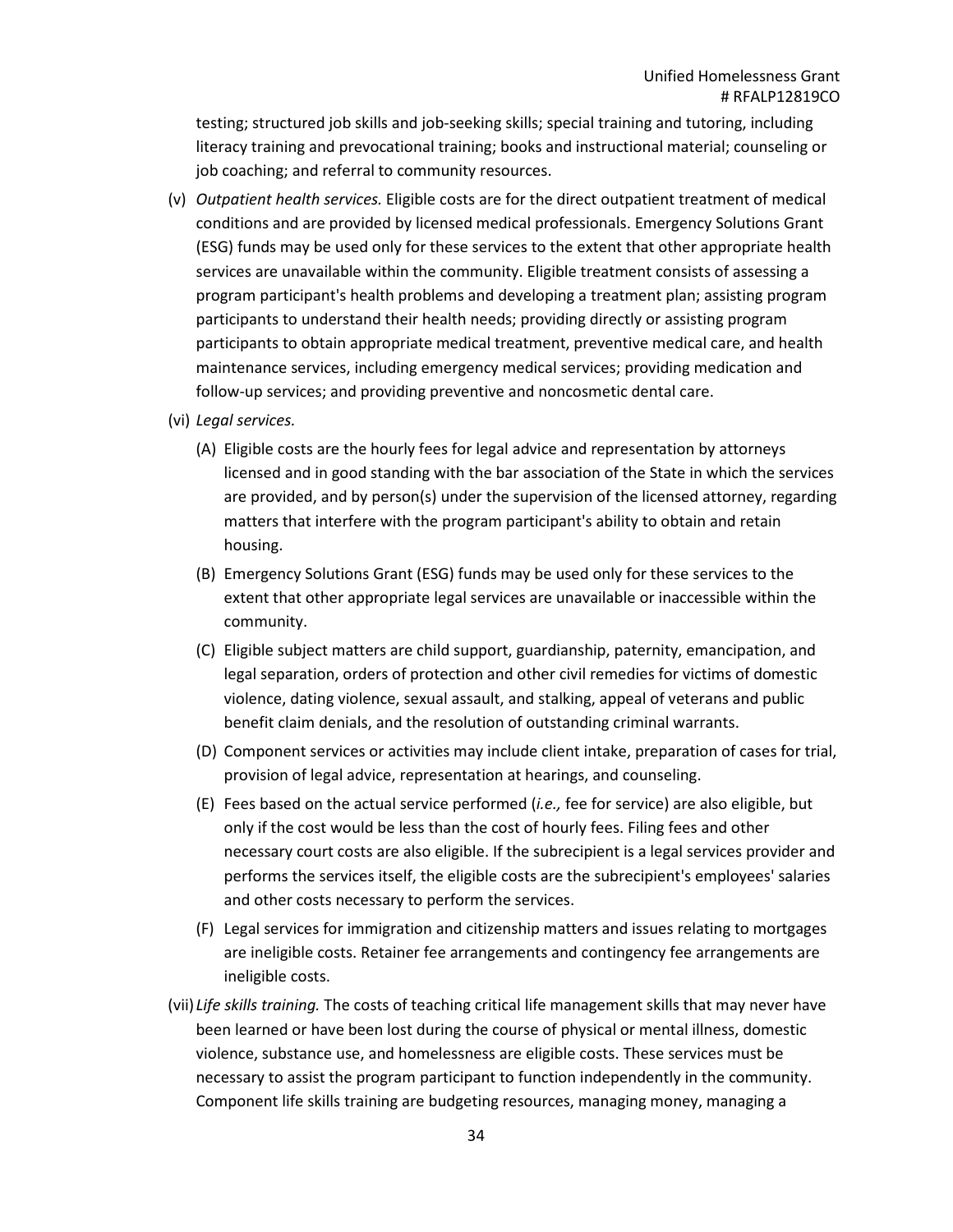household, resolving conflict, shopping for food and needed items, improving nutrition, using public transportation, and parenting.

- (viii) *Mental health services.*
	- (A) Eligible costs are the direct outpatient treatment by licensed professionals of mental health conditions.
	- (B) ESG funds may only be used for these services to the extent that other appropriate mental health services are unavailable or inaccessible within the community.
	- (C) Mental health services are the application of therapeutic processes to personal, family, situational, or occupational problems in order to bring about positive resolution of the problem or improved individual or family functioning or circumstances. Problem areas may include family and marital relationships, parent-child problems, or symptom management.
	- (D) Eligible treatment consists of crisis interventions; individual, family, or group therapy sessions; the prescription of psychotropic medications or explanations about the use and management of medications; and combinations of therapeutic approaches to address multiple problems.
- (ix) *Substance abuse treatment services.*
	- (A) Eligible substance abuse treatment services are designed to prevent, reduce, eliminate, or deter relapse of substance abuse or addictive behaviors and are provided by licensed or certified professionals.
	- (B) ESG funds may only be used for these services to the extent that other appropriate substance abuse treatment services are unavailable or inaccessible within the community.
	- (C) Eligible treatment consists of client intake and assessment, and outpatient treatment for up to 30 days. Group and individual counseling and drug testing are eligible costs. Inpatient detoxification and other inpatient drug or alcohol treatment are not eligible costs.
- (x) *Transportation.* Eligible costs consist of the transportation costs of a program participant's travel to and from medical care, employment, child care, or other eligible essential services facilities. These costs include the following:
	- (A) The cost of a program participant's travel on public transportation;
	- (B) If service workers use their own vehicles, mileage allowance for service workers to visit program participants;
	- (C) The cost of purchasing or leasing a vehicle for the recipient or subrecipient in which staff transports program participants and/or staff serving program participants, and the cost of gas, insurance, taxes, and maintenance for the vehicle; and
	- (D) The travel costs of recipient or subrecipient staff to accompany or assist program participants to use public transportation.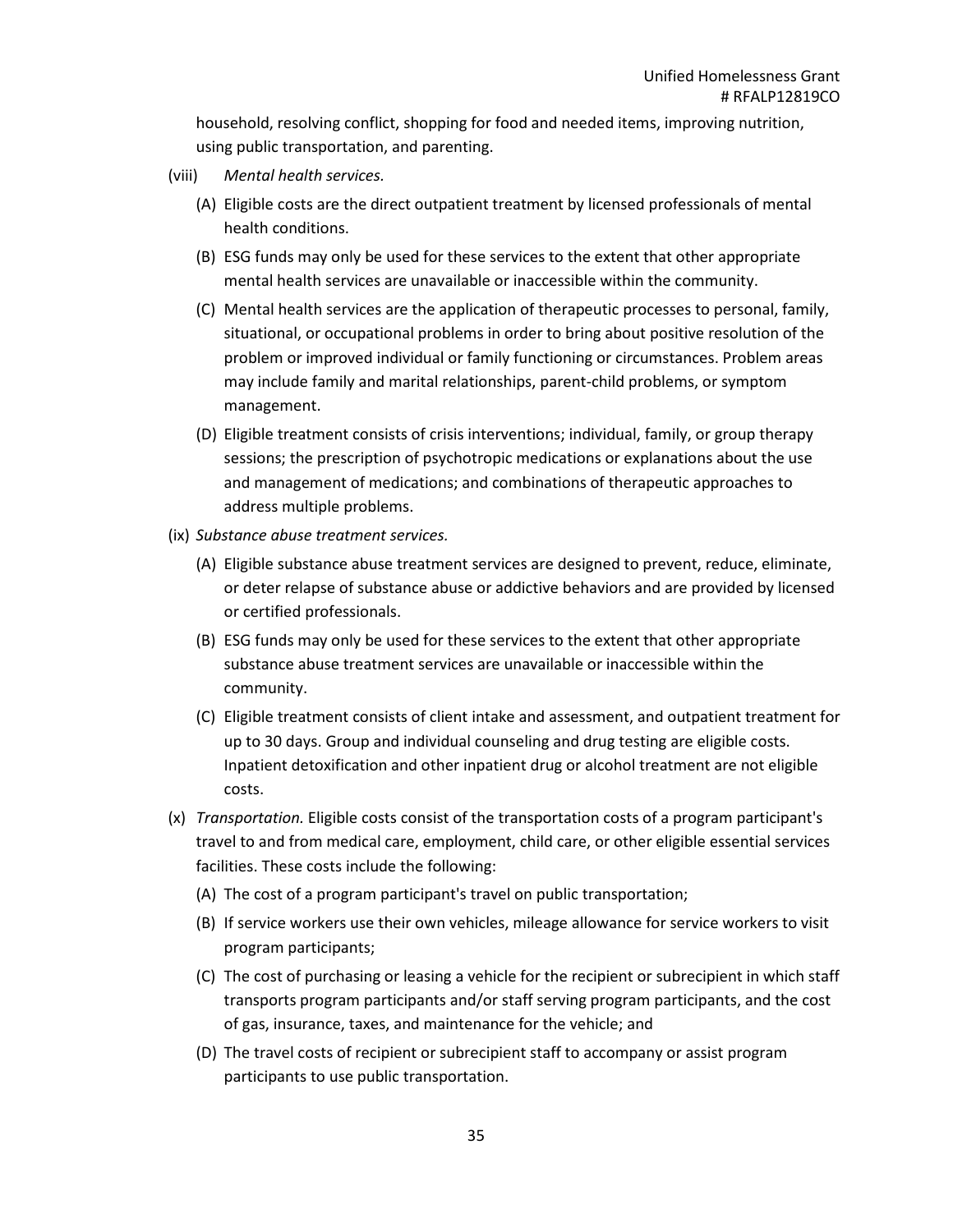- (xi) *Services for special populations.* ESG funds may be used to provide services for homeless youth, victim services, and services for people living with HIV/AIDS, so long as the costs of providing these services are eligible under paragraphs (a)(1)(i) through (a)(1)(x) of this section. The term *victim services* means services that assist program participants who are victims of domestic violence, dating violence, sexual assault, or stalking, including services offered by rape crisis centers and domestic violence shelters, and other organizations with a documented history of effective work concerning domestic violence, dating violence, sexual assault, or stalking.
- (2) *Renovation.* Eligible costs include labor, materials, tools, and other costs for renovation (including major rehabilitation of an emergency shelter or conversion of a building into an emergency shelter). The emergency shelter must be owned by a government entity or private nonprofit organization.
- (3) *Shelter operations.* Eligible costs are the costs of maintenance (including minor or routine repairs), rent, security, fuel, equipment, insurance, utilities, food, furnishings, and supplies necessary for the operation of the emergency shelter. Where no appropriate emergency shelter is available for a homeless family or individual, eligible costs may also include a hotel or motel voucher for that family or individual.
- (4) *Assistance required under the Uniform Relocation Assistance and Real Property Acquisition Policies Act of 1970 (URA).* Eligible costs are the costs of providing URA assistance under [576.408,](https://www.govregs.com/regulations/24/576.408) including relocation payments and other assistance to persons displaced by a project assisted with ESG funds. Persons that receive URA assistance are not considered "program participants" for the purposes of this part, and relocation payments and other URA assistance are not considered "rental assistance" or "housing relocation and stabilization services" for the purposes of this part.

#### <span id="page-35-0"></span>Homelessness Prevention Component (24 CFR 576.103)

ESG funds may be used to provide housing relocation and stabilization services and short- and/or medium-term rental assistance necessary to prevent an individual or family from moving into an emergency shelter or another place described in paragraph (1) of the "homeless" definition in [576.2.](https://www.govregs.com/regulations/24/576.2) This assistance, referred to as homelessness prevention, may be provided to individuals and families who meet the criteria under the "at risk of homelessness" definition, or who meet the criteria in paragraph (2), (3), or (4) of the "homeless" definition in [576.2](https://www.govregs.com/regulations/24/576.2) and have an annual income below 30 percent of median family income for the area, as determined by HUD. The costs of homelessness prevention are only eligible to the extent that the assistance is necessary to help the program participant regain stability in the program participant's current permanent housing or move into other permanent housing and achieve stability in that housing. Homelessness prevention must be provided in accordance with the housing relocation and stabilization services requirements in [576.105,](https://www.govregs.com/regulations/24/576.105) the short-term and medium-term rental assistance requirements in [576.106,](https://www.govregs.com/regulations/24/576.106) and the written standards and procedures established under [576.400.](https://www.govregs.com/regulations/24/576.400)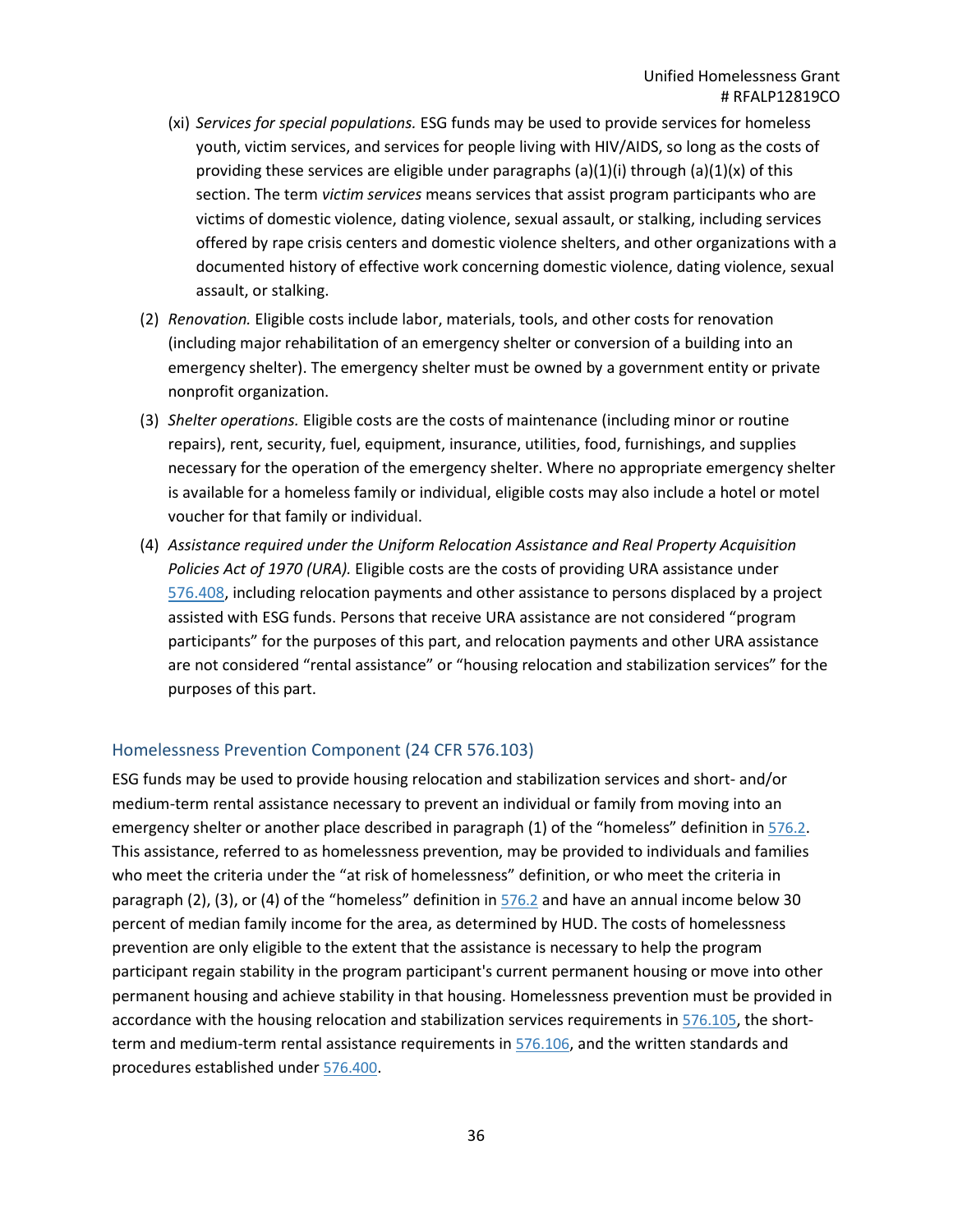## Rapid Rehousing Assistance Component (24 CFR 576.104)

ESG funds may be used to provide housing relocation and stabilization services and short- and/or medium-term rental assistance as necessary to help a homeless individual or family move as quickly as possible into permanent housing and achieve stability in that housing. This assistance, referred to as rapid re-housing assistance, may be provided to program participants who meet the criteria under paragraph (1) of the "homeless" definition in [576.2](https://www.govregs.com/regulations/24/576.2) or who meet the criteria under paragraph (4) of the "homeless" definition and live in an emergency shelter or other place described in paragraph (1) of the "homeless" definition. The rapid re-housing assistance must be provided in accordance with the housing relocation and stabilization services requirements in [576.105,](https://www.govregs.com/regulations/24/576.105) the short- and medium-term rental assistance requirements in [576.106,](https://www.govregs.com/regulations/24/576.106) and the written standards and procedures established under [576.400.](https://www.govregs.com/regulations/24/576.400)

### HMIS Component (24 CFR 576.107)

- (1) The recipient or subrecipient may use ESG funds to pay the costs of contributing data to the HMIS designated by the Continuum of Care for the area, including the costs of:
	- (i) Purchasing or leasing computer hardware;
	- (ii) Purchasing software or software licenses;
	- (iii) Purchasing or leasing equipment, including telephones, fax machines, and furniture;
	- (iv) Obtaining technical support;
	- (v) Leasing office space;
	- (vi) Paying charges for electricity, gas, water, phone service, and high-speed data transmission necessary to operate or contribute data to the HMIS;
	- (vii)Paying salaries for operating HMIS, including:
		- (A) Completing data entry;
		- (B) Monitoring and reviewing data quality;
		- (C) Completing data analysis;
		- (D) Reporting to the HMIS Lead;
		- (E) Training staff on using the HMIS or comparable database; and
		- (F) Implementing and complying with HMIS requirements;
	- (viii) Paying costs of staff to travel to and attend HUD-sponsored and HUD-approved training on HMIS and programs authorized by Title IV of the McKinney-Vento Homeless Assistance Act;
	- (ix) Paying staff travel costs to conduct intake; and
	- (x) Paying participation fees charged by the HMIS Lead, if the recipient or subrecipient is not the HMIS Lead. The HMIS Lead is the entity designated by the Continuum of Care to operate the area's HMIS.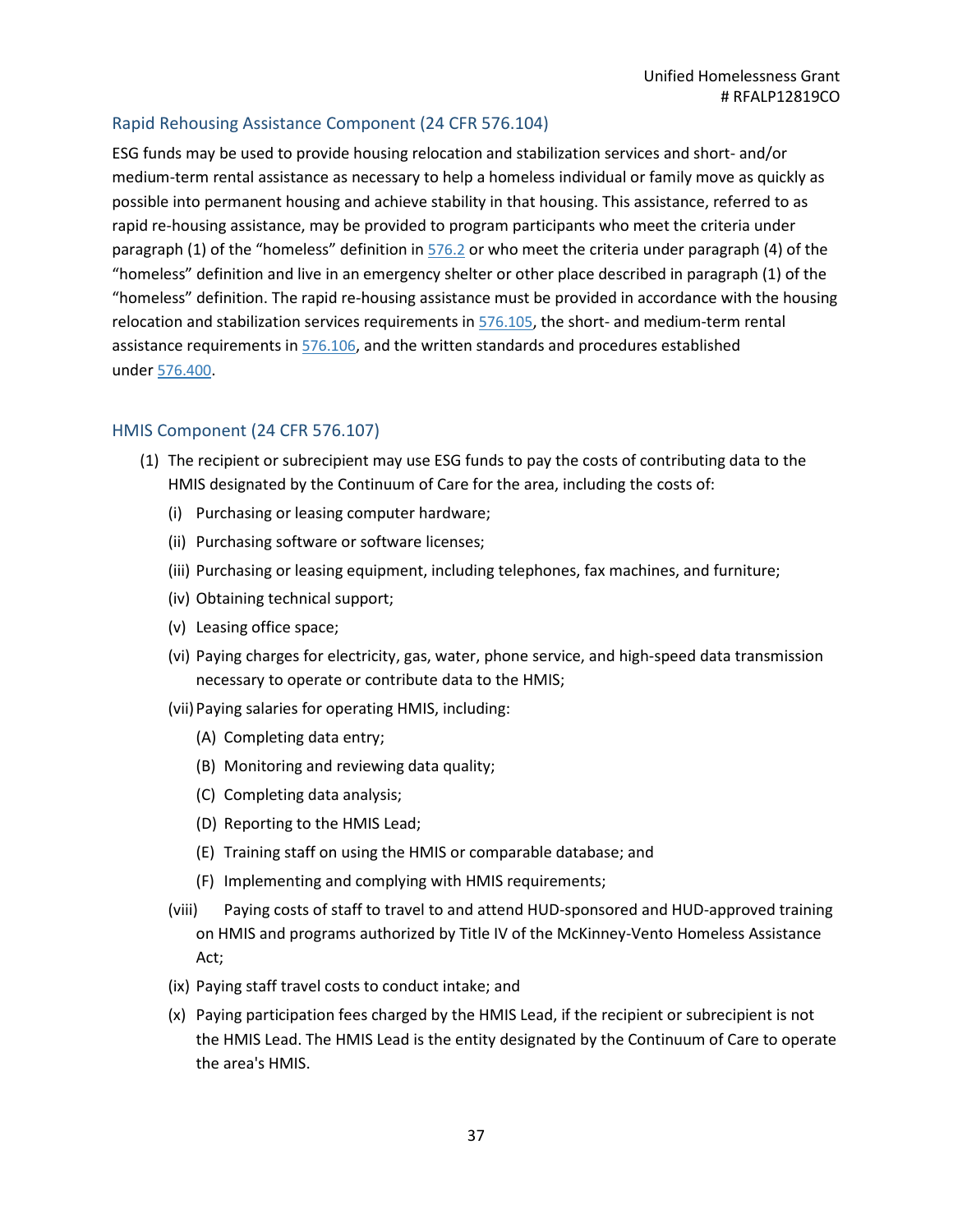- (2) If the recipient is the HMIS lead agency, as designated by the Continuum of Care in the most recent fiscal year Continuum of Care Homeless Assistance Grants Competition, it may also use ESG funds to pay the costs of:
	- (i) Hosting and maintaining HMIS software or data;
	- (ii) Backing up, recovering, or repairing HMIS software or data;
	- (iii) Upgrading, customizing, and enhancing the HMIS;
	- (iv) Integrating and warehousing data, including development of a data warehouse for use in aggregating data from subrecipients using multiple software systems;
	- (v) Administering the system;
	- (vi) Reporting to providers, the Continuum of Care, and HUD; and
	- (vii)Conducting training on using the system or a comparable database, including traveling to the training.
- (3) If the subrecipient is a victim services provider or a legal services provider, it may use ESG funds to establish and operate a comparable database that collects client-level data over time (*i.e.,* longitudinal data) and generates unduplicated aggregate reports based on the data. Information entered into a comparable database must not be entered directly into or provided to an HMIS.

### Administrative Activities (24 CFR 576.108)

This does not include staff and overhead costs directly related to carrying out activities eligible under [576.101](https://www.govregs.com/regulations/24/576.101) through [576.107,](https://www.govregs.com/regulations/24/576.107) because those costs are eligible as part of those activities. Eligible administrative costs include:

- (4) *General management, oversight and coordination.* Costs of overall program management, coordination, monitoring, and evaluation. These costs include, but are not limited to, necessary expenditures for the following:
	- (i) Salaries, wages, and related costs of the recipient's staff, the staff of subrecipients, or other staff engaged in program administration. In charging costs to this category, the recipient may either include the entire salary, wages, and related costs allocable to the program of each person whose *primary* responsibilities with regard to the program involve program administration assignments, or the pro rata share of the salary, wages, and related costs of each person whose job includes *any* program administration assignments. The recipient may use only one of these methods for each fiscal year grant. Program administration assignments include the following:
		- (A) Preparing program budgets and schedules, and amendments to those budgets and schedules;
		- (B) Developing systems for assuring compliance with program requirements;
		- (C) Developing interagency agreements and agreements with subrecipients and contractors to carry out program activities;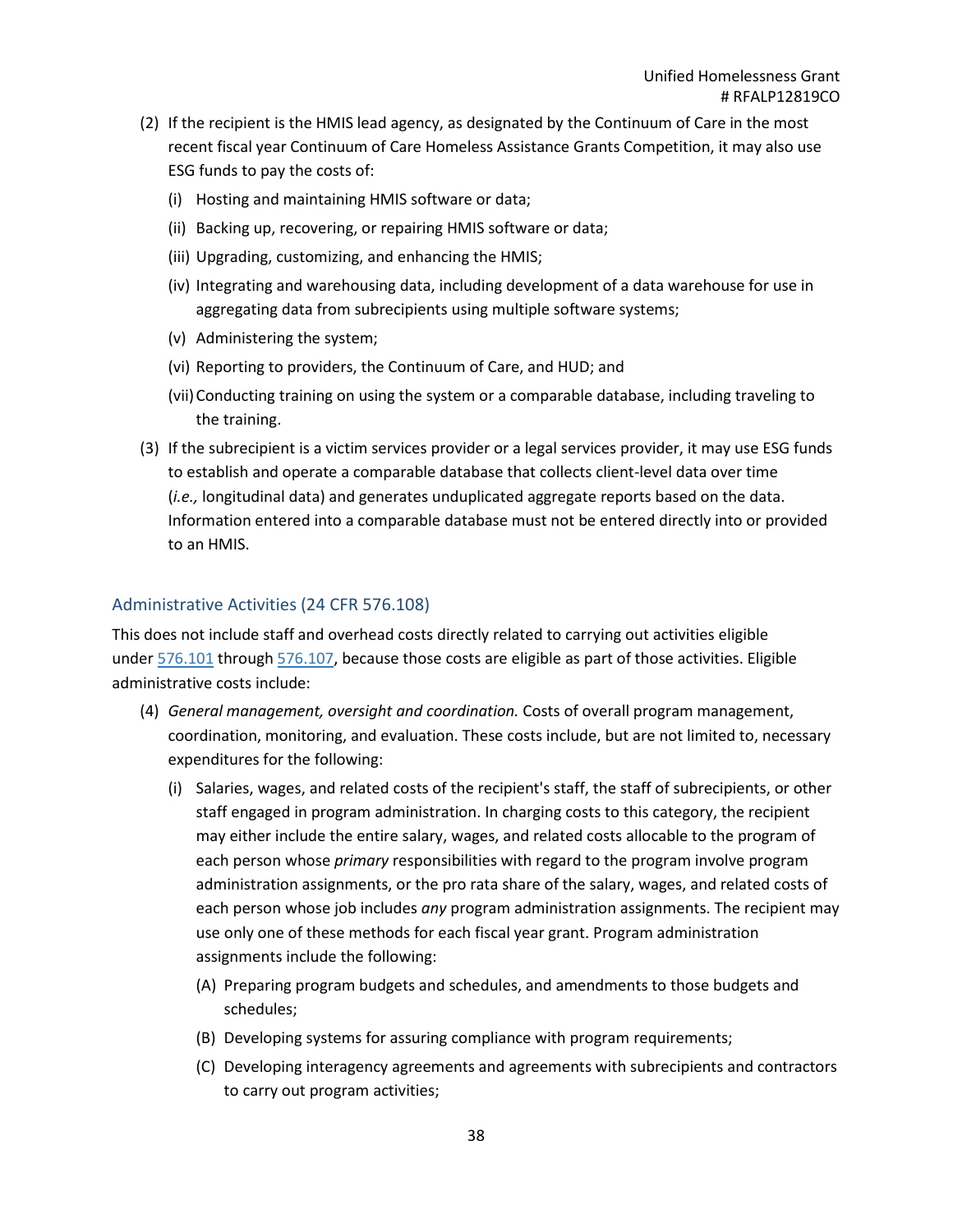- (D) Monitoring program activities for progress and compliance with program requirements;
- (E) Preparing reports and other documents directly related to the program for submission to HUD;
- (F) Coordinating the resolution of audit and monitoring findings;
- (G) Evaluating program results against stated objectives; and
- (H) Managing or supervising persons whose primary responsibilities with regard to the program include such assignments as those described in paragraph (a)(1)(i)(A) through (G) of this section.
- (ii) Travel costs incurred for monitoring of subrecipients;
- (iii) Administrative services performed under third-party contracts or agreements, including general legal services, accounting services, and audit services; and
- (iv) Other costs for goods and services required for administration of the program, including rental or purchase of equipment, insurance, utilities, office supplies, and rental and maintenance (but not purchase) of office space.
- (5) *Training on ESG requirements.* Costs of providing training on ESG requirements and attending HUD-sponsored ESG trainings.
- (6) *Consolidated plan.* Costs of preparing and amending the ESG and homelessness-related sections of the consolidated plan in accordance with ESG requirements and [24 CFR part 91.](https://www.govregs.com/regulations/24/91.)
- (7) *Environmental review.* Costs of carrying out the environmental review responsibilities under [576.407.](https://www.govregs.com/regulations/24/576.407)

### Written Standards for Providing ESG Assistance (24 CFR 576.400(e)(3))

The following written standards for providing ESG assistance are found in 24 CFR 576.400(e).

- (e) *Written standards for providing ESG assistance.*
	- (3) At a minimum these written standards must include:
		- (i) Standard policies and procedures for evaluating individuals' and families' eligibility for assistance under Emergency Solutions Grant (ESG);
		- (ii) Standards for targeting and providing essential services related to street outreach;
		- (iii) Policies and procedures for admission, diversion, referral, and discharge by emergency shelters assisted under ESG, including standards regarding length of stay, if any, and safeguards to meet the safety and shelter needs of special populations, *e.g.,* victims of domestic violence, dating violence, sexual assault, and stalking; and individuals and families who have the highest barriers to housing and are likely to be homeless the longest;
		- (iv) Policies and procedures for assessing, prioritizing, and reassessing individuals' and families' needs for essential services related to emergency shelter;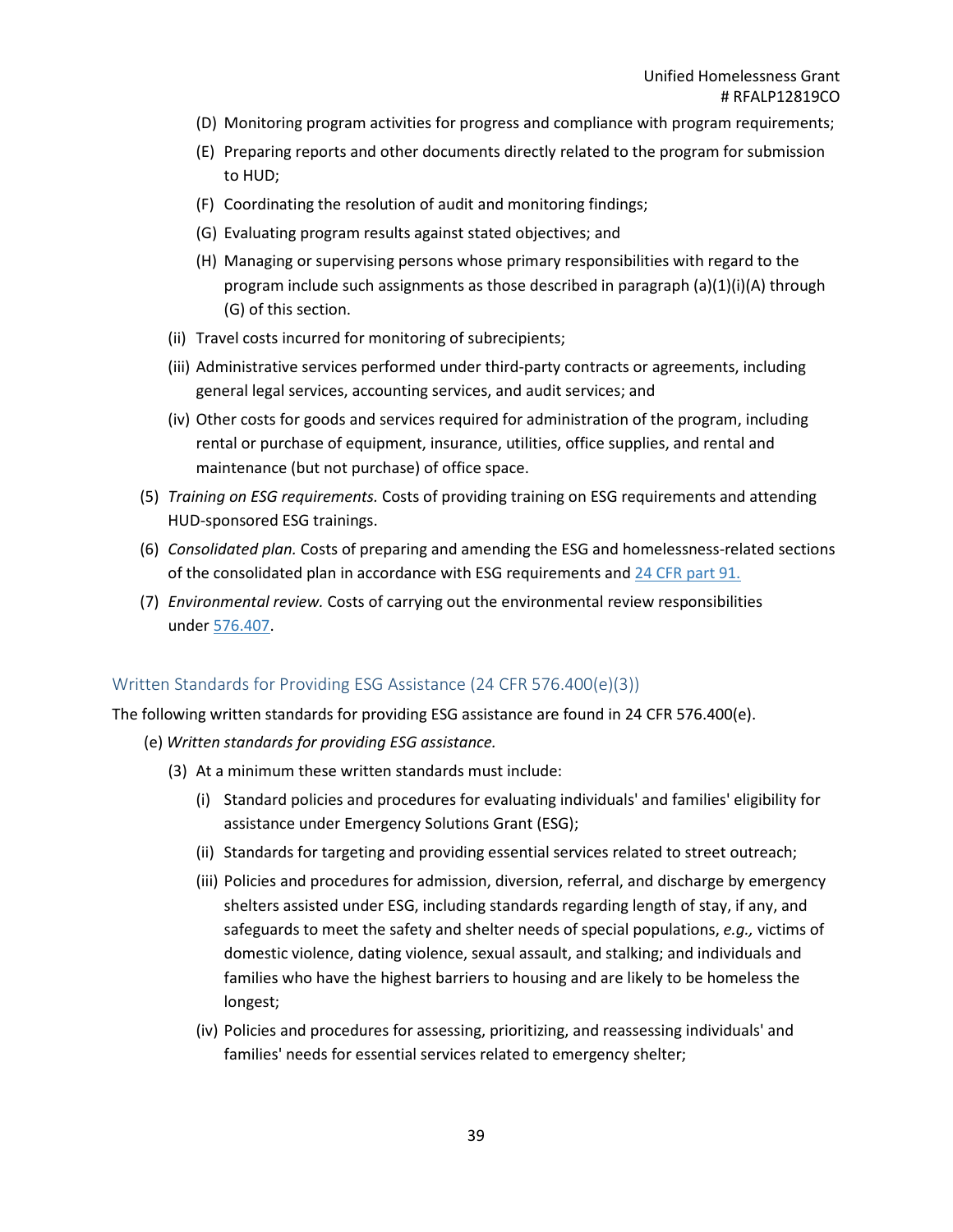- (v) Policies and procedures for coordination among emergency shelter providers, essential services providers, homelessness prevention, and rapid re-housing assistance providers; other homeless assistance providers; and mainstream service and housing providers (see 24 CFR [576.400\(](https://www.govregs.com/regulations/24/576.400)b) and (c) for a list of programs with which ESG-funded activities must be coordinated and integrated to the maximum extent practicable);
- (vi) Policies and procedures for determining and prioritizing which eligible families and individuals will receive homelessness prevention assistance and which eligible families and individuals will receive rapid re-housing assistance;
- (vii)Standards for determining what percentage or amount of rent and utilities costs each program participant must pay while receiving homelessness prevention or rapid rehousing assistance;
- (viii) Standards for determining how long a particular program participant will be provided with rental assistance and whether and how the amount of that assistance will be adjusted over time; and
- (ix) Standards for determining the type, amount, and duration of housing stabilization and/or relocation services to provide to a program participant, including the limits, if any, on the homelessness prevention or rapid re-housing assistance that each program participant may receive, such as the maximum amount of assistance, maximum number of months the program participant receive assistance; or the maximum number of times the program participant may receive assistance.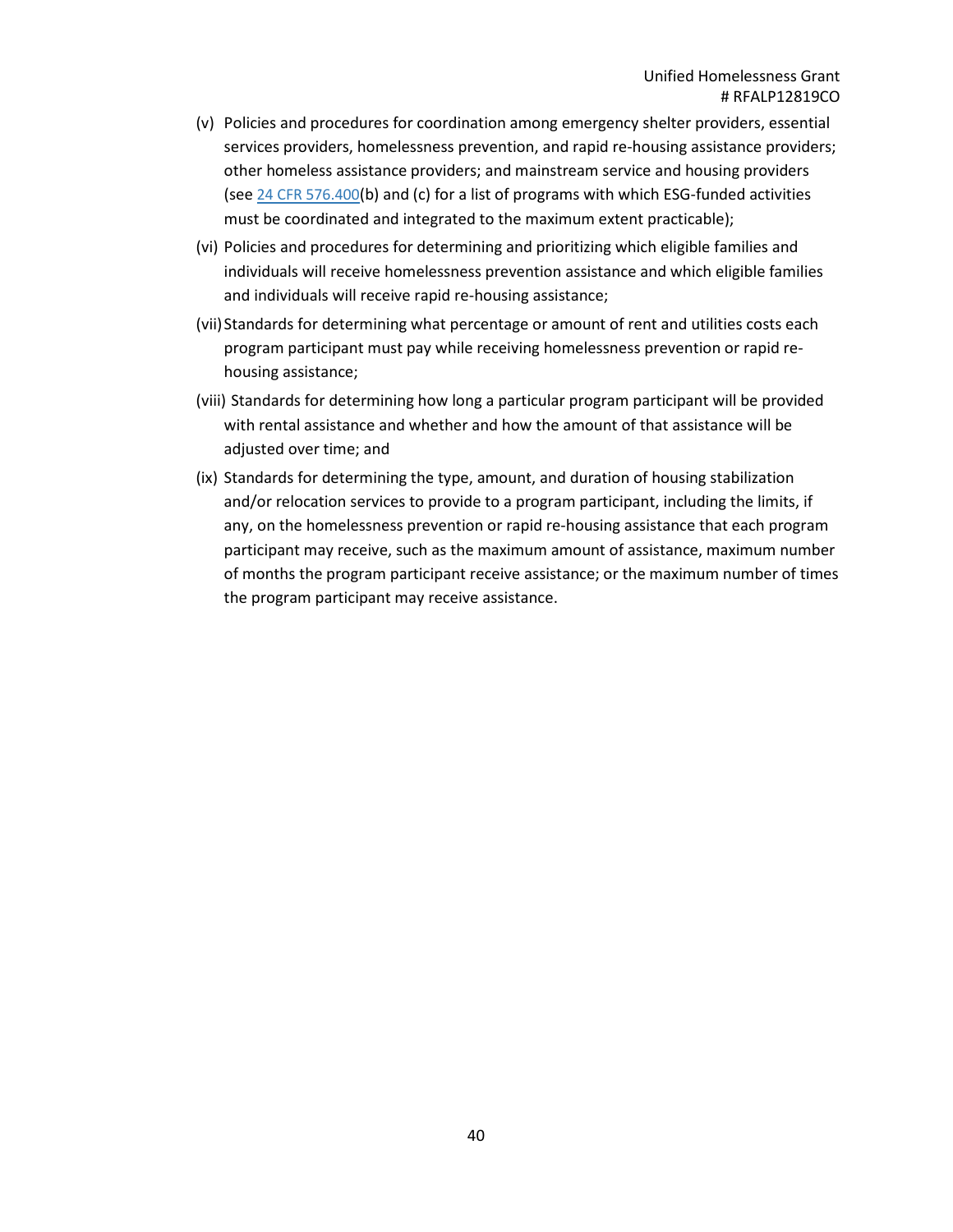# 8.3 ESG Formula Jurisdiction Exceptions

Following are the cities and counties receiving direct federal ESG allocations from HUD, and with Consolidation Plan requirements. These areas will receive second priority funding for ESG through the Florida Department of Children and Families. Exceptions are noted.

### **Cities Receiving Direct Federal ESG Allocations:**

*Hialeah, Jacksonville, Miami, Orlando, St. Petersburg, Tallahassee, and Tampa*

### **Counties Receiving Direct Federal ESG Allocations**

### *Broward County*

Exceptions – May provide services in the following cities: Ft. Lauderdale, Coconut Creek, Coral Springs, Davie, Deerfield Beach, Hollywood, Lauderhill, Margate, Miramar, Pembroke Pines, Plantation, Pompano Beach, Sunrise, and Tamarac.

### *Collier County*

Exception – May provide services in the following cities: Marco Island and Naples.

### *Duval County*

### *Hillsborough County*

### *Lee County*

Exception – May provide services in the following cities: Cape Coral and Ft. Myers.

### *Manatee County*

Exception – May provide services in the following: Bradenton

### *Marion County*

Exception – May provide services in the following city: Ocala

### *Miami-Dade County*

Exception – May provide services in the following cities: Homestead City, Miami Beach, Miami Gardens City and North Miami.

### *Orange County*

### *Palm Beach County*

Exception – May provide services in the following cities: Boca Raton, Boynton Beach, Delray Beach and West Palm Beach.

### *Pasco County*

Exception – May provide services in the following cities: City of Dade City, Zephyrhills

### *Pinellas County*

Exception – May provide services in the following cities: Clearwater and Largo.

### *Polk County*

Exception – May provide services in the following cities: Lakeland and Winter Haven.

### *Sarasota County*

Exception – May provide services in the following cities: Sarasota, North Port, and Venice.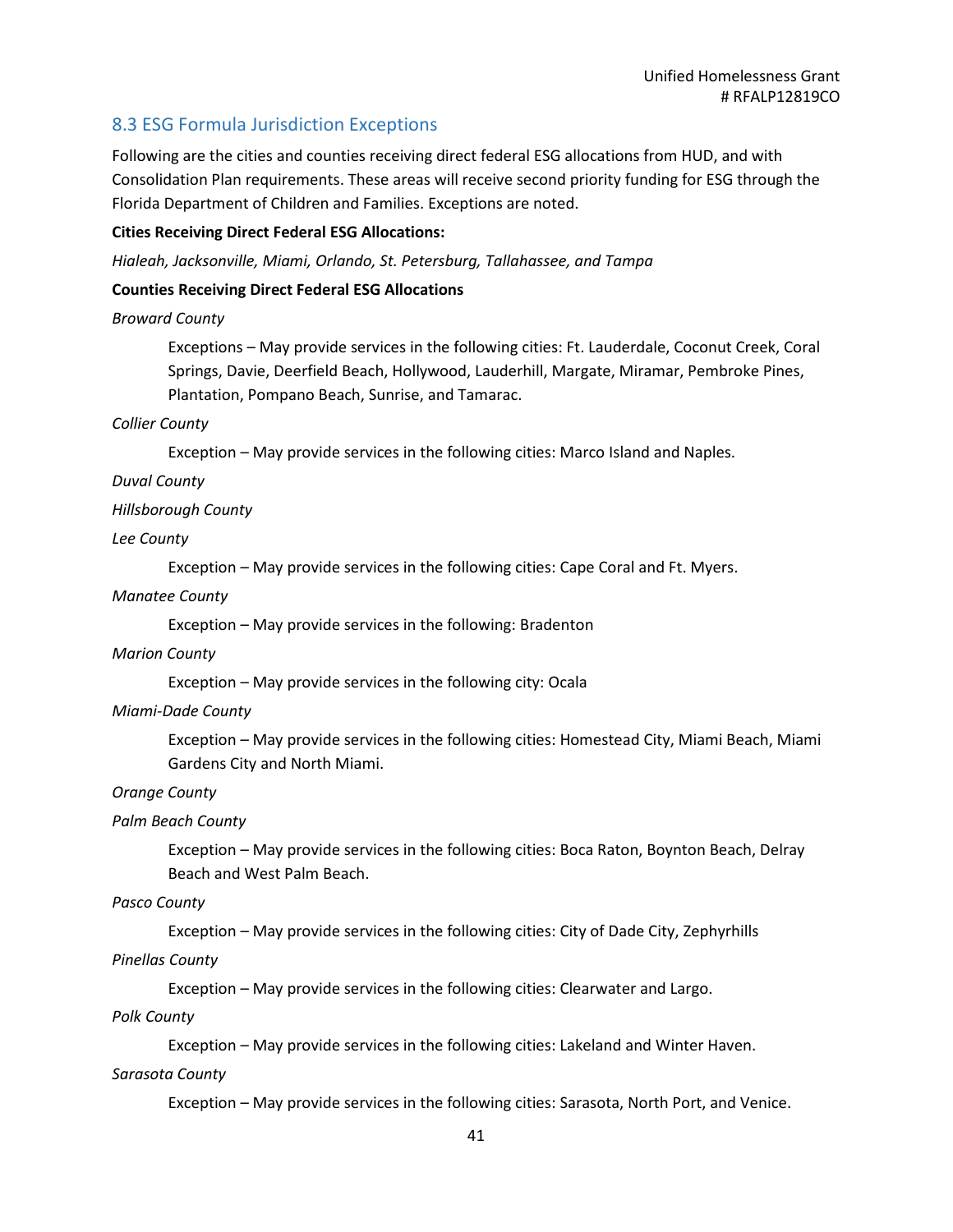# *Seminole County*

# *Volusia County*

Exception – May provide services in the following cities: Daytona Beach, Deltona and Port Orange.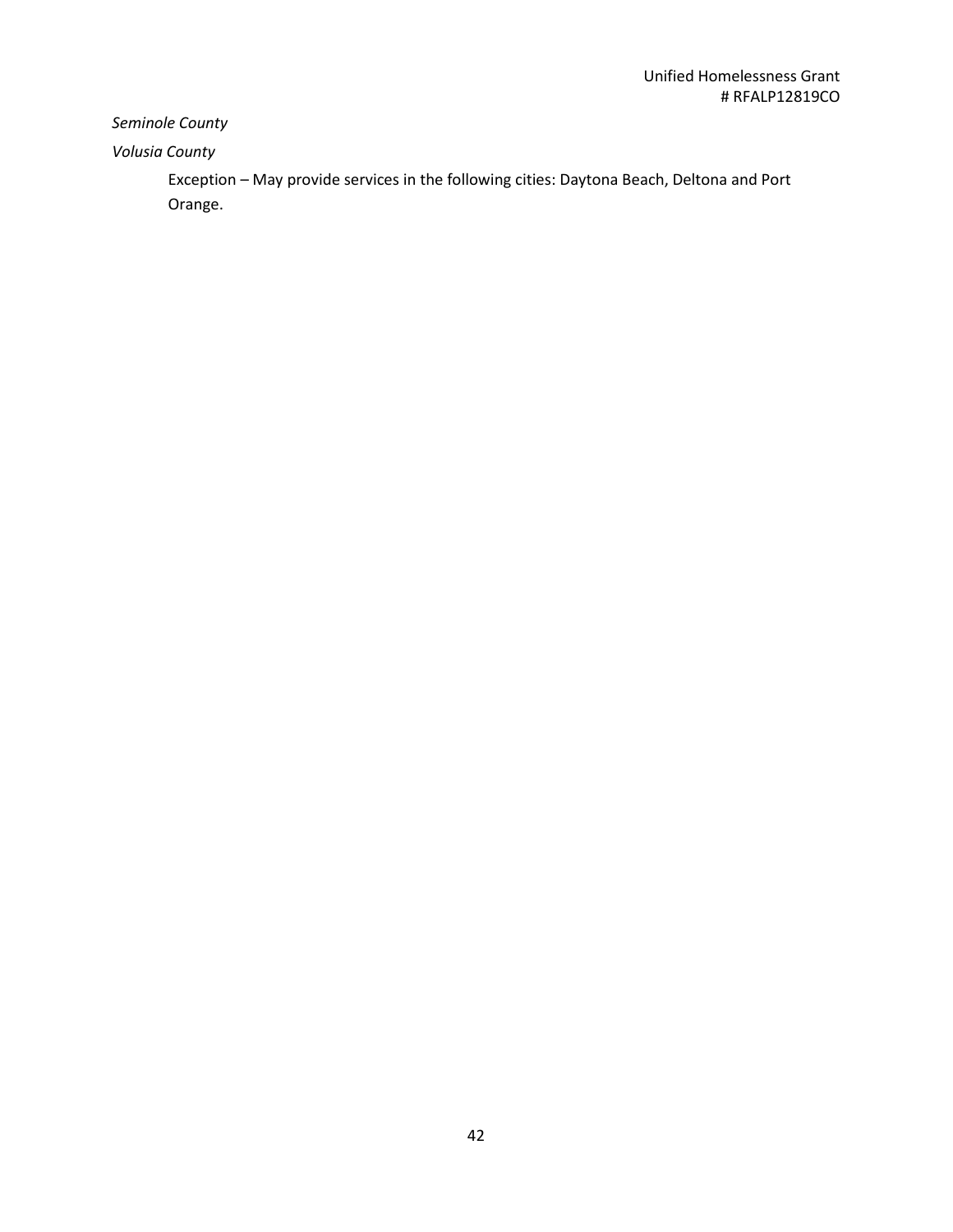# 8.4 Census Population Data

| <b>CoC</b><br><b>Number</b> | <b>CoC Lead Agency</b>                                | 2017 Census<br>Projection |
|-----------------------------|-------------------------------------------------------|---------------------------|
| FL-500                      | Suncoast Partnership to End Homelessness              | 804,690                   |
| FL-501                      | Tampa Hillsborough Homeless Initiative                | 1,408,566                 |
| FL-502                      | Pinellas County Homeless Leadership Board             | 970,637                   |
| FL-503                      | Homeless Coalition of Polk County                     | 686,483                   |
| FL-504                      | Volusia/Flagler County Coalition for the Homeless     | 649,202                   |
| FL-505                      | Homelessness and Housing Alliance                     | 271,346                   |
| FL-506                      | Big Bend Continuum of Care                            | 441,878                   |
| FL-507                      | Homeless Services Network of Central Florida          | 2,163,814                 |
| FL-508                      | United Way of North Central Florida                   | 425,544                   |
| FL-509                      | <b>Treasure Coast Homeless Services Council</b>       | 627,812                   |
| FL-510                      | <b>Changing Homelessness</b>                          | 1,232,894                 |
| FL-511                      | Opening Doors of NW FL                                | 487,784                   |
| FL-512                      | <b>Flagler Hospital</b>                               | 243,812                   |
| FL-513                      | <b>Brevard Homeless Coalition</b>                     | 589,162                   |
| FL-514                      | <b>Marion County Homeless Council</b>                 | 354,353                   |
| FL-515                      | Doorways of NWFL                                      | 306,661                   |
| FL-517                      | <b>Heartland Coalition for the Homeless</b>           | 262,862                   |
| FL-518                      | United Way of Suwannee Valley                         | 136,437                   |
| FL-519                      | Coalition for the Homeless of Pasco County            | 525,643                   |
| FL-520                      | Mid Florida Homeless Coalition                        | 803,382                   |
| FL-600                      | Miami-Dade County Homeless Trust                      | 2,751,796                 |
| FL-601                      | <b>Broward County Homeless Initiative Partnership</b> | 1,935,878                 |
| FL-602                      | Gulf Coast Partnership, Inc.                          | 182,033                   |
| FL-603                      | Lee County Continuum of Care                          | 739,224                   |
| FL-604                      | Monroe County Homeless Services CoC                   | 77,013                    |
| FL-605                      | Palm Beach County Division of Human Services          | 1,471,150                 |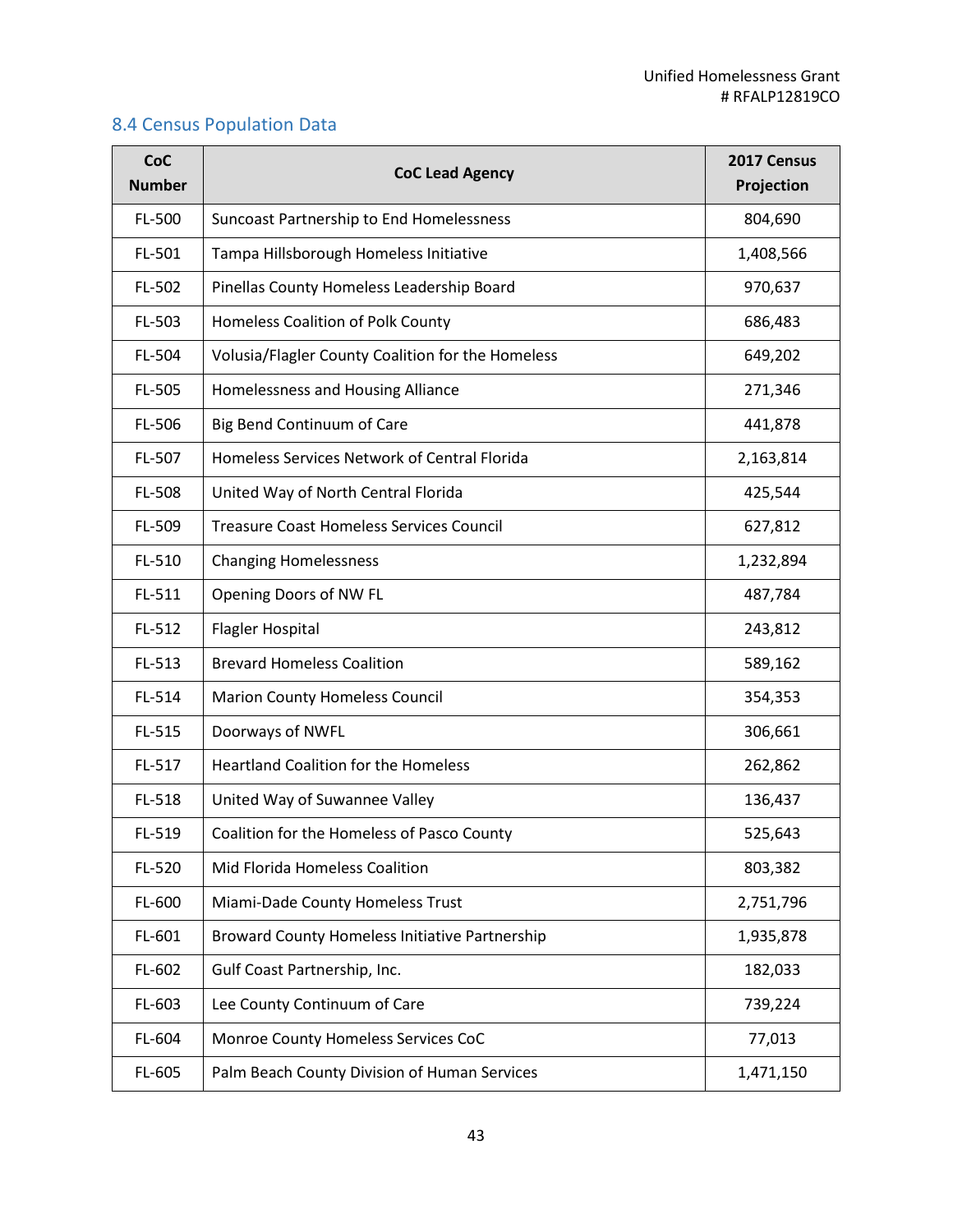| <b>CoC</b><br><b>Number</b> | <b>CoC Lead Agency</b>                        | 2017 Census<br>Projection |
|-----------------------------|-----------------------------------------------|---------------------------|
| FL-606                      | Hunger & Homeless Coalition of Collier County | 372,880                   |

Source: US Census Bureau <https://www.census.gov/quickfacts/fact/table/US/PST045217>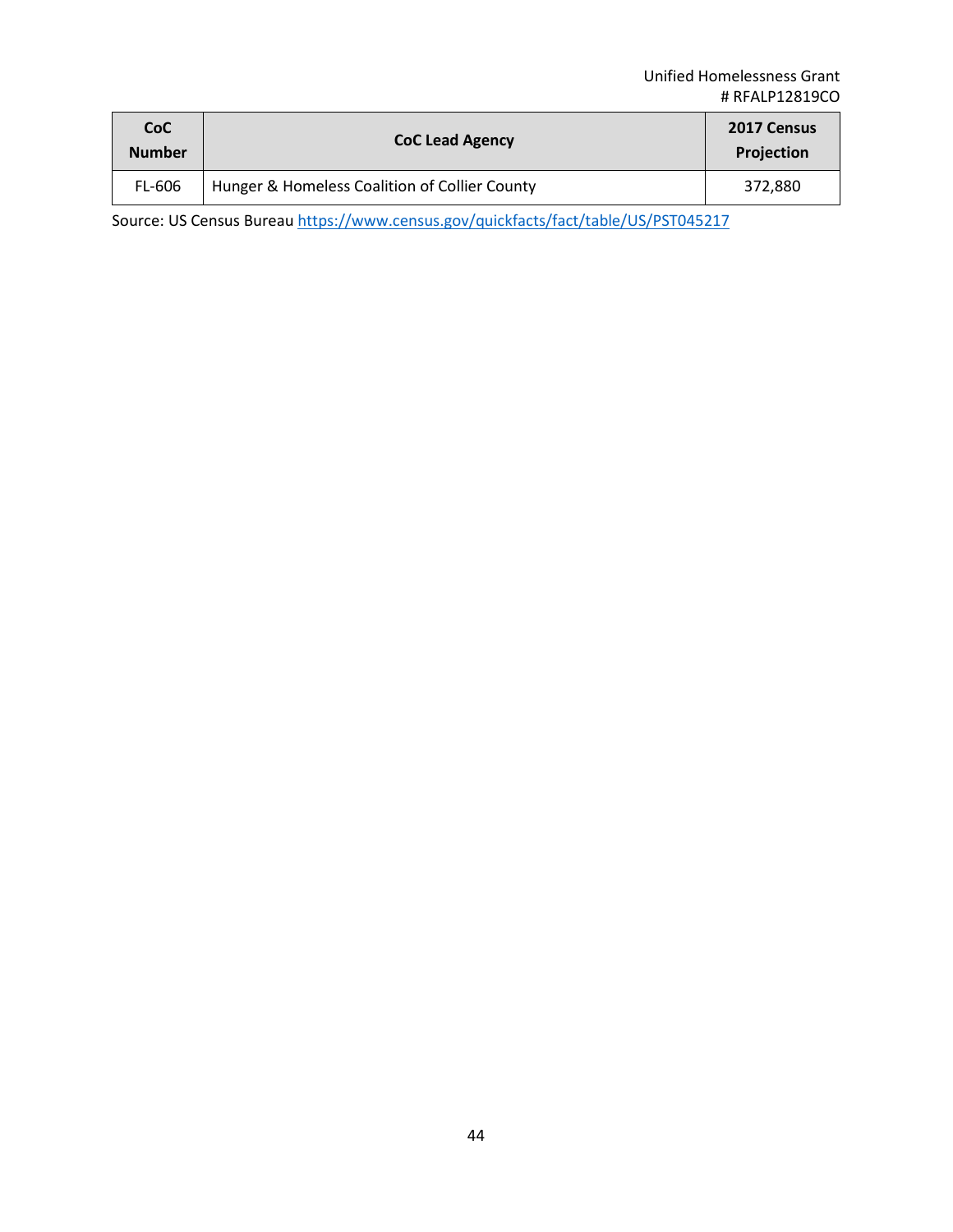## 8.5 Audit Requirements

The administration of resources awarded by the Department of Children & Families to the provider may be subject to audits as described in this Appendix.

### **Monitoring**

In addition to reviews of audits conducted in accordance with 2 Code of Federal Regulations (CFR) 200.500- 200.521 and 215.97, F.S., as revised, the Department may monitor or conduct oversight reviews to evaluate compliance with contract, management and programmatic requirements. Such monitoring or other oversight procedures may include, but not be limited to, on-site visits by Department staff, agreed-upon procedures engagements as described in 2 CFR 200.425 or other procedures. By entering into this agreement, the recipient agrees to comply and cooperate with any monitoring procedures deemed appropriate by the Department. In the event the Department determines that a limited scope audit of the recipient is appropriate, the recipient agrees to comply with any additional instructions provided by the Department regarding such audit. The recipient further agrees to comply and cooperate with any inspections, reviews, investigations, or audits deemed necessary by the Department's inspector general, the state's Chief Financial Officer or the Auditor General.

### **Audits**

### **PART I: FEDERAL REQUIREMENTS**

This part is applicable if the recipient is a State or local government or a non-profit organization as defined in 2 CFR 200.500-200.521.

In the event the recipient expends \$500,000 *(\$750,000 for fiscal years beginning on or after December 26, 2014*) or more in Federal awards during its fiscal year, the recipient must have a single or programspecific audit conducted in accordance with the provisions of 2 CFR 200.500-200.521. The recipient agrees to provide a copy of the single audit to the Department's Single Audit Unit and its contract manager. In the event the recipient expends less than \$500,000 *(\$750,000 for fiscal years beginning on or after December 26, 2014*) in Federal awards during its fiscal year, the recipient agrees to provide certification to the Department's Single Audit Unit and its contract manager that a single audit was not required. In determining the Federal awards expended during its fiscal year, the recipient shall consider all sources of Federal awards, including Federal resources received from the Department of Children & Families, Federal government (direct), other state agencies, and other non-state entities. The determination of amounts of Federal awards expended should be in accordance with guidelines established by 2 CFR 200.500-200.521. An audit of the recipient conducted by the Auditor General in accordance with the provisions of 2 CFR Part 200 200.500-200.521 will meet the requirements of this part. In connection with the above audit requirements, the recipient shall fulfill the requirements relative to auditee responsibilities as provided in 2 CFR 200.508.

The schedule of expenditures should disclose the expenditures by contract number for each contract with the Department in effect during the audit period. The financial statements should disclose whether or not the matching requirement was met for each applicable contract. All questioned costs and liabilities due the Department shall be fully disclosed in the audit report package with reference to the specific contract number.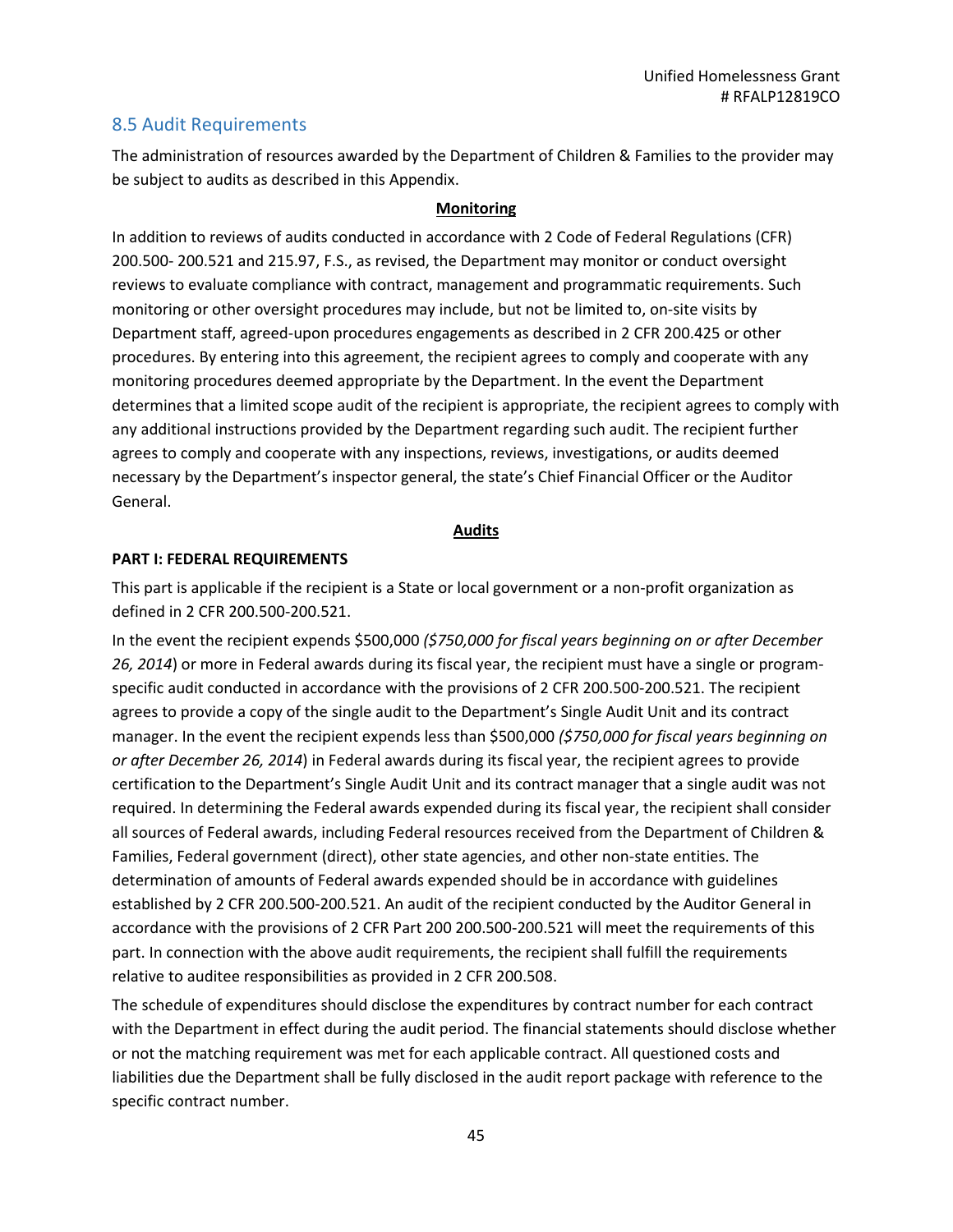### **PART II: STATE REQUIREMENTS**

This part is applicable if the recipient is a nonstate entity as defined by section 215.97(2), Florida Statutes.

In the event the recipient expends \$500,000 or more in state financial assistance during its fiscal year, the recipient must have a State single or project-specific audit conducted in accordance with section 215.97, Florida Statutes; applicable rules of the Department of Financial Services; and Chapters 10.550 (local governmental entities) or 10.650 (nonprofit and for-profit organizations), Rules of the Auditor General. The recipient agrees to provide a copy of the single audit to the Department's Single Audit Unit and its contract manager. In the event the recipient expends less than \$500,000 in State financial assistance during its fiscal year, the recipient agrees to provide certification to the Department's Single Audit Unit and its contract manager that a single audit was not required. In determining the state financial assistance expended during its fiscal year, the recipient shall consider all sources of state financial assistance, including state financial assistance received from the Department of Children & Families, other state agencies, and other nonstate entities. State financial assistance does not include Federal direct or pass-through awards and resources received by a nonstate entity for Federal program matching requirements.

In connection with the audit requirements addressed in the preceding paragraph, the recipient shall ensure that the audit complies with the requirements of section 215.97(8), Florida Statutes. This includes submission of a financial reporting package as defined by section 215.97(2), Florida Statutes, and Chapters 10.550 or 10.650, Rules of the Auditor General.

The schedule of expenditures should disclose the expenditures by contract number for each contract with the Department in effect during the audit period. The financial statements should disclose whether or not the matching requirement was met for each applicable contract. All questioned costs and liabilities due the Department shall be fully disclosed in the audit report package with reference to the specific contract number.

### **PART III: REPORT SUBMISSION**

Any reports, management letters, or other information required to be submitted to the Department pursuant to this agreement shall be submitted within 180 days after the end of the provider's fiscal year or within 30 (federal) or 45 (State) days of the recipient's receipt of the audit report, whichever occurs first, directly to each of the following unless otherwise required by Florida Statutes:

- A. Contract manager for this contract (1 copy)
- B. Department of Children & Families ( 1 electronic copy and management letter, if issued )

Office of the Inspector General Single Audit Unit Building 5, Room 237 1317 Winewood Boulevard Tallahassee, FL 32399-0700 Email address: [single.audit@myflfamilies.com](mailto:single_audit@dcf.state.fl.us)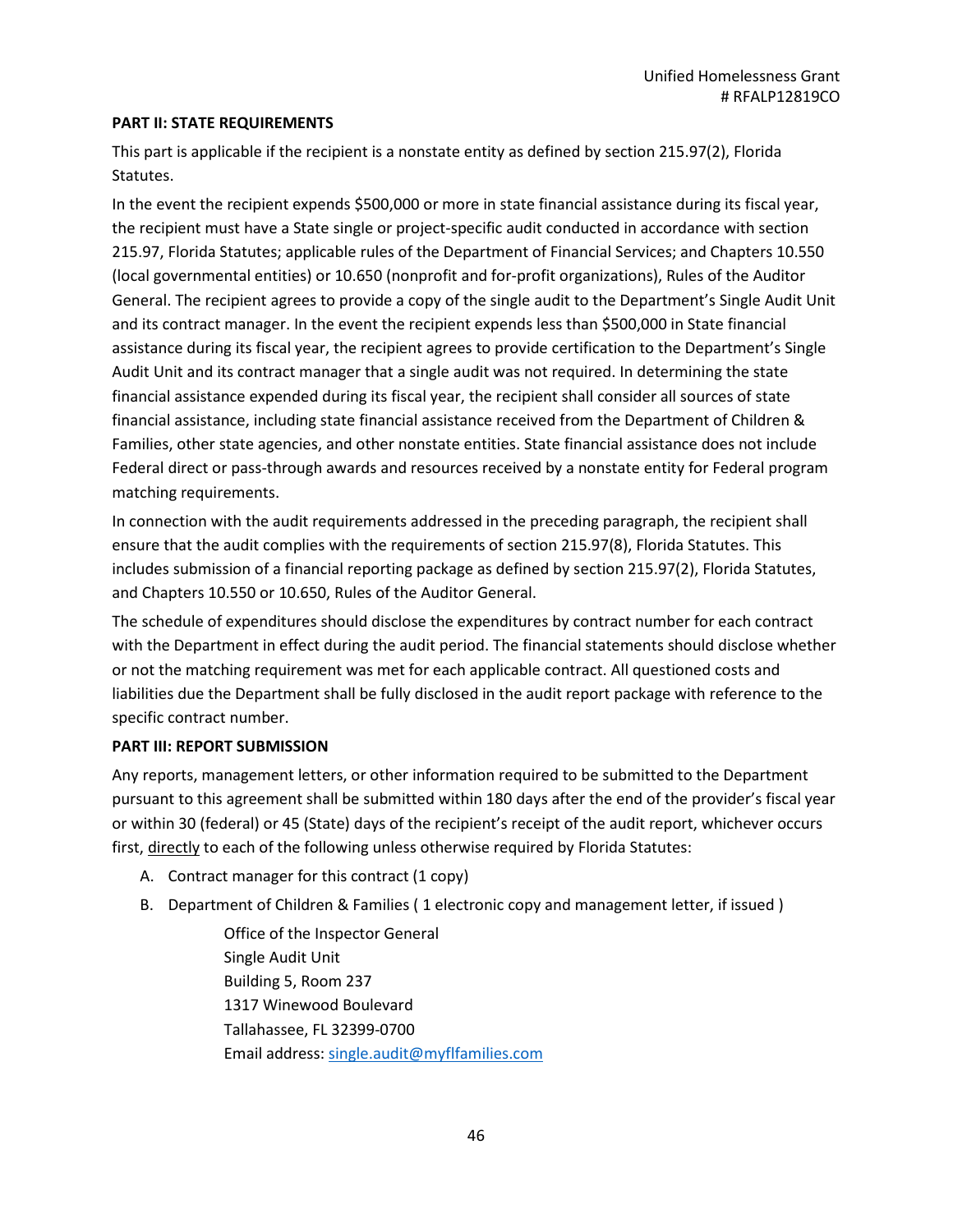C. Reporting packages for audits conducted in accordance with 2 CFR Part 200 200.500-200.521, and required by Part I of this agreement shall be submitted, when required by 200.512 (d) by or on behalf of the recipient directly to the Federal Audit Clearinghouse using the Federal Audit Clearinghouse's Internet Data Entry System at:

<http://harvester.census.gov/fac/collect/ddeindex.html>

and other Federal agencies and pass-through entities in accordance with 2 CFR 200.512.

D. Copies of reporting packages required by Part II of this agreement shall be submitted by or on behalf of the recipient directly to the following address:

> Auditor General Local Government Audits/342 Claude Pepper Building, Room 401 111 West Madison Street Tallahassee, Florida 32399-1450 Email address: [flaudgen\\_localgovt@aud.state.fl.us](mailto:flaudgen_localgovt@aud.state.fl.us)

Providers, when submitting audit report packages to the Department for audits done in accordance with 2 CFR 200.500-200.521, or Chapters 10.550 (local governmental entities) or 10.650 (nonprofit or forprofit organizations), Rules of the Auditor General, should include, when available, correspondence from the auditor indicating the date the audit report package was delivered to them. When such correspondence is not available, the date that the audit report package was delivered by the auditor to the provider must be indicated in correspondence submitted to the Department in accordance with Chapter 10.558(3) or Chapter 10.657(2), Rules of the Auditor General.

### **PART IV: RECORD RETENTION**

The recipient shall retain sufficient records demonstrating its compliance with the terms of this agreement for a period of six years from the date the audit report is issued and shall allow the Department or its designee, Chief Financial Officer or Auditor General access to such records upon request. The recipient shall ensure that audit working papers are made available to the Department or its designee, Chief Financial Officer or Auditor General upon request for a period of three years from the date the audit report is issued, unless extended in writing by the Department.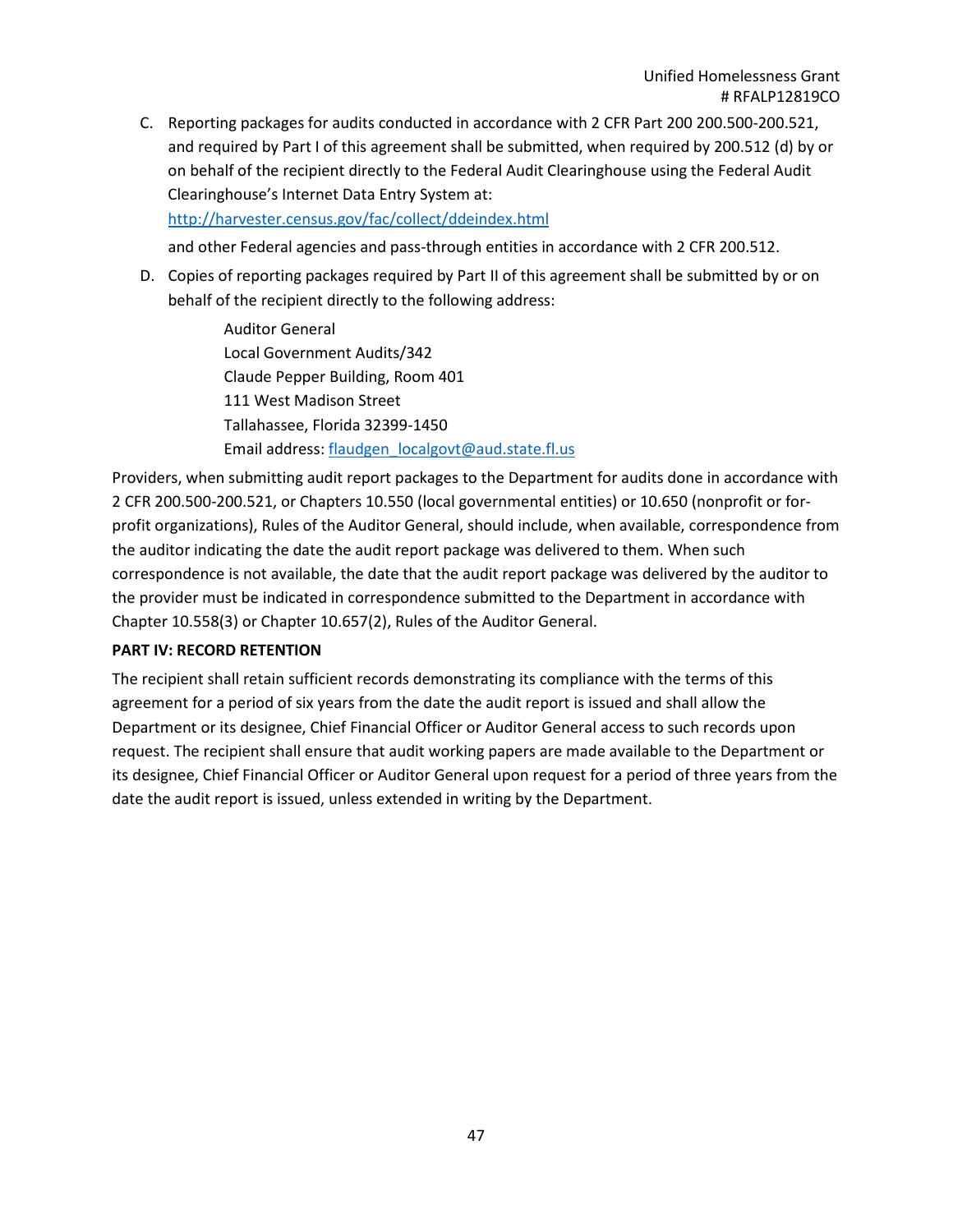# 9. Attachments

The following Attachments are to be completed and included as part of the lead agency's application.

- 9.1 Completeness Checklist
- 9.2 CoC Activity Certification
- 9.3 Leveraged Funding Form
- 9.4 Required Budget and Match Funding Form
- 9.5 Applicant Information Request Form
- 9.6 Need of Services
- 9.7 Subrecipient (Agency) Profile
- 9.8 Proposed Activity Project Narrative
- 9.9 Lead Agency Certification
- 9.10 Budget Narrative
- 9.11 Quality of Services
- 9.12 Local Government Certification
- 9.13 Certification Regarding Lobbying
- 9.14 Mortgage Lien and Security Agreement Form (if applicable)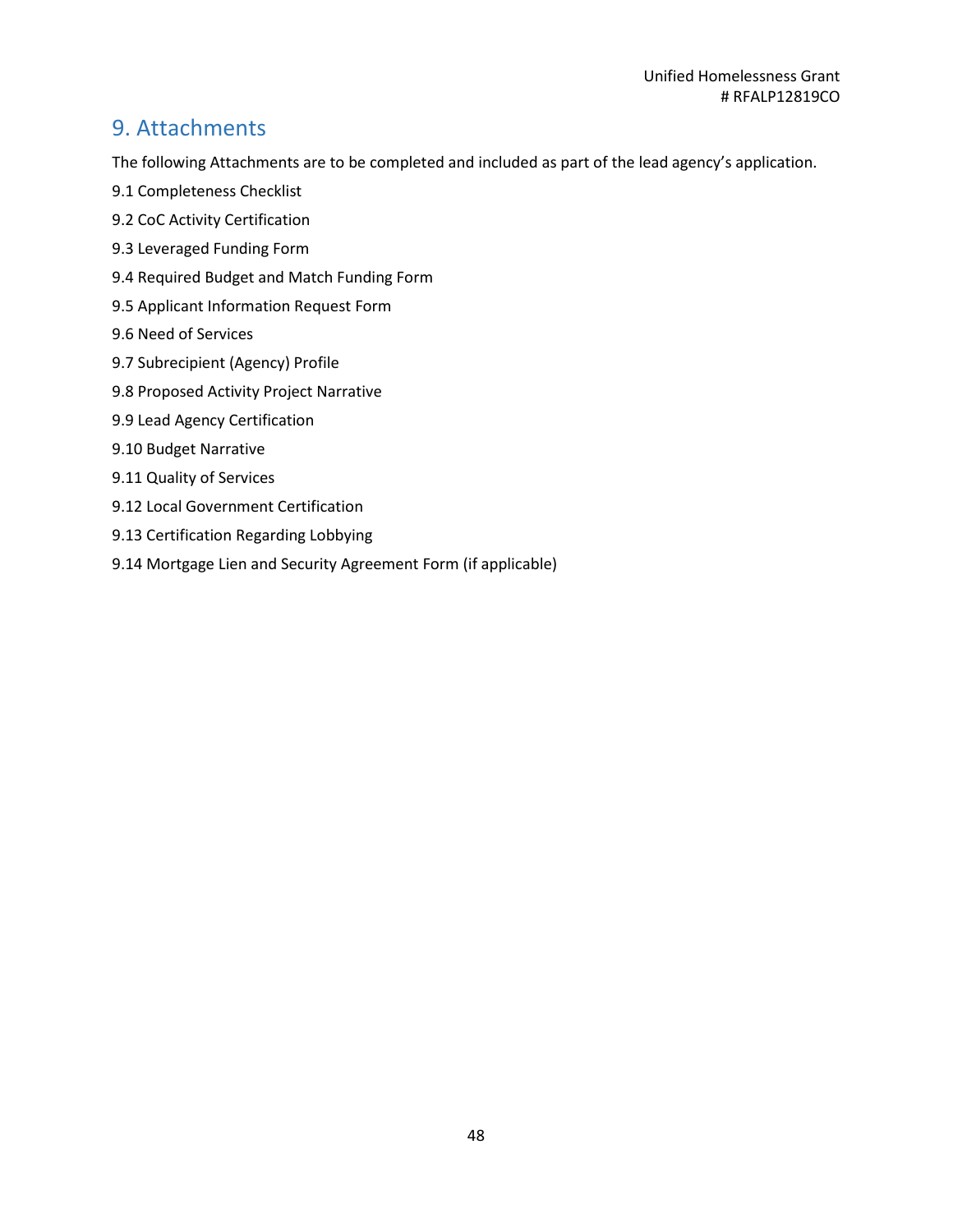# 9.1 Completeness Checklist

The Application Completeness Checklist to be completed by the eligible applicant to ensure that all required components are a part of the application. The Department will not conduct a completeness check of the application. It is the responsibility of each applicant to ensure that all required components are included in the application submission.

|                  |     | <b>Application Item</b>                                                            | <b>Complete</b><br>Yes/No | <b>Initials</b> | Signature<br><b>Required</b> | Page<br><b>Number</b> |
|------------------|-----|------------------------------------------------------------------------------------|---------------------------|-----------------|------------------------------|-----------------------|
|                  | 1.  | <b>Original Application</b><br>(electronic & hard copy)                            |                           |                 | Yes<br>(throughout)          | <b>NA</b>             |
| Tab <sub>1</sub> | 2.  | <b>Applicant Information</b><br>Request Form<br>(Attachment 9.5)                   |                           |                 | Yes                          |                       |
|                  | 3.  | <b>Completeness Checklist</b><br>(Attachment 9.1)                                  |                           |                 | Yes                          |                       |
|                  | 4.  | Need of Services &<br><b>Homeless Population Chart</b><br>(Attachment 9.6)         |                           |                 | Yes                          |                       |
|                  | 5.  | <b>Subrecipient Agency Profiles</b><br>(Attachment 9.7)                            |                           |                 | <b>No</b>                    |                       |
| Tab <sub>2</sub> | 6.  | Documentation of Local<br><b>Solicitation Process</b>                              |                           |                 | <b>No</b>                    |                       |
|                  | 7.  | Proposed Activity & Project<br>Narratives (Attachment 9.8)                         |                           |                 | <b>No</b>                    |                       |
|                  | 8.  | Lead Agency Certification<br>Form (Attachment 9.9)                                 |                           |                 | Yes                          |                       |
|                  | 9.  | CoC Activity Certification<br>(Attachment 9.2)                                     |                           |                 | Yes                          |                       |
| Tab <sub>3</sub> | 10. | CoC Plan                                                                           |                           |                 | <b>No</b>                    |                       |
|                  | 11. | Written Standards Outlining<br>Service Provision (as<br>described in Appendix 8.2) |                           |                 | No                           |                       |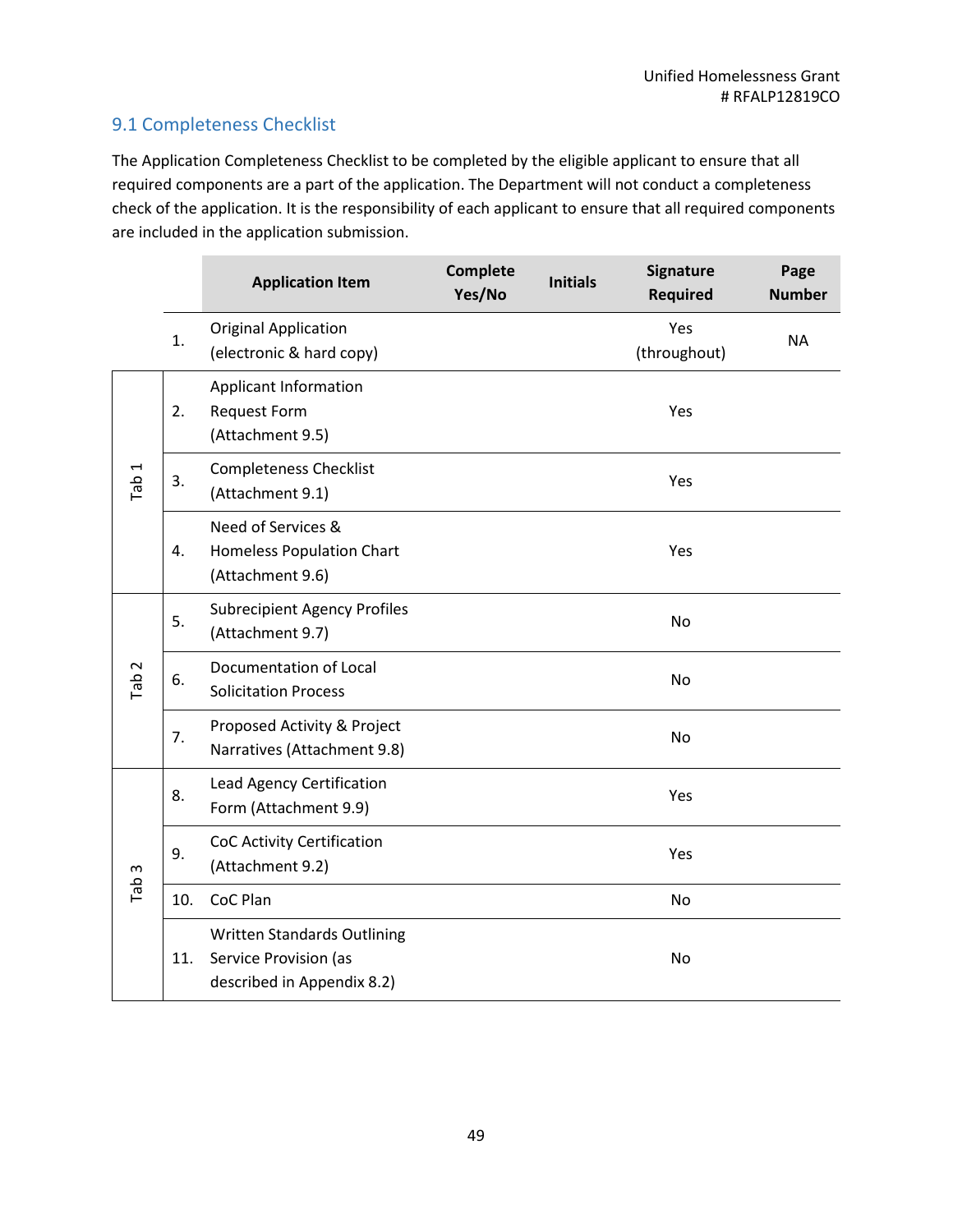|          |     | <b>Application Item</b>                                                                                 | <b>Complete</b><br>Yes/No | <b>Initials</b> | Signature<br><b>Required</b> | Page<br><b>Number</b> |
|----------|-----|---------------------------------------------------------------------------------------------------------|---------------------------|-----------------|------------------------------|-----------------------|
| Tab 4    | 12. | Budget & Match Funding Form<br>(Attachment 9.4)                                                         |                           |                 | No                           |                       |
|          | 13. | <b>Budget Narratives (Attachment</b><br>9.10)                                                           |                           |                 | <b>No</b>                    |                       |
|          | 14. | Leveraged Funds Form<br>(Attachment 9.3)                                                                |                           |                 | No                           |                       |
|          | 15. | <b>Quarterly Spending Plan</b>                                                                          |                           |                 | <b>No</b>                    |                       |
| Б<br>Tab | 16. | Quality of Services Form<br>(Attachment 9.11)                                                           |                           |                 | Yes                          |                       |
|          | 17. | MyFloridaMarketPlace<br>Registration                                                                    |                           |                 | No                           |                       |
|          | 18. | 501(c)(3) Identification Form                                                                           |                           |                 | <b>No</b>                    |                       |
| Tab 6    | 19. | <b>Local Government Certification</b><br>Form for ESG Emergency<br><b>Shelters</b><br>(Attachment 9.12) |                           |                 | Yes                          |                       |
|          | 20. | <b>Certification Regarding</b><br>Lobbying Form (Attachment<br>9.13)                                    |                           |                 | Yes                          |                       |
|          | 21. | Mortgage Lien and Security<br>Agreement Form (Attachment<br>9.14), if applicable                        |                           |                 | Yes                          |                       |

I certify that all required components of identified in the completeness check are present in this application and that the application has been duly authorized by the governing body of the applicant.

Signature:

Printed Name:

Title: Executive Director/CEO Date: Date: Date: Date: Date: Date: Date: Date: Date: Date: Date: Date: Date: Date: Date: Date: Date: Date: Date: Date: Date: Date: Date: Date: Date: Date: Date: Date: Date: Date: Date: Date: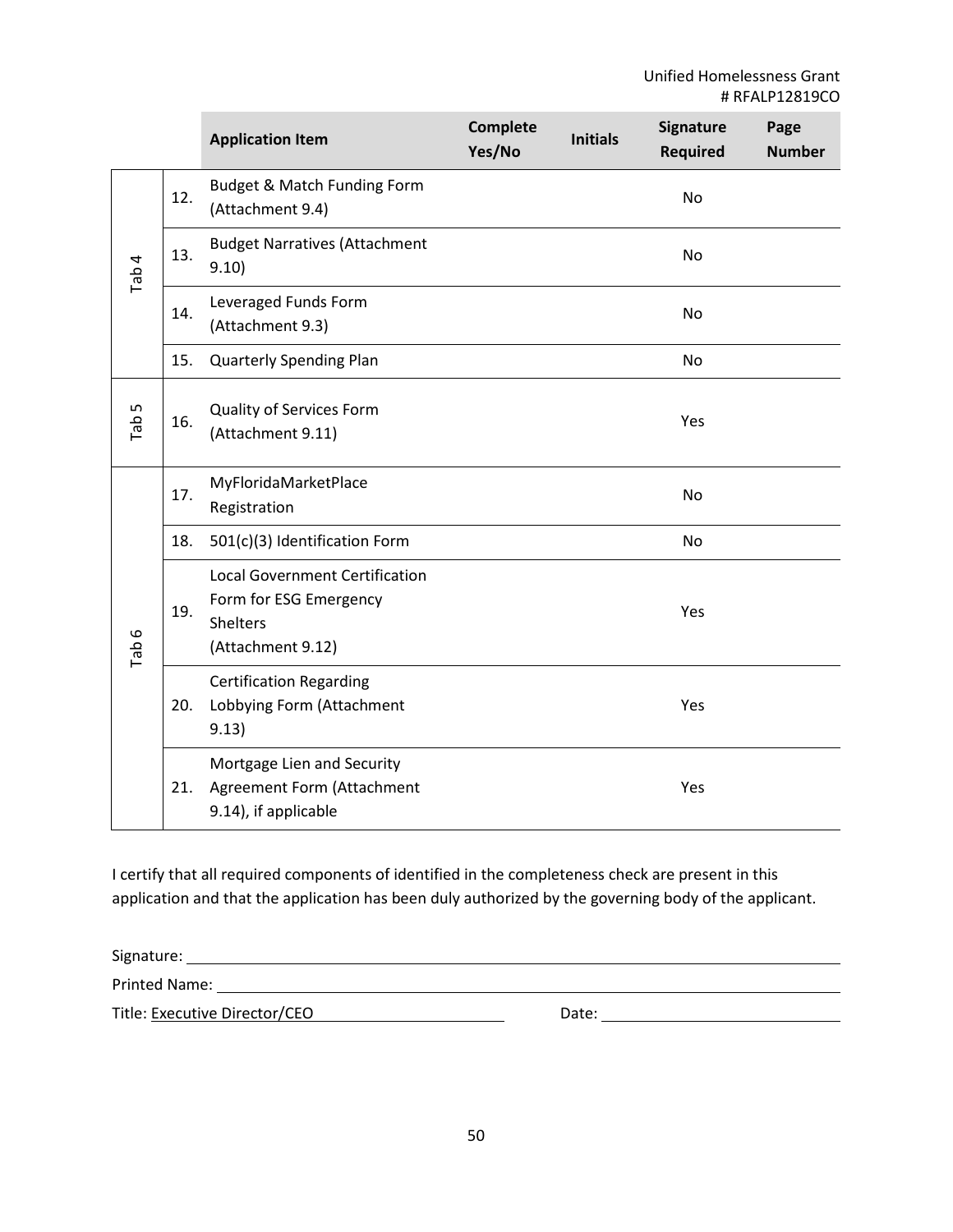# 9.2 CoC Activity Certification

### **Certification that the Proposed Activities Are Contained in the CoC Plan**

In compliance with statutory and regulatory guidance, activities identified to be a part of the Unified Homelessness Grant, including the Challenge Grant, Emergency Solutions Grant, and TANF Homelessness Prevention Grant are included in the CoC Plan.

- Challenge Grant Section 420.622(4)(d), Florida Statutes
- Emergency Solutions Grant 24 CFR 576.400
- TANF Homelessness Prevention Grant Section 414.161(3), Florida Statutes

The following programs are included in the current approved CoC Plan, as submitted for the HUD Notice of Funding Availability for the FY2018 CoC Program Competition.

| Name of the Proposed Activity/Project | <b>Name of Coordinating Agency</b> | <b>CoC Plan Reference</b><br>$(Page \#)$ |
|---------------------------------------|------------------------------------|------------------------------------------|
|                                       |                                    |                                          |
|                                       |                                    |                                          |
|                                       |                                    |                                          |
|                                       |                                    |                                          |
|                                       |                                    |                                          |
|                                       |                                    |                                          |
|                                       |                                    |                                          |
|                                       |                                    |                                          |
|                                       |                                    |                                          |
|                                       |                                    |                                          |
|                                       |                                    |                                          |
|                                       |                                    |                                          |
|                                       |                                    |                                          |
|                                       |                                    |                                          |
|                                       |                                    |                                          |
|                                       |                                    |                                          |
|                                       |                                    |                                          |
|                                       |                                    |                                          |
|                                       |                                    |                                          |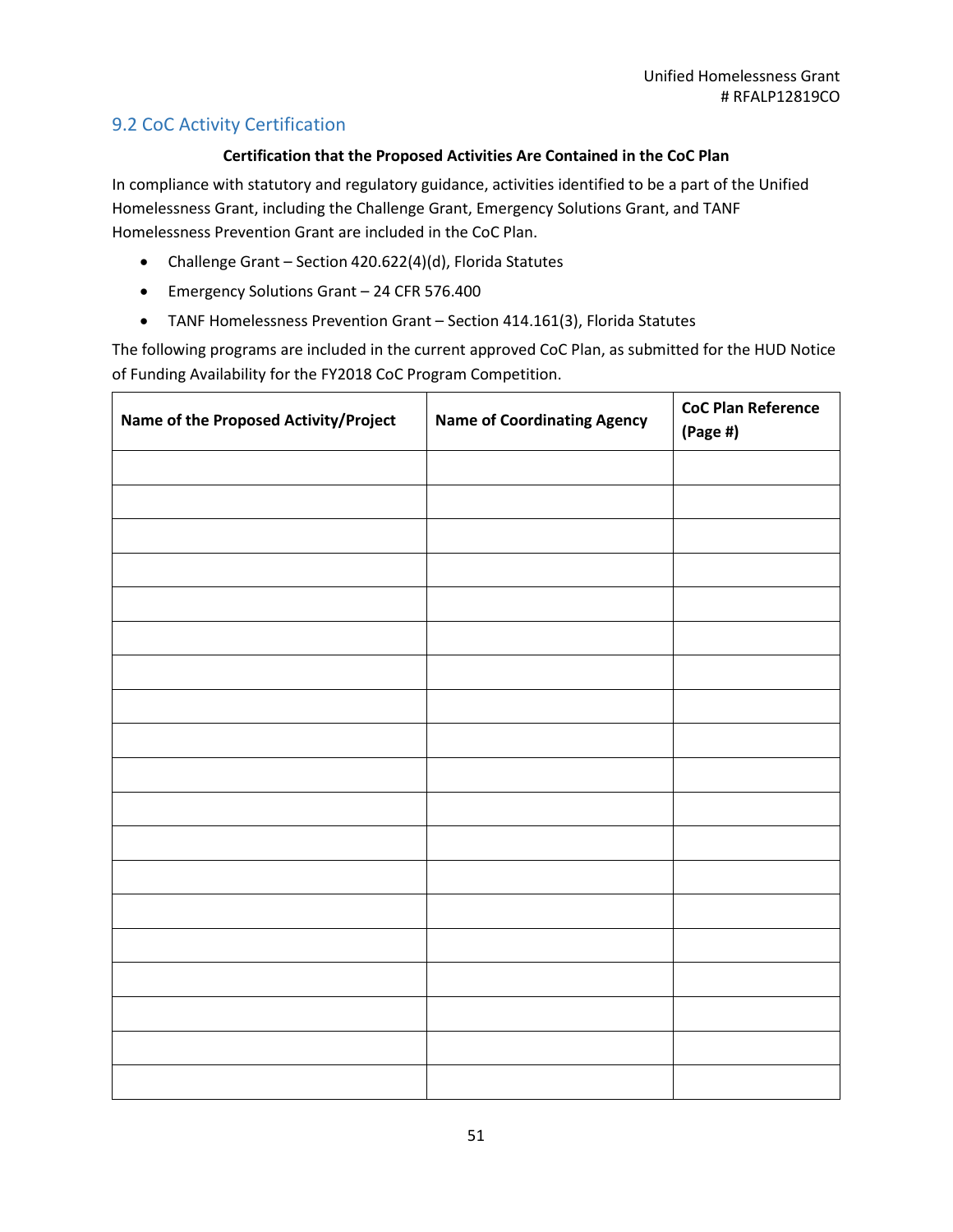I certify that the activities presented in this application and identified above are included in the CoC Plan and that the document has been duly authorized by the governing body of the applicant.

Signature: Printed Name: Name: Name and Allen Name and Allen Name and Allen Name and Allen Name and Allen Name and Allen N Title: Executive Director/CEO Date: Date: Date: Date: Date: Date: Date: Date: Date: Date: Date: Date: Date: Date: Date: Date: Date: Date: Date: Date: Date: Date: Date: Date: Date: Date: Date: Date: Date: Date: Date: Date: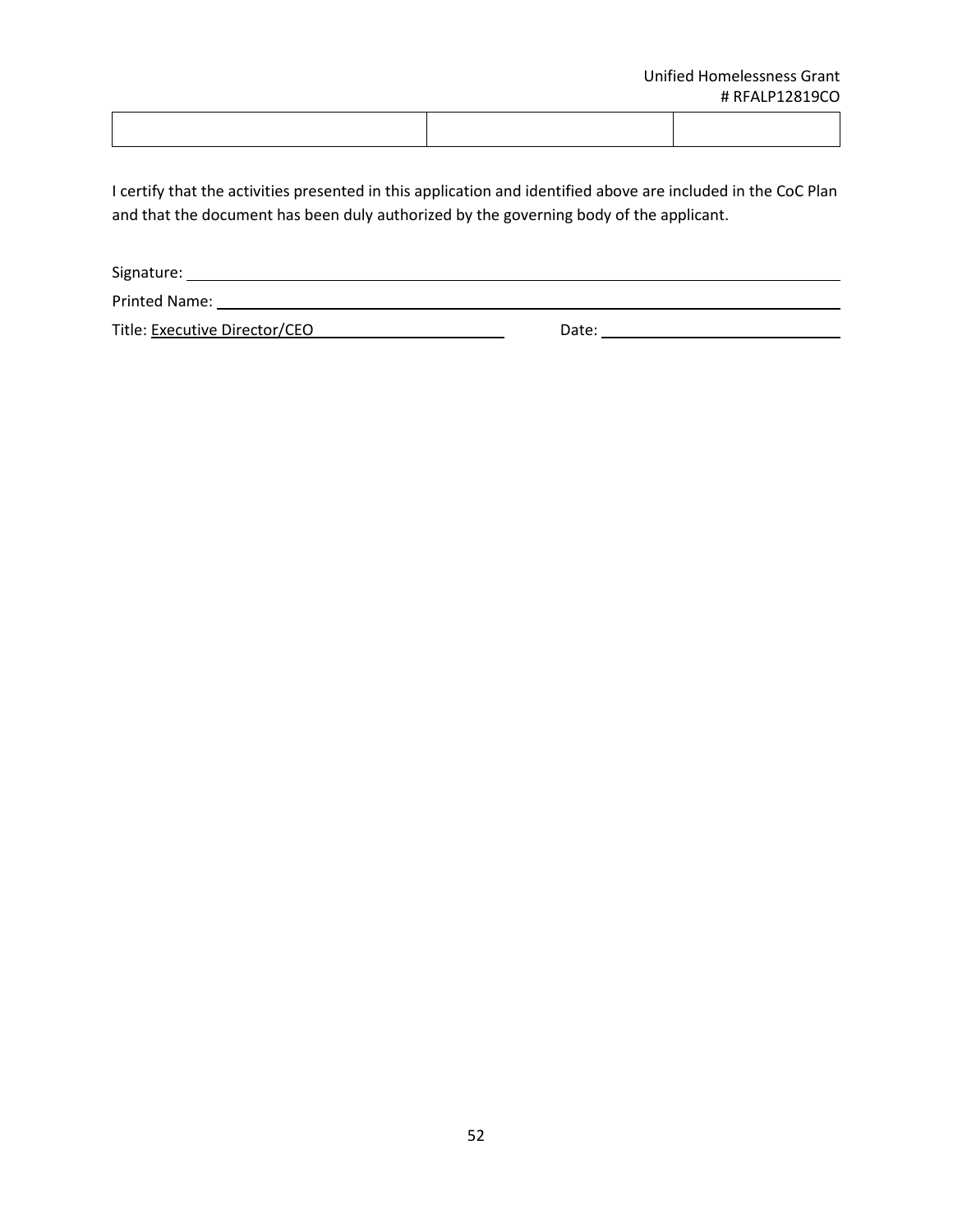# 9.3 Leveraged Funding Form

**CoC Name:** 

### Homeless Assistance Act Grants

| <b>Federal Reference</b>                               | <b>Program Name (24 CFR 576.400)</b>                                                                                                        | Grant<br>Award<br><b>Amount</b> | Grant<br>Award<br><b>Number</b> |
|--------------------------------------------------------|---------------------------------------------------------------------------------------------------------------------------------------------|---------------------------------|---------------------------------|
| 24 CFR 582                                             | <b>Shelter Plus Care</b>                                                                                                                    |                                 |                                 |
| 24 CFR 583                                             | <b>Supportive Housing Program</b>                                                                                                           |                                 |                                 |
| 24 CFR 882                                             | Section 8 Moderate Rehabilitation Program for<br>Single Room Occupancy Program for Homeless<br>Individuals                                  |                                 |                                 |
| 73 FR 25026                                            | HUD Veterans Affairs Supportive Housing (VASH)                                                                                              |                                 |                                 |
| 42 USC 11431                                           | <b>Education for Homeless Children &amp; Youth Grants</b><br>for State & Local Activities                                                   |                                 |                                 |
| 42 USC 290aa-5                                         | Grants for the Benefit on Homeless Individuals                                                                                              |                                 |                                 |
| 42 CFR 51c                                             | <b>Healthcare for the Homeless</b>                                                                                                          |                                 |                                 |
| 42 USC 5701                                            | Programs for Runaway & Homeless Youth                                                                                                       |                                 |                                 |
| 42 USC 290CC-21                                        | Projects for Assistance in the Transition from<br>Homelessness (PATH)                                                                       |                                 |                                 |
| Section 520A of<br><b>Public Health</b><br>Service Act | Services in Supportive Housing Grants                                                                                                       |                                 |                                 |
| 42 USC 11331                                           | Emergency Food & Shelter Program                                                                                                            |                                 |                                 |
| 42 USC 13975                                           | <b>Transitional Housing Assistance Grants for</b><br>Victims of Sexual Assault, Domestic Violence,<br>Dating Violence, and Stalking Program |                                 |                                 |
| 38 USC 2021                                            | Homeless Veterans Reintegration Program                                                                                                     |                                 |                                 |
| 38 USC 2043                                            | Domiciliary Care for Homeless Veterans Program                                                                                              |                                 |                                 |
| 38 USC 61                                              | VA Homeless Providers Grant and Per Diem<br>Program                                                                                         |                                 |                                 |
| 38 USC 2031                                            | Healthcare for Homeless Veterans Program                                                                                                    |                                 |                                 |
| 38 USC 2062                                            | Homeless Veterans Dental Program                                                                                                            |                                 |                                 |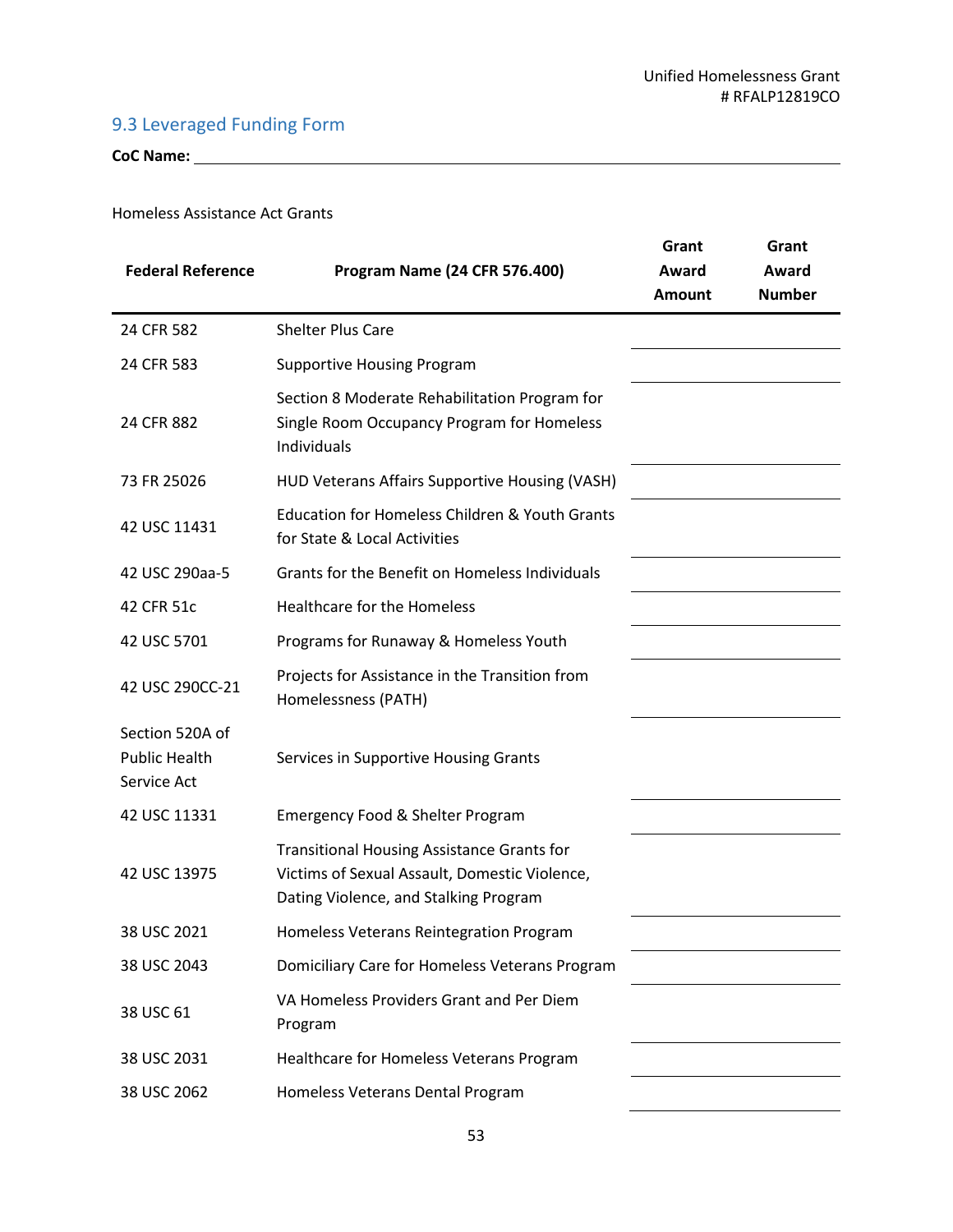### Unified Homelessness Grant # RFALP12819CO

| 38 CFR 62   | <b>Supportive Services for Veterans Families</b><br>Program |
|-------------|-------------------------------------------------------------|
| 38 USC 2031 | Veteran Justice Outreach Initiative                         |
| 24 CFR 576  | <b>Emergency Solutions Grant (direct award from</b><br>HUD) |

**Award Totals**

Private Cash for Services to Homeless Persons

| <b>Agency Name</b> | <b>Private Cash</b><br><b>Donations Received</b> |
|--------------------|--------------------------------------------------|
| $\mathbf 1$        |                                                  |
| $\mathbf 2$        |                                                  |
| 3                  |                                                  |
| $\pmb{4}$          |                                                  |
| 5                  |                                                  |
| $\boldsymbol{6}$   |                                                  |
| $\overline{7}$     |                                                  |
| $\bf 8$            |                                                  |
| $\boldsymbol{9}$   |                                                  |
| $10\,$             |                                                  |
| $11\,$             |                                                  |
| $12\,$             |                                                  |
| 13                 |                                                  |
| 14                 |                                                  |
| 15                 |                                                  |
| $16\,$             |                                                  |
| $17\,$             |                                                  |
| 18                 |                                                  |
| 19                 |                                                  |
| $20\,$             |                                                  |
|                    | \$                                               |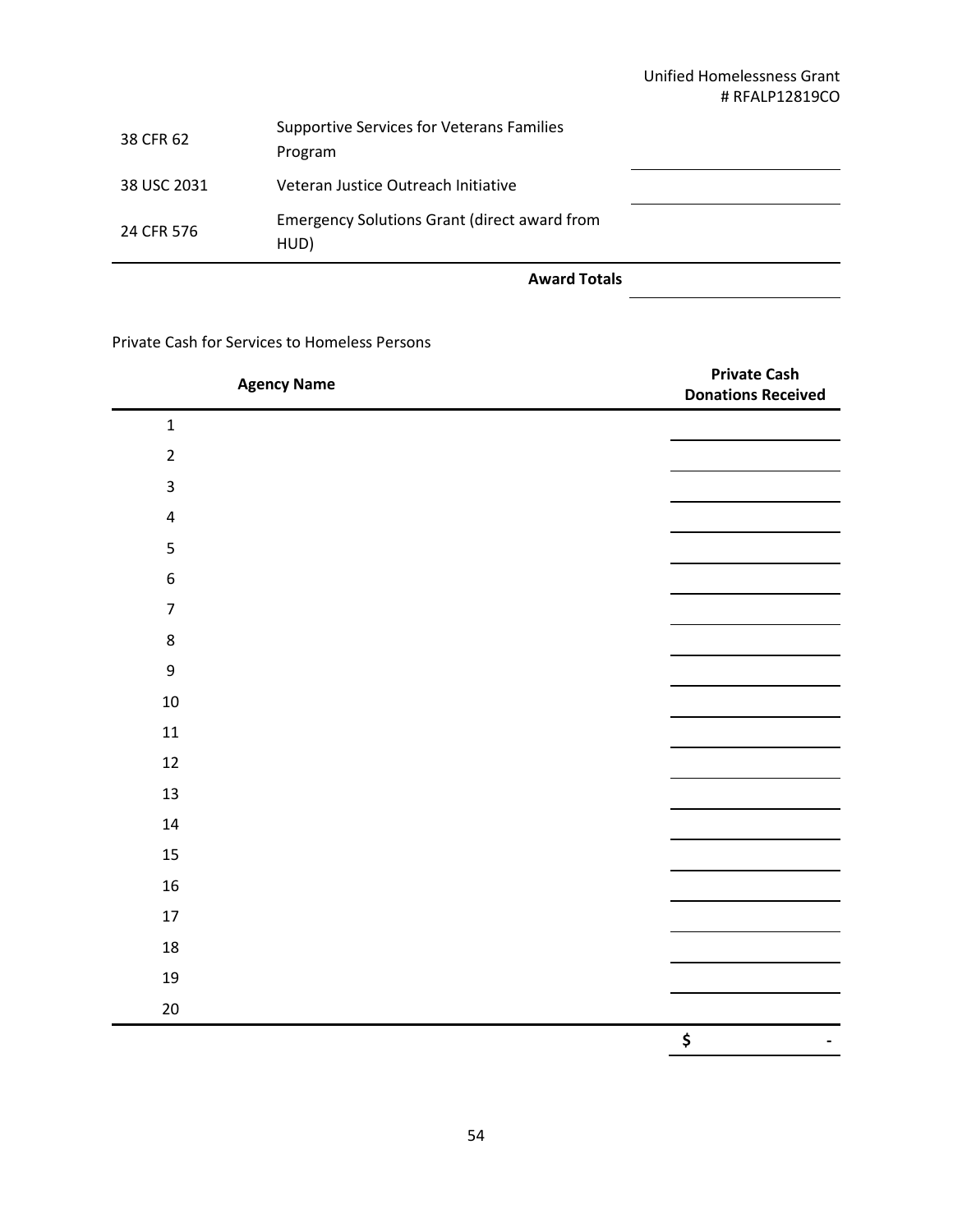|                                                                                                                                                              |    | <b>Unified Homelessness Grant</b><br># RFALP12819CO |
|--------------------------------------------------------------------------------------------------------------------------------------------------------------|----|-----------------------------------------------------|
| <b>Total Homeless Assistance Grant Funding</b>                                                                                                               | \$ |                                                     |
| <b>Total Private Cash Funding</b>                                                                                                                            | \$ |                                                     |
| <b>Total Leveraged Funding</b>                                                                                                                               | -Ş |                                                     |
| Leveraged Ratio Calculation (Total Homeless Assistance Grant Funding / Population of CoC's Counties<br>Served)<br>Total Homeless Assistance Grant Funding \$ |    |                                                     |
| <b>Total CoC Population (Appendix 8.4)</b>                                                                                                                   |    |                                                     |
|                                                                                                                                                              |    | #DIV/0!                                             |
| Leveraged Ratio Calculation (Total Private Cash Funding / Population of CoC's Counties Served)<br>Total Private Cash Funding \$                              |    |                                                     |
| <b>Total CoC Population (Appendix 8.4)</b>                                                                                                                   |    |                                                     |

#DIV/0!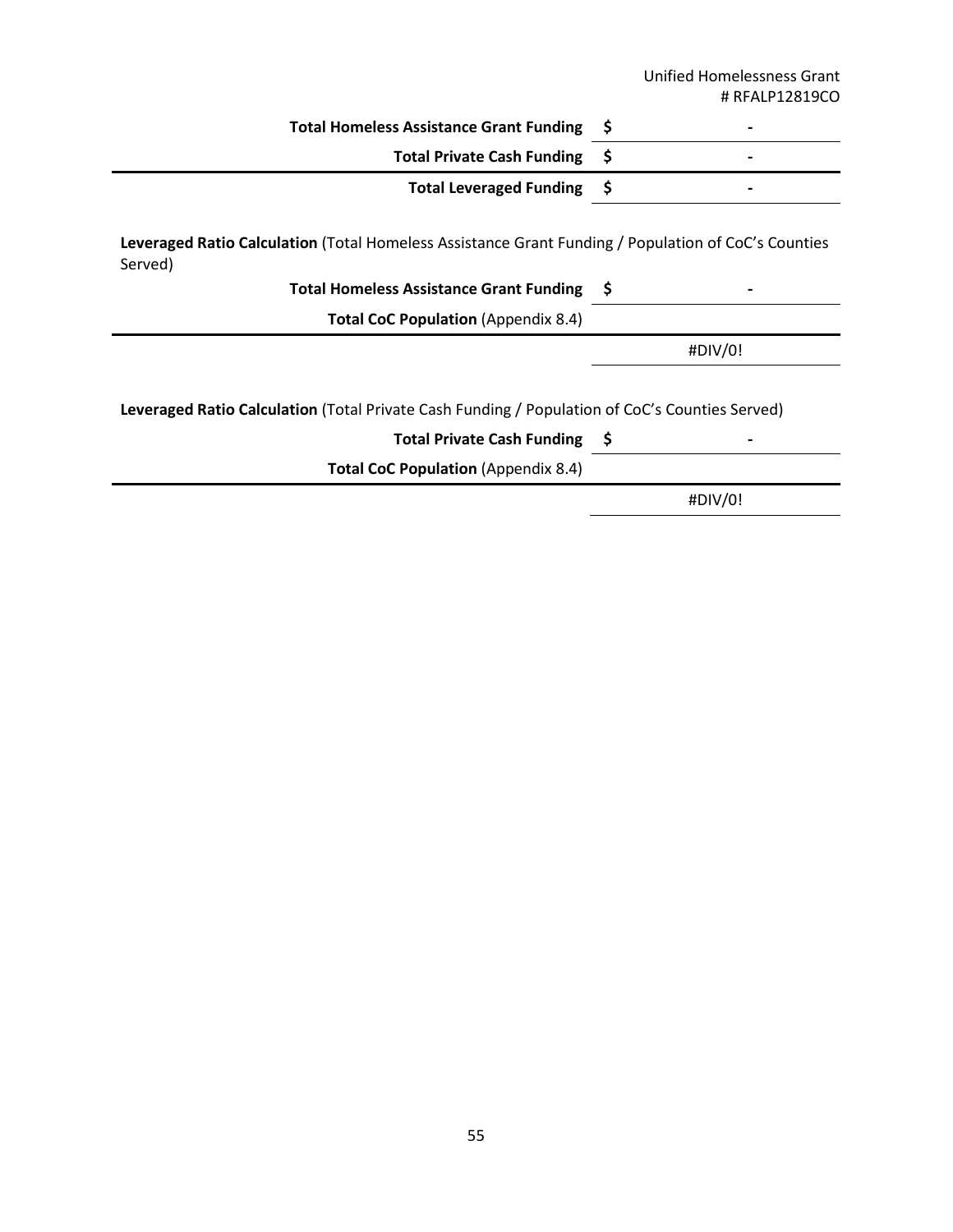# 9.4 Required Budget and Match Funding Form

**CoC Name:** 

| <b>Funding</b><br>Source | <b>Project Name</b> | <b>Sub-provider Name</b> | <b>Activity Type (by</b><br>funding source) | <b>Funding Request</b> | <b>Match Provided</b> | <b>Individuals to</b><br>be Served |
|--------------------------|---------------------|--------------------------|---------------------------------------------|------------------------|-----------------------|------------------------------------|
|                          |                     |                          |                                             |                        |                       |                                    |
|                          |                     |                          |                                             |                        |                       |                                    |
|                          |                     |                          |                                             |                        |                       |                                    |
|                          |                     |                          |                                             |                        |                       |                                    |
| Challenge Grant          |                     |                          |                                             |                        |                       |                                    |
|                          |                     |                          |                                             |                        |                       |                                    |
|                          |                     |                          |                                             |                        |                       |                                    |
|                          |                     |                          |                                             |                        |                       |                                    |
|                          |                     |                          |                                             |                        |                       |                                    |
|                          |                     |                          |                                             |                        |                       |                                    |
|                          |                     |                          |                                             |                        |                       |                                    |
|                          | <b>Total Costs</b>  |                          |                                             | \$<br>$\sim 100$       | \$<br>$\blacksquare$  |                                    |

Activity Type as defined in section 420.622(4)(d), Florida Statutes:

- 1. Housing Need
- 2. Program Need
- 3. Service Need
- 4. Administrative Costs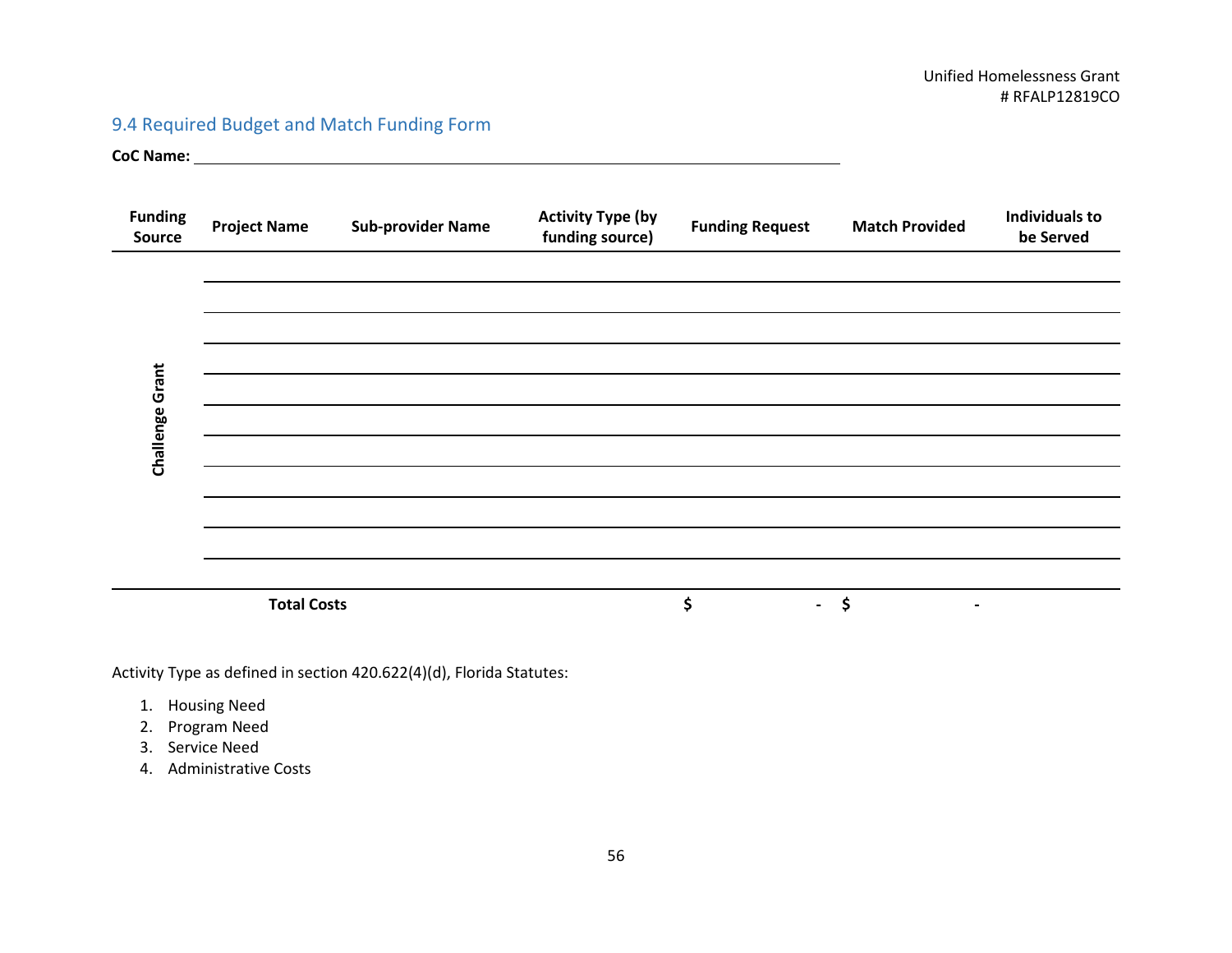### Unified Homelessness Grant # RFALP12819CO

| <b>Funding</b><br>Source  | Project Name Sub-provider Name | <b>Activity Type (by</b><br>funding source) | <b>Funding Request</b> | <b>Match Provided</b>                 | Individuals to be<br>Served |
|---------------------------|--------------------------------|---------------------------------------------|------------------------|---------------------------------------|-----------------------------|
|                           |                                |                                             |                        |                                       |                             |
|                           |                                |                                             |                        |                                       |                             |
|                           |                                |                                             |                        |                                       |                             |
| Emergency Solutions Grant |                                |                                             |                        |                                       |                             |
|                           |                                |                                             |                        |                                       |                             |
|                           |                                |                                             |                        |                                       |                             |
|                           |                                |                                             |                        |                                       |                             |
|                           | <b>Total Costs</b>             |                                             | \$<br>$\blacksquare$   | $\ddot{\bm{\zeta}}$<br>$\blacksquare$ |                             |

Activity Type as identified in 24 CFR 576 Part B:

- 1. Street Outreach
- 2. Emergency Shelter
- 3. Homelessness Prevention
- 4. Rapid Re-housing
- 5. HMIS
- 6. Administrative Costs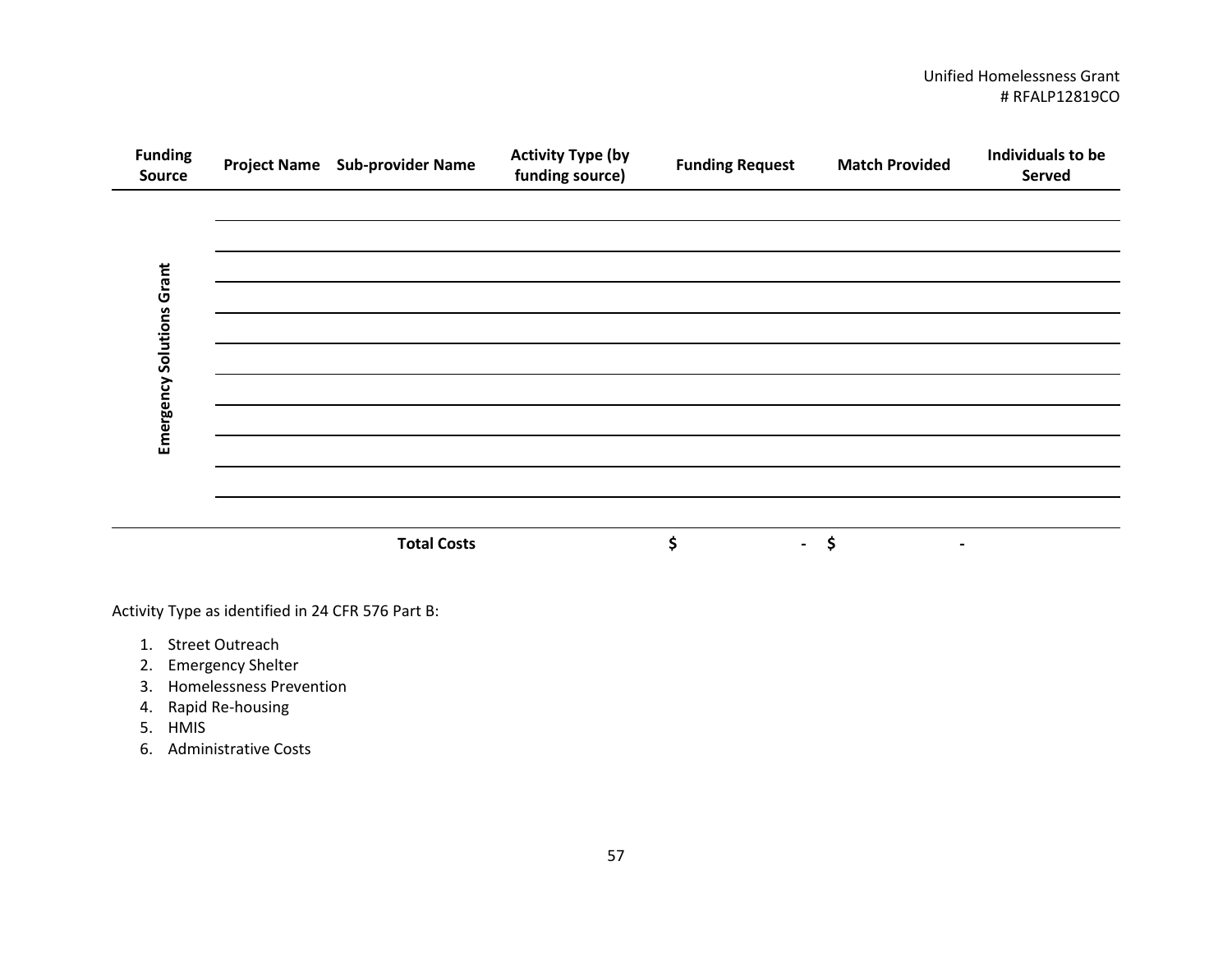### Unified Homelessness Grant # RFALP12819CO

| <b>Funding</b><br>Source                     | Project Name Sub-provider Name | <b>Activity Type (by</b><br>funding source) | <b>Funding Request</b> | <b>Match Provided</b> | <b>Individuals &amp;</b><br><b>Households to be</b><br>Served |
|----------------------------------------------|--------------------------------|---------------------------------------------|------------------------|-----------------------|---------------------------------------------------------------|
|                                              |                                |                                             |                        |                       |                                                               |
|                                              |                                |                                             |                        |                       |                                                               |
| TANF Homelessness<br><b>Prevention Grant</b> |                                |                                             |                        |                       |                                                               |
|                                              |                                |                                             |                        |                       |                                                               |
|                                              | <b>Total Costs</b>             |                                             | \$<br>$\sim$           | \$<br>$\blacksquare$  |                                                               |

Activity Type as defined in section 420.414(4), Florida Statutes:

- 1. Financial Assistance (past due rent, mortgage, and utility costs)
- 2. Case Management
- 3. Administrative Costs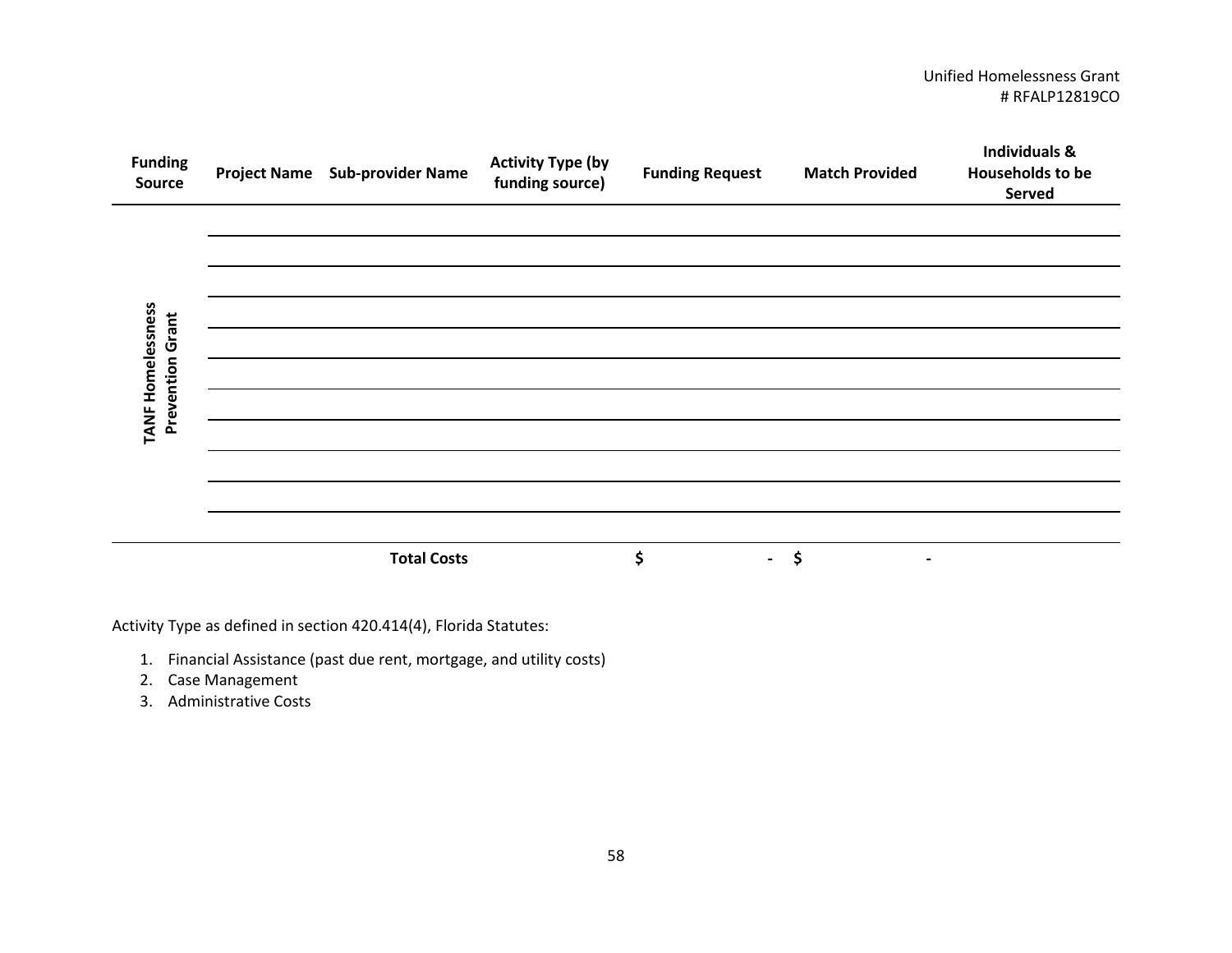# 9.5 Applicant Information Request Form

| 1. Applicant Information                                                                                                                                                                                                       |                                                                                                                |  |
|--------------------------------------------------------------------------------------------------------------------------------------------------------------------------------------------------------------------------------|----------------------------------------------------------------------------------------------------------------|--|
|                                                                                                                                                                                                                                |                                                                                                                |  |
|                                                                                                                                                                                                                                | Mailing Address: 1988 and 2008 and 2008 and 2008 and 2008 and 2008 and 2008 and 2008 and 2008 and 2008 and 200 |  |
|                                                                                                                                                                                                                                |                                                                                                                |  |
|                                                                                                                                                                                                                                |                                                                                                                |  |
| FEID Number: <u>______________________________</u>                                                                                                                                                                             |                                                                                                                |  |
| 2. Project Administrator(s)                                                                                                                                                                                                    |                                                                                                                |  |
|                                                                                                                                                                                                                                |                                                                                                                |  |
|                                                                                                                                                                                                                                |                                                                                                                |  |
|                                                                                                                                                                                                                                |                                                                                                                |  |
| Work Phone: __________________________________                                                                                                                                                                                 |                                                                                                                |  |
|                                                                                                                                                                                                                                |                                                                                                                |  |
| 3. Primary Contact for the Applicant                                                                                                                                                                                           |                                                                                                                |  |
|                                                                                                                                                                                                                                |                                                                                                                |  |
|                                                                                                                                                                                                                                |                                                                                                                |  |
|                                                                                                                                                                                                                                |                                                                                                                |  |
| 4. Geographic Area to be Served                                                                                                                                                                                                |                                                                                                                |  |
| County(ies) to be Served: Letter and the served of the served of the served of the served of the served of the served of the served of the served of the served of the served of the served of the served of the served of the |                                                                                                                |  |
|                                                                                                                                                                                                                                |                                                                                                                |  |
|                                                                                                                                                                                                                                |                                                                                                                |  |
|                                                                                                                                                                                                                                |                                                                                                                |  |
|                                                                                                                                                                                                                                |                                                                                                                |  |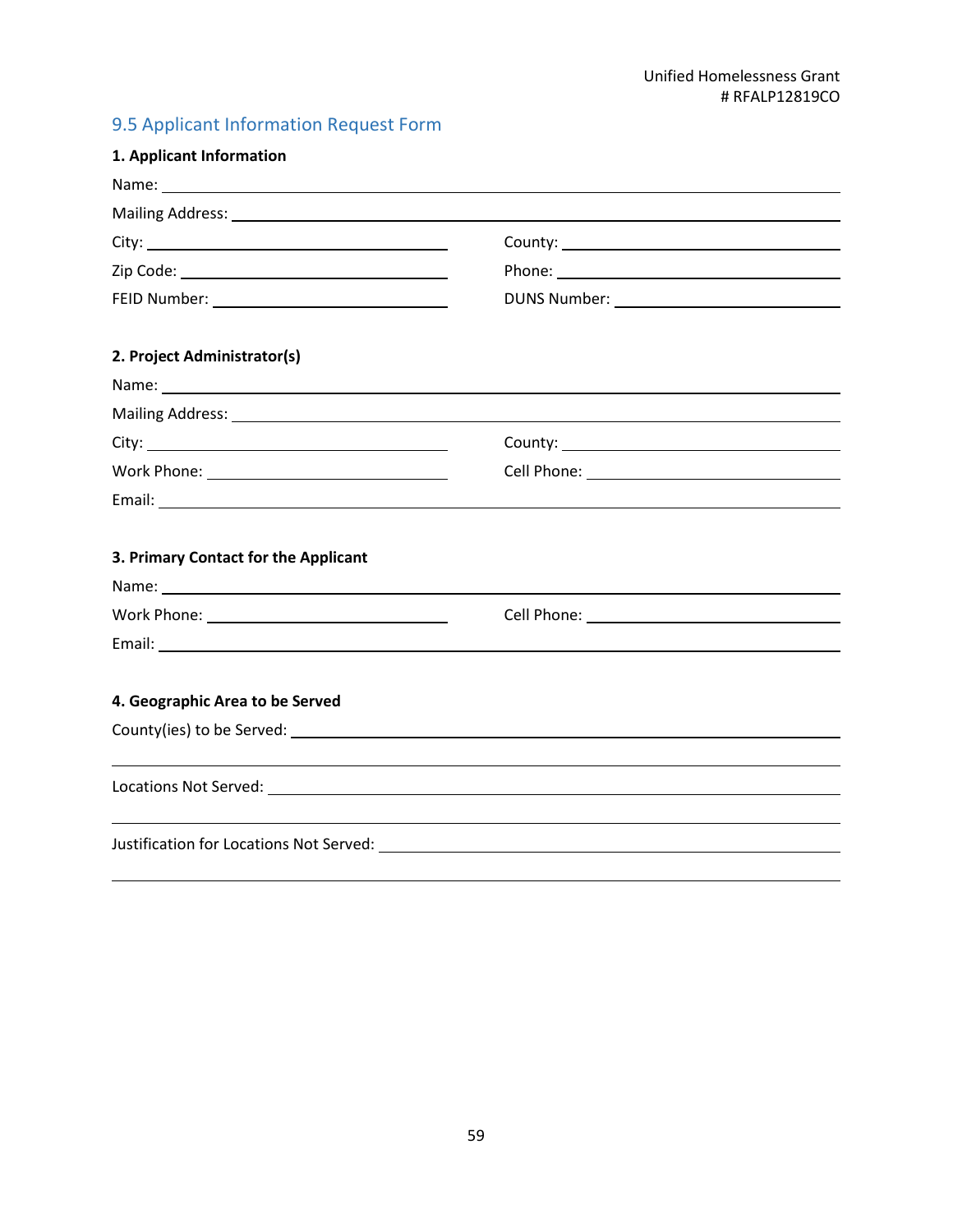### **5. Total Funds Requested**

| <b>Funding Stream/Activity</b>                            | <b>Total Funding</b><br><b>Requested</b> | <b>Total Match</b><br><b>Provided</b> | <b>Number of People</b><br><b>Served</b> |
|-----------------------------------------------------------|------------------------------------------|---------------------------------------|------------------------------------------|
| <b>Total Challenge Award</b>                              |                                          |                                       |                                          |
| <b>Housing Need</b>                                       |                                          |                                       |                                          |
| Program Need                                              |                                          |                                       |                                          |
| <b>Service Need</b>                                       |                                          |                                       |                                          |
| Admin                                                     |                                          |                                       |                                          |
| <b>Total Emergency Solutions Grant</b><br>Award           |                                          |                                       |                                          |
| <b>Street Outreach</b>                                    |                                          |                                       |                                          |
| <b>Emergency Shelter</b>                                  |                                          |                                       |                                          |
| <b>Homelessness Prevention</b>                            |                                          |                                       |                                          |
| <b>Rapid Rehousing</b>                                    |                                          |                                       |                                          |
| <b>Homeless Management</b><br><b>Information Systems</b>  |                                          |                                       |                                          |
| Admin                                                     |                                          |                                       |                                          |
| <b>Total TANF Homelessness</b><br><b>Prevention Award</b> |                                          |                                       |                                          |
| <b>Client Financial Assistance</b>                        |                                          |                                       |                                          |
| Case Management                                           |                                          |                                       |                                          |
| Admin                                                     |                                          |                                       |                                          |
| <b>Total Award</b>                                        |                                          |                                       |                                          |

To the best of my knowledge, I certify that the information in this application is true and correct and that the document has been duly authorized by the governing body of the applicant. I will comply with the program rules and regulations if assistance is approved. I also certify that I am aware that providing false information on the application can subject the individual signing such application to criminal sanctions.

Signature:

Printed Name: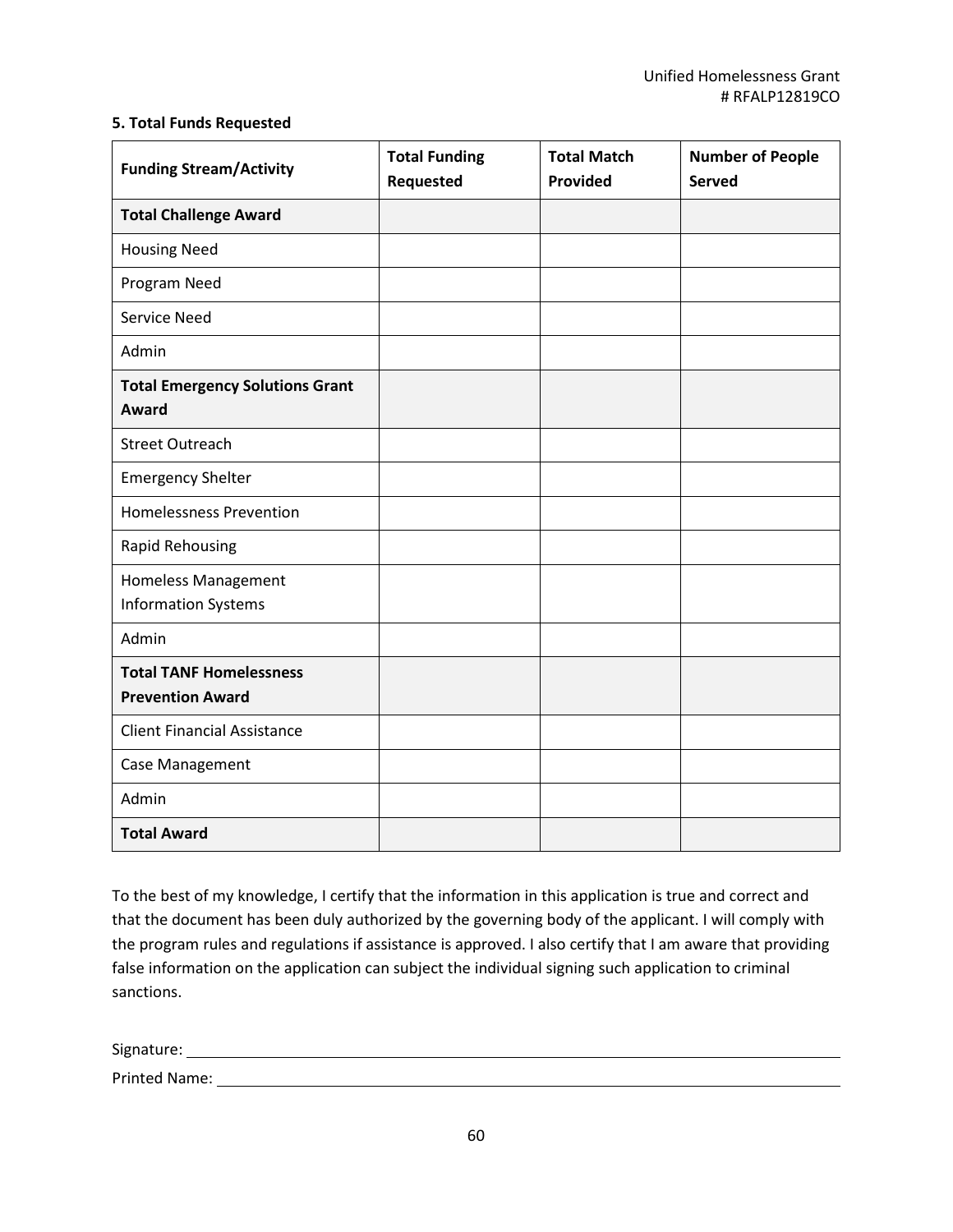Title: Executive Director/CEO Date: Date: Date: Date: Date: Date: Date: Date: Date: Date: Date: Date: Date: Date: Date: Date: Date: Date: Date: Date: Date: Date: Date: Date: Date: Date: Date: Date: Date: Date: Date: Date:

I certify that the information provided in this application and identified above is accurate and true and that I am duly authorized to make this certification on behalf of the CoC.

| Signature:                       |       |
|----------------------------------|-------|
| <b>Printed Name:</b>             |       |
| Title: CoC Board Chair/President | Date: |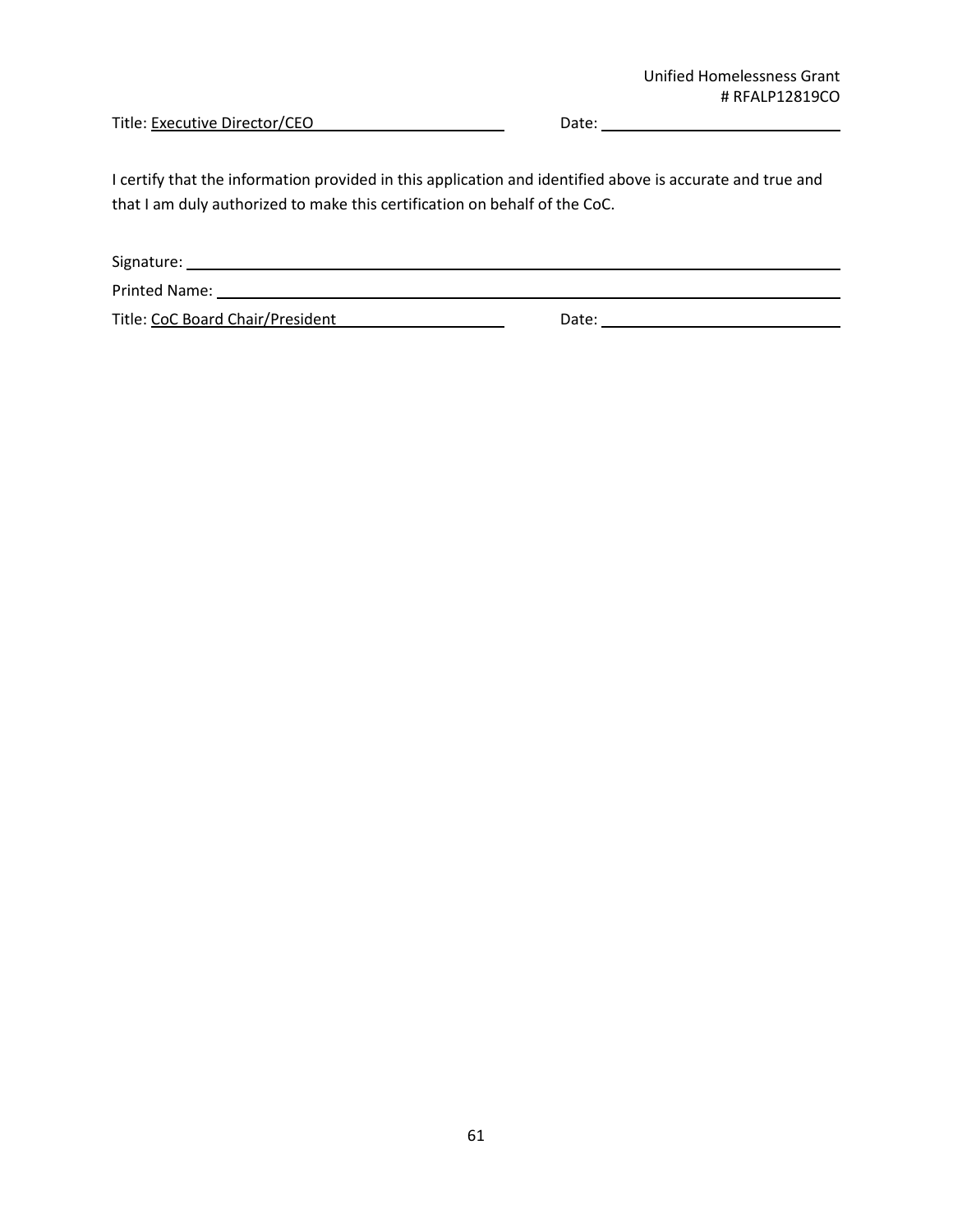# 9.6 Need of Services

### **Certification of Estimated Need Per CoC**

1. Enter the total number of individuals served in the table below. This shall be the Total Homeless Population for individuals and persons in families with children, and shall include both sheltered and unsheltered.

2. Total Number of Unduplicated Individuals Served in State FY17-18 (July 1, 2017 – June 30, 2018). \*

3. Divide the Total Homeless Population (#2 above), by the population of the CoC's counties served as reflected in Appendix 8.4 (U.S. Census Population), then multiply by 1,000 to calculate the ratio of homelessness per 1,000 persons in the CoC.

|                                                |                                                 | 1.000 | $=$ |                                                       |
|------------------------------------------------|-------------------------------------------------|-------|-----|-------------------------------------------------------|
| <b>Total Homeless</b><br>Population (#2 above) | Appendix 8.4 (U.S.<br><b>Census Population)</b> |       |     | Ratio of homelessness per<br>1,000 individuals in CoC |

\*Provide a copy of the HMIS report that shows the number of total unduplicated individuals served for the specified time period.

I hereby attest and certify that the above data is true and accurate; that the above data on estimated needs is based upon the number of unduplicated individuals served by the CoC and (1) represents an accurate count of the persons in the CoC counties served during FY17-18; and (2) is derived in accordance with the federal definition of homelessness.

Signature:

Printed Name:

Title: Executive Director/CEO Date: Date: Date: Date: Date: Date: Date: Date: Date: Date: Date: Date: Date: Date: Date: Date: Date: Date: Date: Date: Date: Date: Date: Date: Date: Date: Date: Date: Date: Date: Date: Date: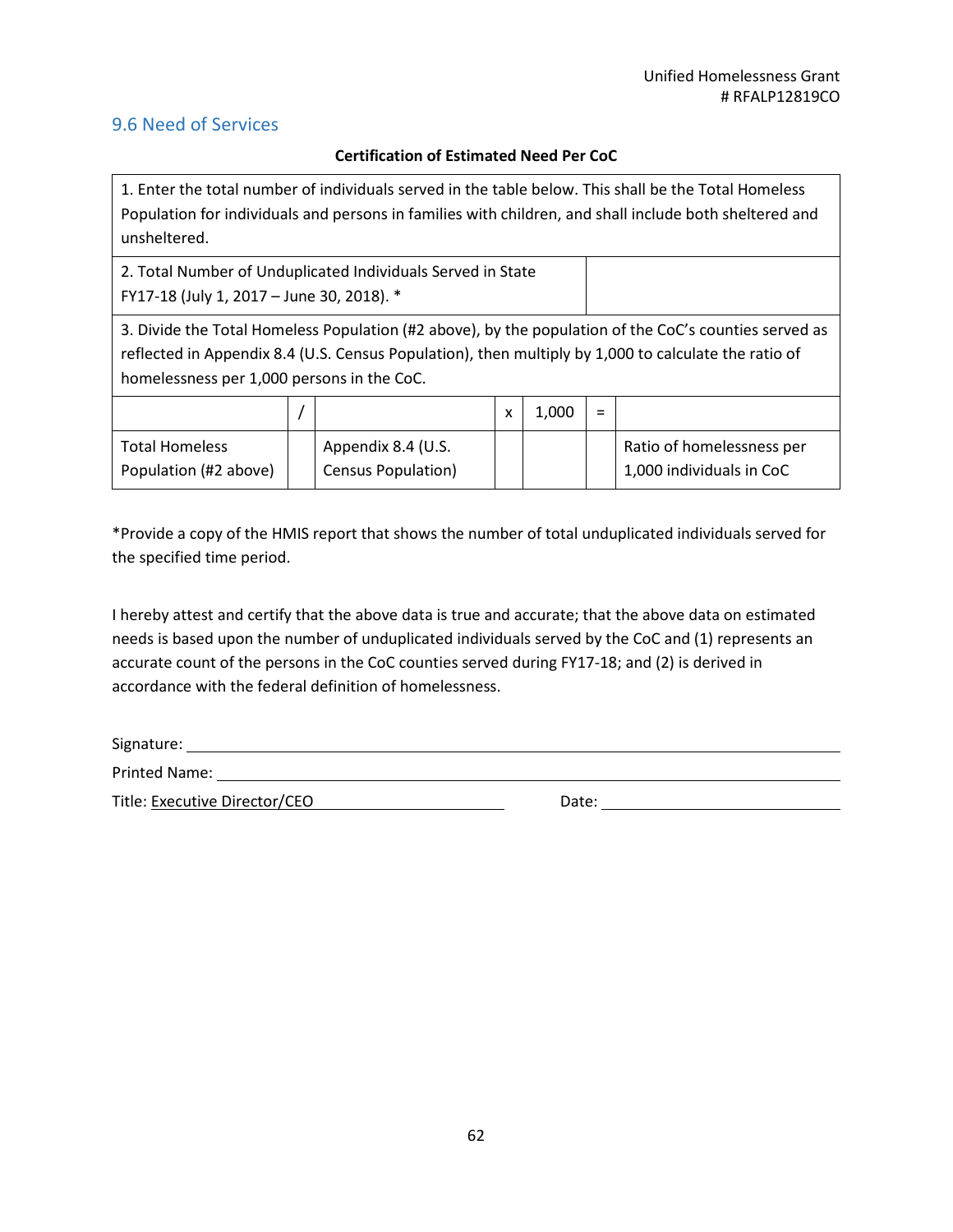# 9.7 Subrecipient (Agency) Profile

For each proposed activity, the subrecipient must provide Subrecipient (Agency) Profile answering the following questions.

| 1. Subrecipient Information                    |                                                                                                                |
|------------------------------------------------|----------------------------------------------------------------------------------------------------------------|
|                                                | Agency/Organization Name: 2008 2012 2022 2023 2024 2022 2023 2024 2022 2023 2024 2022 2023 2024 2022 2023 2024 |
|                                                |                                                                                                                |
|                                                |                                                                                                                |
|                                                |                                                                                                                |
| 2. Primary Contact                             |                                                                                                                |
|                                                |                                                                                                                |
| Work Phone: __________________________________ |                                                                                                                |
|                                                |                                                                                                                |
|                                                |                                                                                                                |
|                                                |                                                                                                                |
|                                                |                                                                                                                |
|                                                |                                                                                                                |
|                                                |                                                                                                                |
| Funding Amount Requested & Funding Stream:     |                                                                                                                |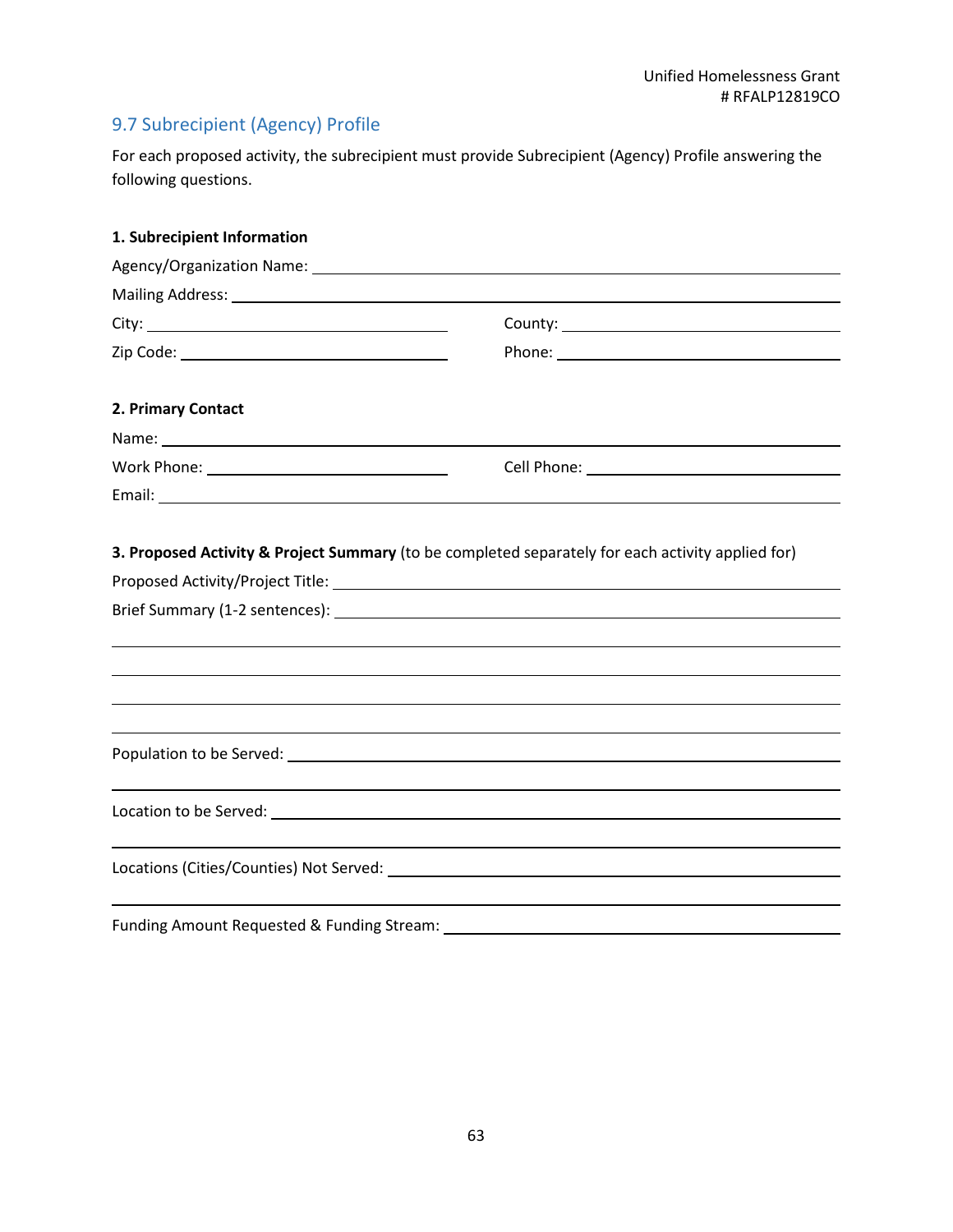# 9.8 Proposed Activity Project Narrative

For each proposed activity, the subrecipient must provide a detailed project narrative answering the following questions.

- 1. Project Name
- 2. Agency Providing Service
- 3. Funding Source (Challenge, ESG, TANF) and Amount Requested
- 4. Total Number to be Served
- 5. What problem does this project solve in the effort to end homelessness?
- 6. Describe how this project fits into the CoC's system of care? (The system of care being a CoC's coordinated efforts to prevent, assist, and end homelessness.)
	- Does this project qualify as a housing support?
	- How does this project integrate with the CoC's coordinated entry system?
	- How does this project provide a connection to permanent solutions?
	- Does this project focus on critical supports and services needed to achieve housing or does it provide ancillary supports?
- 7. Describe the collective impact of the proposed project, including who the project will serve, how it will help achieve established goals identified in the CoC Plan, and how it supports the CoC's efforts to achieve the HUD System Performance Measures.
- 8. List at least one (1) outcome measure to determine the success of this project.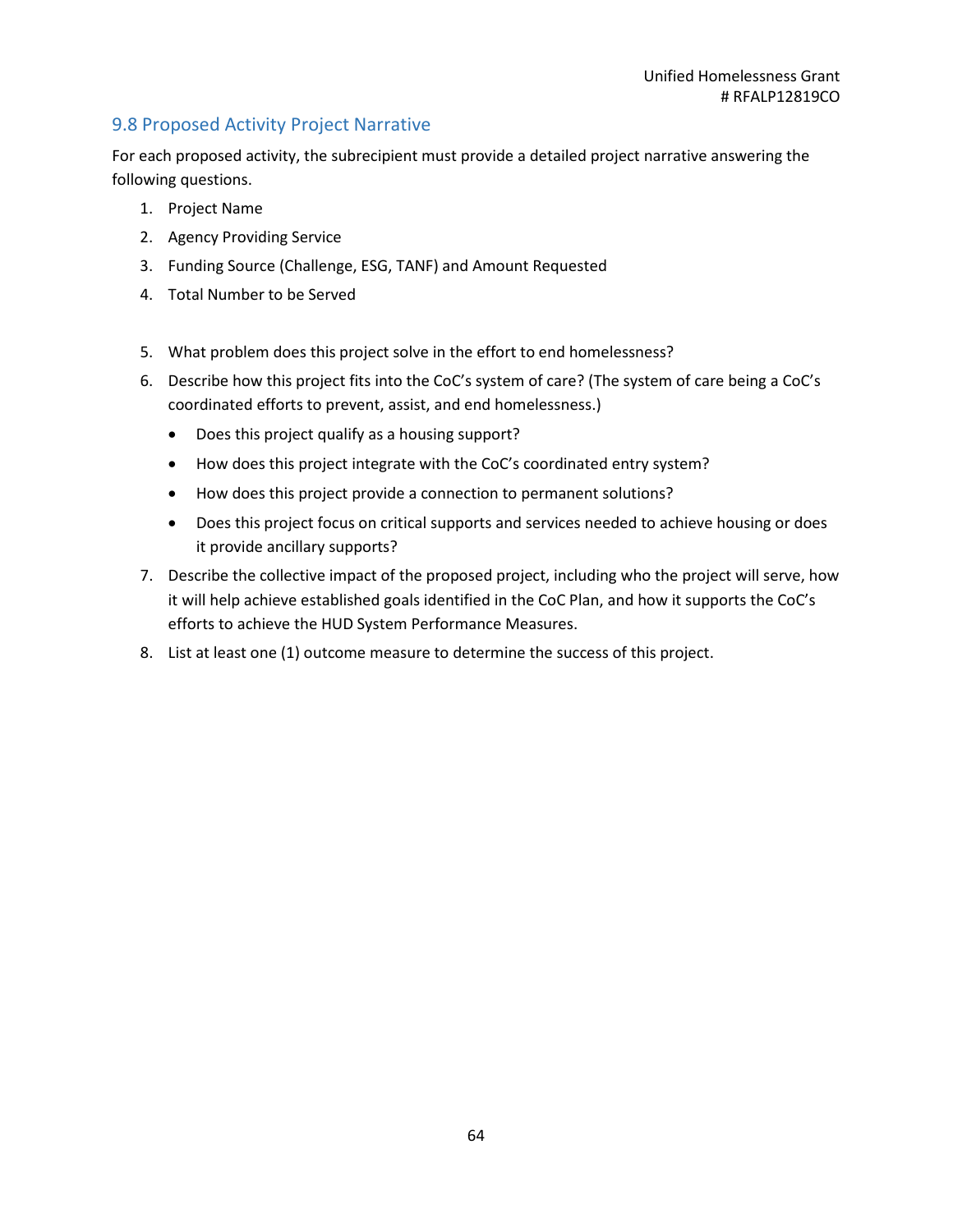# 9.9 Lead Agency Certification

### **Lead Agency Certification Form**

This certification MUST be executed by and provided by another officially designated entity to act on behalf of the CoC. The designated lead agency, as an applicant, is prohibited from certifying the capacity and performance criteria on its own grant proposal.

Other designated, independent third party entities authorized to sign the certification may include the following:

- 1. The Chairperson of the Governing Board of the CoC, so long as the board is not also the governing body for the lead agency entity submitting the grant proposal.
- 2. The Chairperson of a designated third party grant review committee established by the CoC membership, with written authorization to sign and verify the scoring criteria materials for the lead agency's grant proposal.
	- 3. The Chairperson of the Governing Board of the CoC (if this is also the governing body for the lead agency), with action taken through a formal vote by the full membership for the CoC at a publicly noticed meeting, and documented to certify the grant proposal to be submitted by the lead agency. This action must be documented with the written minutes of the meeting and the vote.

### **Data Quality & Data Measures**

The applicant,  $\blacksquare$  , collects data on clients assisted in the CoC's HMIS; and the data quality meets or exceeds the standards prescribed by HUD.

Total Number of Homeless Service Providers in the CoC area [excluding victim or legal services providers, as permitted in 24 CFR 576.107(a)(3)]

Total Number of Homeless Service Providers participating in HMIS [excluding victim or legal services providers, as permitted in 24 CFR 576.107(a)(3)]

Total Number of Homeless Service Providers that Meet or Exceed HUD data standards

Street Outreach (all funding streams) – Based on CoC HMIS data during FY17-18 (July 1, 2017 – June 30, 2018), the applicant achieved the following outcomes in the CoC:

- a) For Street Outreach clients assisted, % of clients who received emergency health services on an outpatient basis by licensed medical professionals.
- b) For Street Outreach clients assisted, \_\_\_\_\_\_\_\_\_% of clients who received emergency mental health services on an outpatient basis by licensed professionals.
- c) For Street Outreach clients assisted, \_\_\_\_\_\_\_\_\_% of clients who were sheltered as a result of referral from the street outreach to a community housing provider.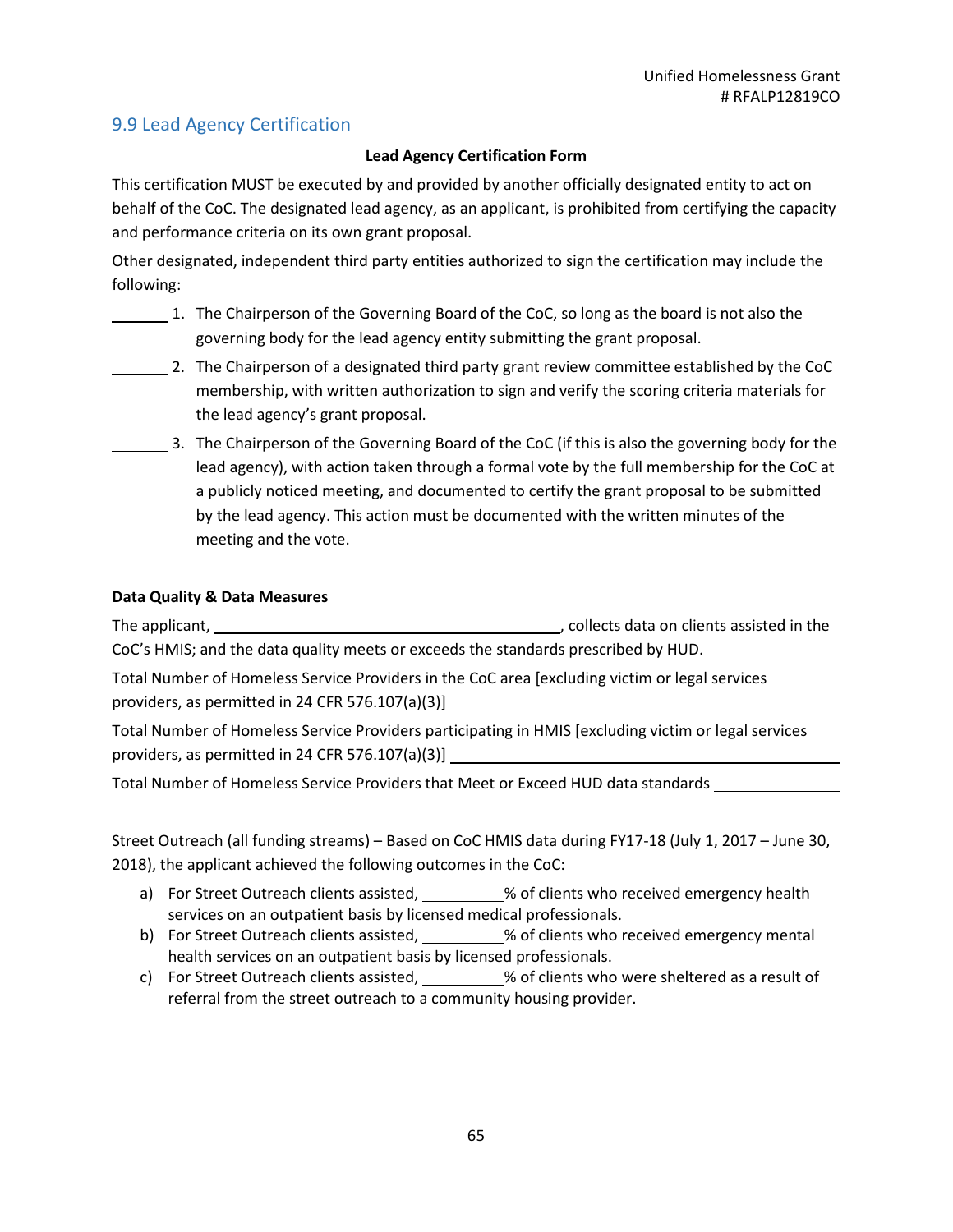Emergency Shelter (all funding streams) – Based on CoC HMIS data during FY17-18 (July 1, 2017 – June 30, 2018), the applicant achieved the following outcomes in the CoC:

- a) For Shelter Facility(ies) clients housed, \_\_\_\_\_\_\_% of clients exited the facility to permanent housing.
- b) For Shelter Facility(ies) clients housed, \_\_\_\_\_\_\_% of clients left the facility with increased income.

Prevention & Rapid Re-housing (all funding streams) – Based on CoC HMIS data during FY17-18 (July 1, 2017 – June 30, 2018), the applicant achieved the following outcomes in the CoC:

- a) For Prevention clients assisted,  $\frac{1}{2}$  % of clients remained in permanent housing for at least 90 days following the last date of assistance.
- b) For Rapid Re-housing clients assisted, 1998 Sof clients remained in permanent housing for at least 90 days following the last date of assistance.

### **State-funded Projects – Data Utilization**

The applicant,  $\Box$  and  $\Box$  collects data on clients assisted in the set of the set of the set of the set of the set of the set of the set of the set of the set of the set of the set of the set of the set of the set of th CoC's HMIS. The following assess the utilization of state-funded projects by clients in the CoC. Total Number of clients served in the CoC during FY17-18 (July 1, 2017 – June 30, 2018)

Total Number of clients served using **Challenge Grant** funds during FY17-18 (July 1, 2017 – June 30, 2018)

Total Number of clients served using **ESG** funds during FY17-18 (July 1, 2017 – June 30, 2018)

Total Number of clients served using **TANF** Homeless Prevention Grant funds during FY17-18 (July 1, 2017 – June 30, 2018)

### **Coordinated Entry & Referral Processes**

The applicant, The applicant,  $\blacksquare$  , has executed written agreements with the Homeless Service Providers identified in this application that clearly define responsibilities and expectations for assisting individuals and households referred from the coordinated entry system. This certification must be supported by a copy of the written agreement that clearly delineates the roles and responsibilities of the CoC lead agency and the subrecipient of funds and a copy of the CoC's policies as it relates to Coordinated Entry.

Total Number of Homeless Service Providers identified in this application Total Number of Homeless Service Providers written agreements submitted

### **CoC Written Standards**

The applicant, **the applicant** of the applicant,  $\frac{1}{2}$  are executed written agreements with the Homeless Service Providers identified in this application that clearly define responsibilities and expectations for adhering to the CoC's Written standards as defined in 24 CFR 576.400(e). This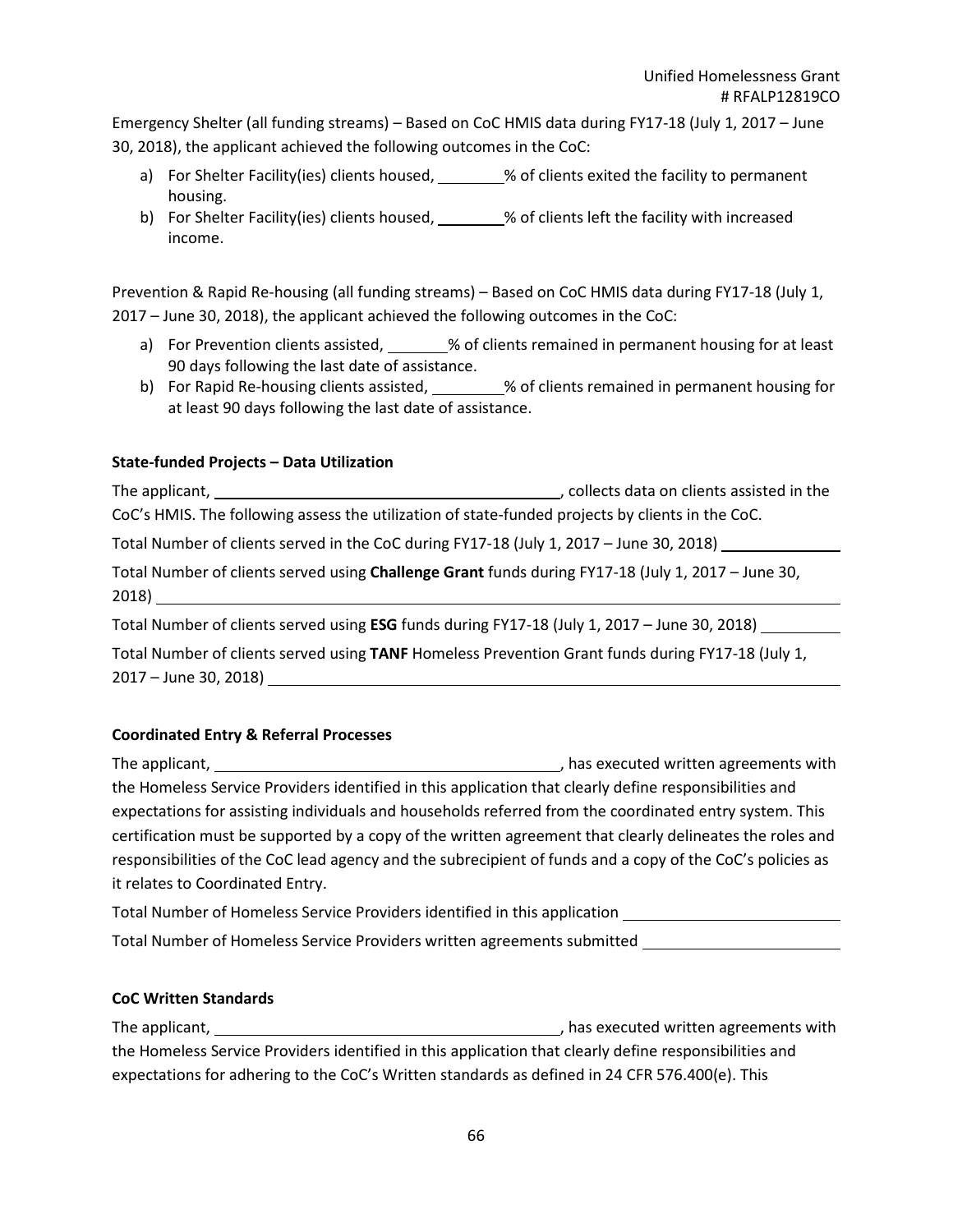### Unified Homelessness Grant # RFALP12819CO

certification must be supported by a copy of the written agreement that clearly identifies subrecipients role in upholding and abiding by the CoC's written standards.

Total Number of Homeless Service Providers identified in this application

Total Number of Homeless Service Providers written agreements submitted

### **Lead Agency Monitorings**

The applicant, , provides ongoing monitorings / evaluations of CoC funded projects to assess their impact, to determine the adequacy of services available, and to identify additional unmet needs.

Total Number of Homeless Service Providers (subrecipients) that receive Department funding

Total Number of Homeless Service Providers (subrecipients) that receive Department funding with completed monitorings / evaluations

### **Lead Agency Technical Assistance**

The applicant, , provides ongoing technical assistance to CoC member agencies/organizations to assess community impact, to determine the adequacy of services available, and to identify gaps or unmet needs.

Total Number of Technical Assistance/Training Opportunities provided during FY17-18 (July 1, 2017 – June 30, 2018)

Total Number of Homeless Service Providers (DCF funded subrecipients) that participated in Technical Assistance/Training Opportunities provided during FY17-18 (July 1, 2017 – June 30, 2018)

Total Number of Homeless Service Providers (non-DCF funded subrecipients) that participated in Technical Assistance/Training Opportunities provided during FY17-18 (July 1, 2017 - June 30, 2018) \_\_\_\_\_\_\_

On behalf of this CoC (FL-<br>
), I certify that the information provided above is accurate and true and that I am duly authorized to make this certification on behalf of the CoC.

| Signature:           |       |  |
|----------------------|-------|--|
| <b>Printed Name:</b> |       |  |
| Title:               | Date: |  |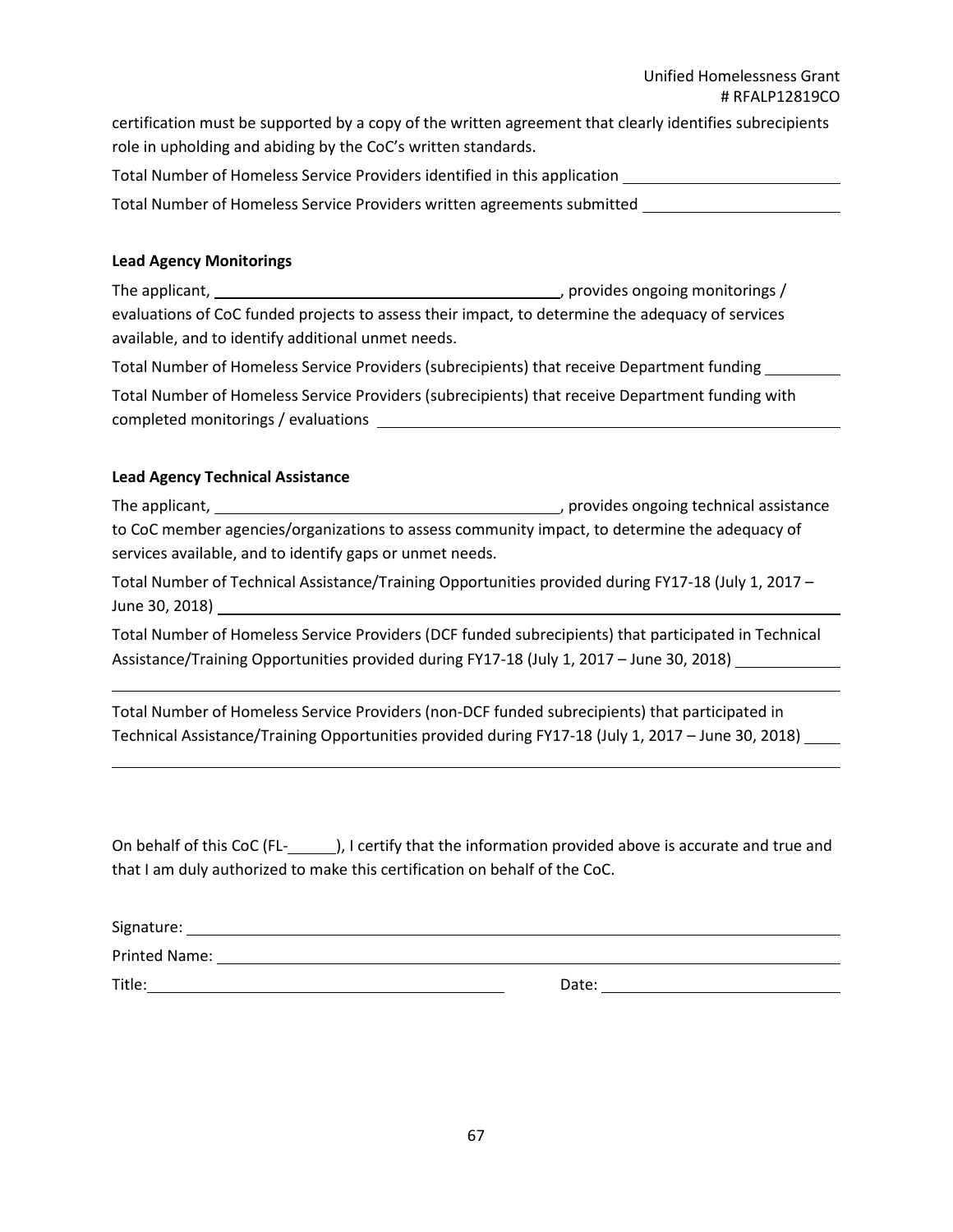# 9.10 Budget Narrative

For each proposed activity, the subrecipient must provide a detailed budget narrative answering the following criteria.

- 1. Description of the proposed Personnel Costs, including Fringe Benefits
- 2. Justification for the proposed Personnel Costs, including Fringe Benefits
- 3. Description of the proposed Client Financial Assistance Costs
- 4. Justification for the proposed Client Financial Assistance Costs
- 5. Description of the proposed Other Program Operation Costs
- 6. Justification for the proposed Other Program Operation Costs
- 7. Description of the proposed Administrative Costs
- 8. Justification for the proposed Administrative Costs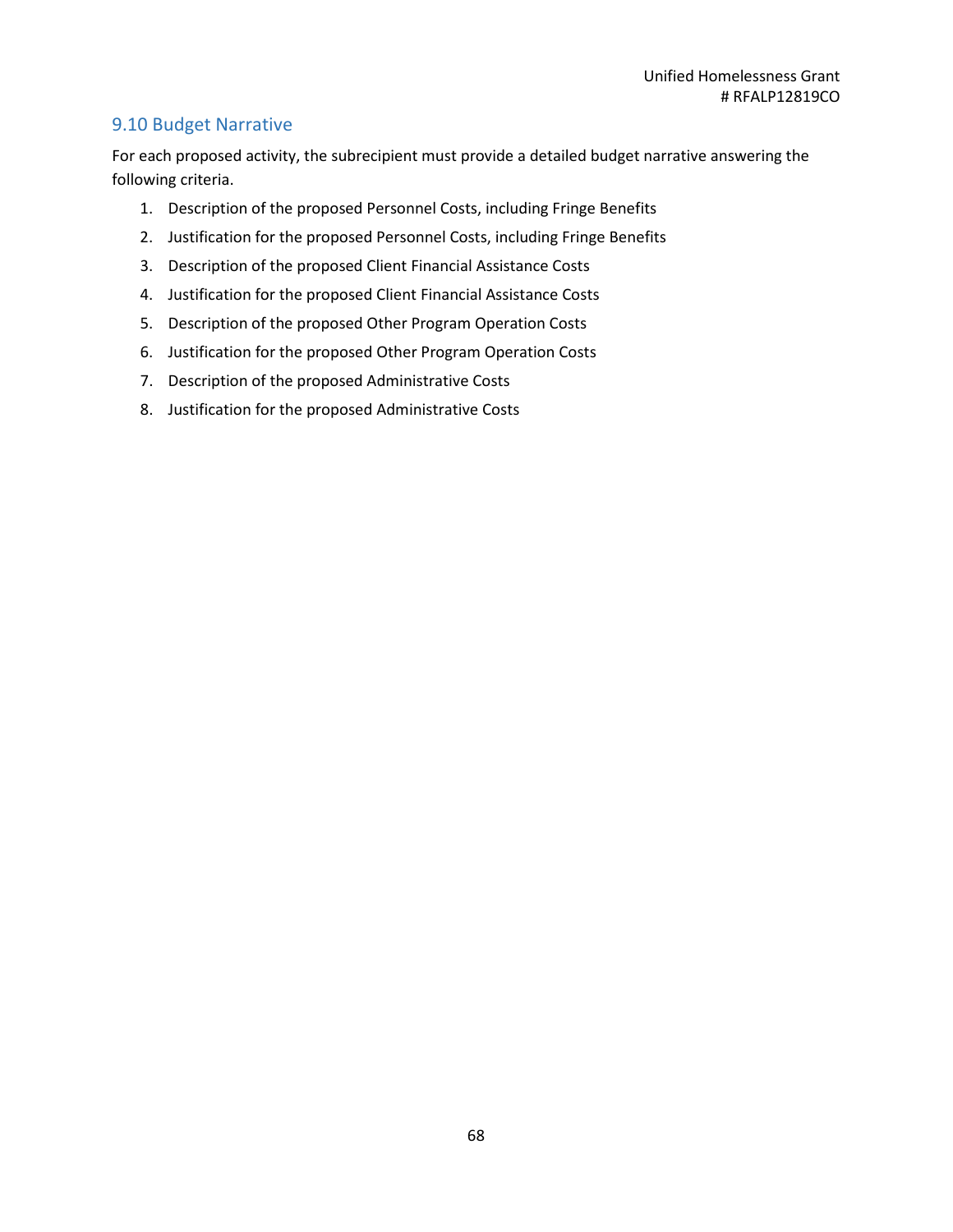# 9.11 Quality of Services

### **Certification of Quality of Service**

In compliance with section 420.622(4)(b), Florida Statutes, "preference must be given to those lead agencies that have demonstrated the ability of their continuum of care to provide quality services to homeless persons…".

Answers for the following criteria shall provide evidence of quality services provided in the CoC.

- 1. Describe how the Lead Agency ensures quality services are provided to individuals at-risk of or experiencing homelessness in your community.
- 2. Describe how the CoC monitors and provides follow-up services for individuals at-risk of or experiencing homelessness in your community.
- 3. Describe the ongoing technical assistance designed to improve service delivery provided by the CoC to homeless services providers in your community.
- 4. Describe how the Lead Agency will provide additional support to low-performing projects and what steps the CoC will take if/when funds should be reallocated away from lowperforming projects mid-grant cycle.
- 5. Describe how the CoC will continue to provide quality services in the community in the case of reduced or loss of funding (i.e., reallocation of services based on CoC established priorities, how services would be scaled to meet changing needs, etc.).
- 6. Describe how the CoC and subrecipients specifically identified in this application have worked to remove traditional barriers to housing and services for individuals in need of assistance.
- 7. Describe how the CoC will ensure that services are provided throughout the entirety of the CoC's geographic area.

I certify that the information provided in this application and identified above is accurate and true and that I am duly authorized to make this certification on behalf of the CoC.

| Signature:                    |       |
|-------------------------------|-------|
| <b>Printed Name:</b>          |       |
| Title: Executive Director/CEO | Date: |

I certify that the information provided in this application and identified above is accurate and true and that I am duly authorized to make this certification on behalf of the CoC.

| Signature:                       |       |
|----------------------------------|-------|
| Printed Name:                    |       |
| Title: CoC Board Chair/President | Date: |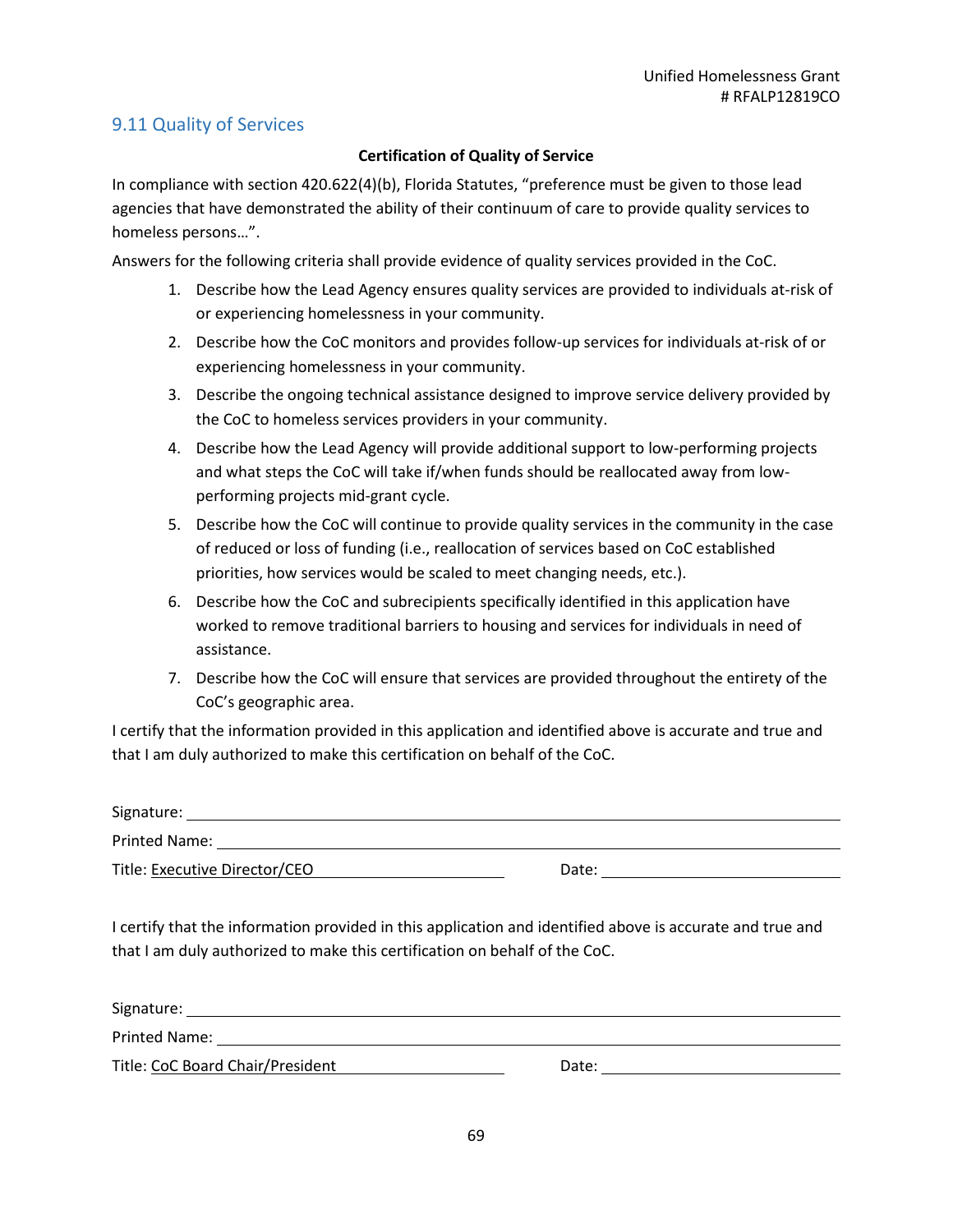# 9.12 Local Government Certification

# **Certification of Local Government Approval for ESG applying Nonprofit Organizations – Emergency Shelter Only Required by 24 CFR 576.202**

I, 1. 2012 1. (name and title) duly authorized to act on behalf of the (name of city or county government) hereby approve the submission of the following ESG application proposed by \_\_\_\_\_\_\_\_\_\_\_\_\_\_\_\_\_\_\_\_\_\_\_\_\_\_\_\_\_\_\_\_\_(name of agency) which will serve persons living in \_\_\_\_\_\_\_\_\_\_\_\_\_\_\_\_\_\_\_\_\_\_\_\_\_\_\_\_\_(name of city or county). This certification solely warrants that the jurisdiction has agreed to allow the nonprofit organization to seek the grant to be able to serve citizen in need who reside in this jurisdiction. This certification places no responsibility or liability upon the local government jurisdiction related to the nonprofit's performance of grant-funded activities in our jurisdiction. By:

| (name)      | (title) |  |
|-------------|---------|--|
|             |         |  |
| (signature) | (date)  |  |

This form must be signed, dated, and returned with the grant application in order for the application to be considered for funding.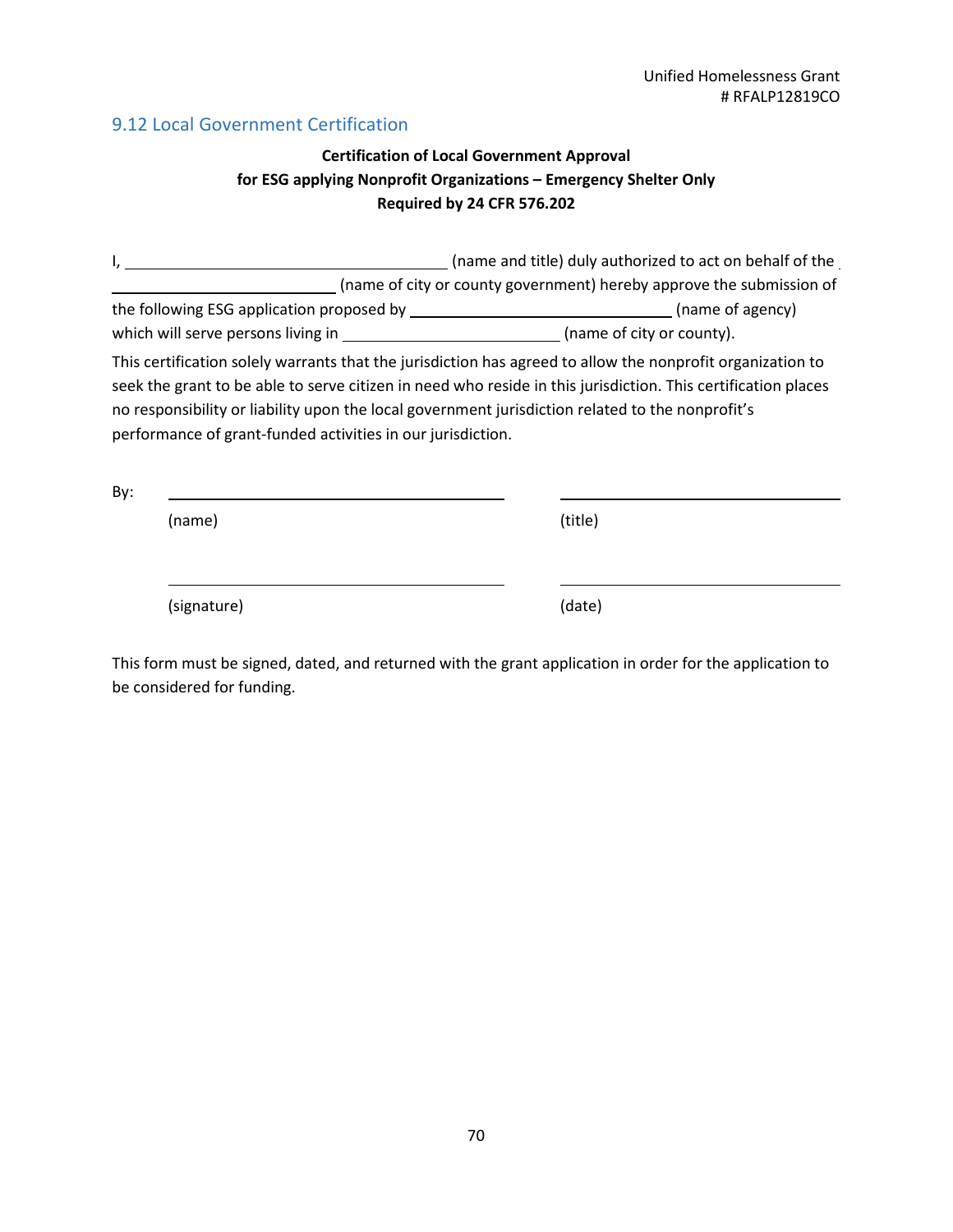# 9.13 Certification Regarding Lobbying

# **Certification Regarding Lobbying Certification for Contracts, Grants, Loans, and Cooperative Agreements**

The undersigned certifies, to the best of his or her knowledge and belief, that:

- (1) No federal appropriated funds have been paid or will be paid, by or on behalf of the undersigned, to any person for influencing or attempting to influence an officer or an employee of any agency, a member of congress, an officer or employee of congress, or an employee of a member of congress in connection with the awarding of any federal contract, the making of any federal grant, the making of any federal loan, the entering into of any cooperative agreement, and the extension, continuation, renewal, amendment, or modification of any federal contract, grant, loan, or cooperative agreement.
- (2) If any funds other than federal appropriated funds have been paid or will be paid to any person for influencing or attempting to influence an officer or employee of any agency, a member of congress, an officer or employee of congress, or an employee of a member of congress in connection with this federal contract, grant, loan, or cooperative agreement, the undersigned shall complete and submit Standard Form – LLL, "Disclosure Form to Report Lobbying," in accordance with its instructions.
- (3) The undersigned shall require that the language of this certification be included in the award documents for all sub-awards at all tiers (including subcontracts, sub-grants, and contracts under grants, loans and cooperative agreements) and that all subrecipients shall certify and disclose accordingly.

This certification is a material representation of fact upon which reliance was placed when this transaction was made or entered into. Submission of this certification is a prerequisite for making or entering into this transaction imposed by Section 1352, Title 31, U.S. Code. Any person who fails to file the required certification shall be subject to a civil penalty of not less than \$10,000 and not more than \$100,000 for each such failure.

(signature) (date)

(name of authorized individual) (application number)

(address of the organization)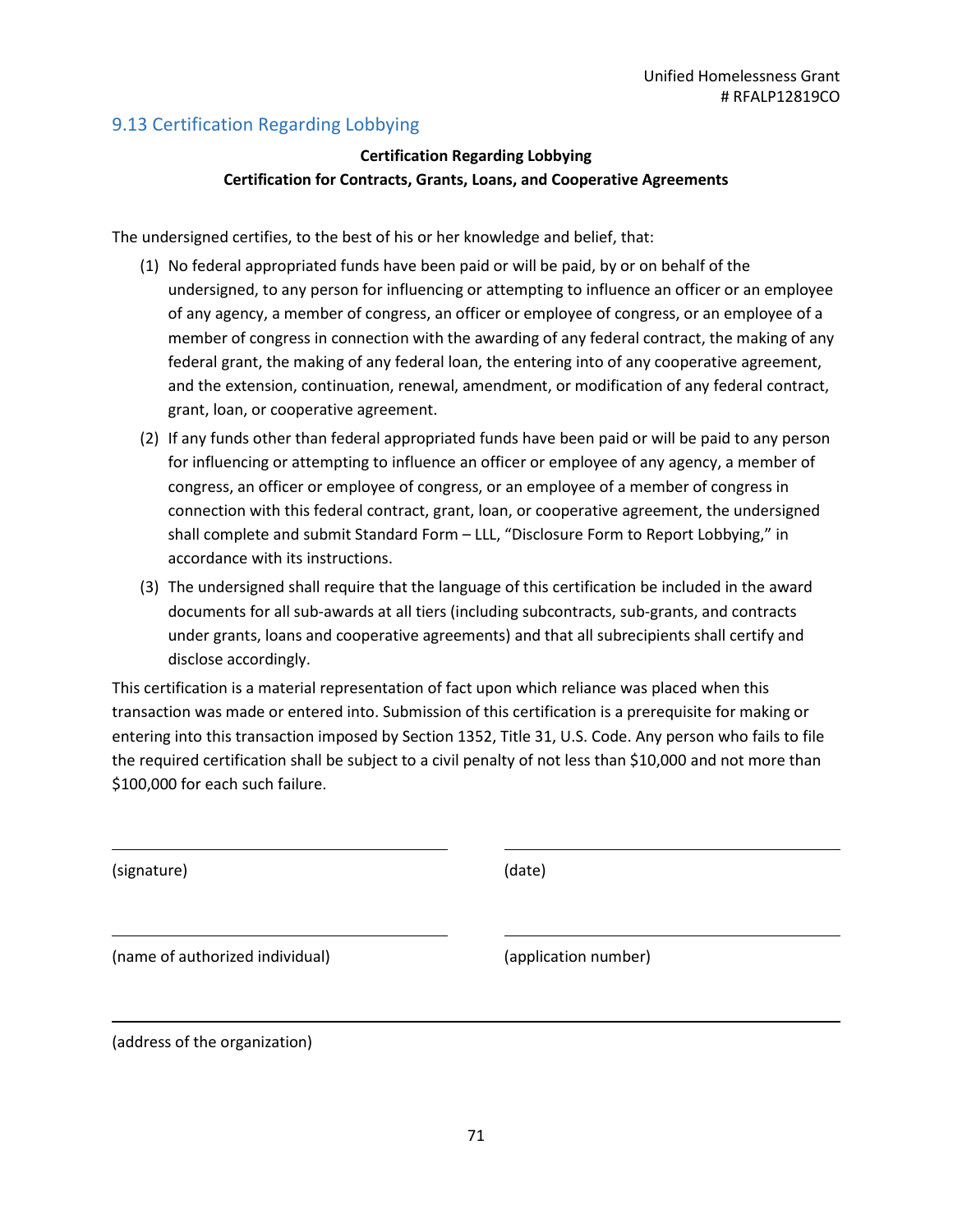# 9.14 Mortgage Lien and Security Agreement Form (if applicable)

Note to clerk of the circuit court: The intangible personal property evidenced by this instrument is owned by the State of Florida or a political subdivision or agency of the State of Florida and pursuant to Section 199.183, Florida Statutes, is exempt from the nonrecurring intangible personal property tax imposed by Chapter 199 Florida Statutes

### **MORTGAGE LIEN AND SECURITY AGREEMENT**

In consideration of a Challenge Grant (the "**Grant**"), by the State of Florida Department of Children and Family Services (the "**Department**") to (**the "Grantee"**) in the amount of , as provided for in the Challenge Grant Agreement (**the "Grant Agreement"**) between the Department and the Grantee for Grant Number \_\_\_\_\_\_\_\_\_\_, the proceeds of which have be sub-granted by the **Grantee** to **[14]** sub-grantee<sup>"</sup> and the "sub-Grantee" and the purchase of the following described property, the Sub-Grantee, and any of the other undersigned having any interest in the hereinafter described and defined Property, hereby mortgage and grant a lien to the Department, whose mailing address is 1317 Winewood Blvd., Tallahassee, Florida 32399, on all of his, hers, its, or their rights, title and interests in and to the land and real property located in \_\_\_\_\_\_\_\_ County, Florida, and more particularly described in **Exhibit "A"** attached hereto and made a part hereof (said land and real property and the other matters referred to in the next phrase being hereinafter collectively referred to as the **"Property"**), together with all existing or subsequently erected or affixed buildings, improvements, and fixtures; tenements and hereditaments; easements; appurtenances; and all other rights, royalties, and profits, including without limitation all mineral, oil, gas, and similar matters (subject and subordinate, however, to the lien of the prior mortgage in favor of

|                          | , recorded in O.R. Book | , beginning at Page |  |
|--------------------------|-------------------------|---------------------|--|
| in the Public Records of | County, Florida).       |                     |  |

The Sub-Grantee and any of the undersigned having any interest therein also hereby grant to the Department a security interest under the Florida Uniform Commercial Code-Secured Transactions, Chapter 679, F.S., in all fixtures; plumbing, heating, air conditioning and other equipment; building materials, appliances, and floor and window coverings, located on and/or used in connection with the Property.

**This instrument is given to secure** (**a**) the payment and performance of all obligations of the Grantee under the Grant Agreement, (**b**) the payment and performance of all obligations of the Sub-Grantee under any agreement governing the sub-grant, **(c)** the Department's Interest (as hereafter defined) in the Property, and (**d**) the payment and performance of all obligations hereunder. The "**Department's Interest**" shall be or deemed to be an amount equal to the amount of the Grant proceeds that have been disbursed to the Grantee from time to time, plus all other cost, fees, and expenses owed by the Grantee, or for which the Grantee and Sub-Grantee are liable, under this instrument and the Grant Agreement.

The Department's Interest shall be, or at the time that it is to be determined shall be deemed to have been, proportionately reduced and subsequently vacated over a 5 year period (the "**Term**") of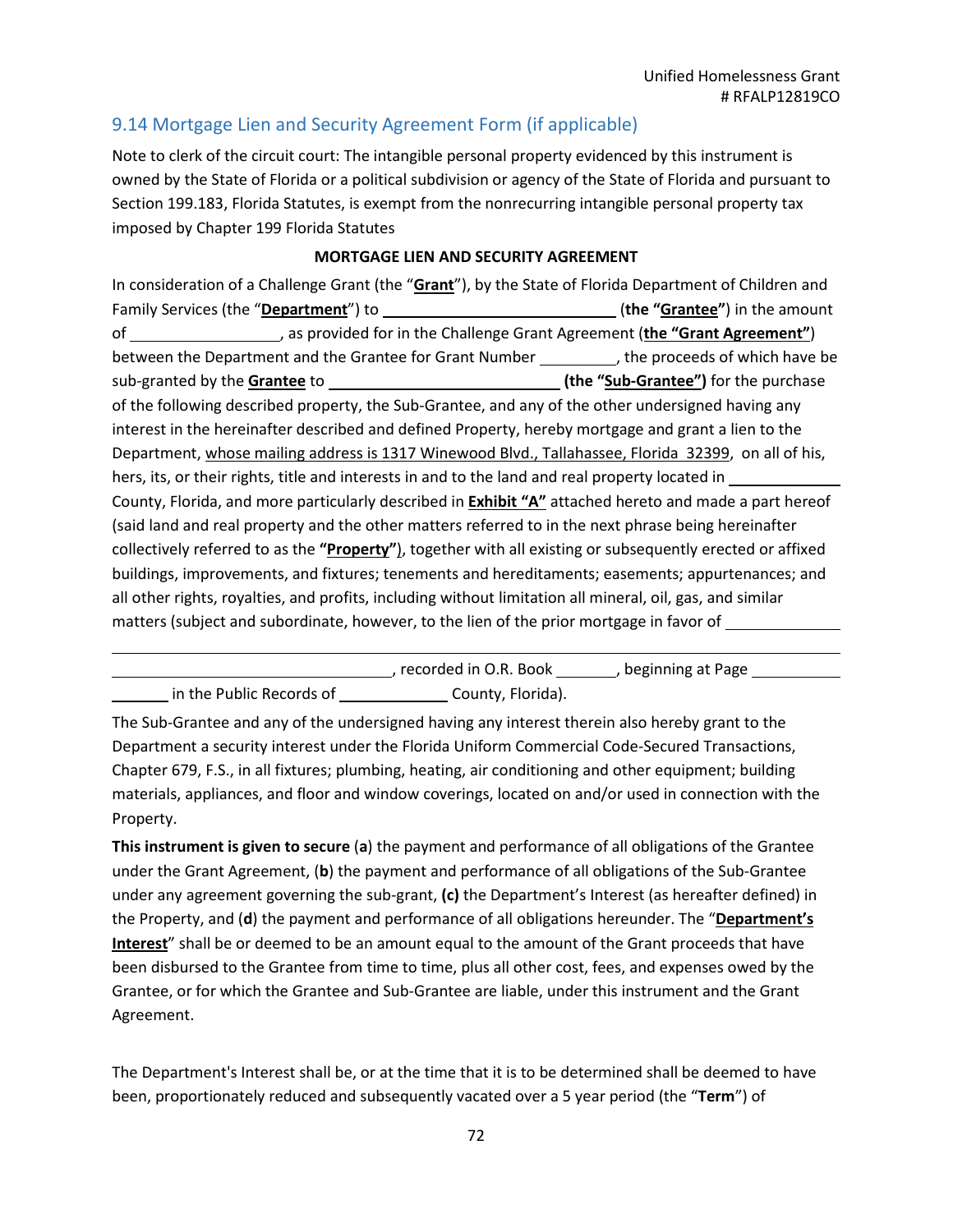amortization unless the lien of this mortgage is satisfied before that time or if before that time the Department declares all sums and obligations hereunder to be immediately due and payable in accordance with the provisions of **section 18** below. The Term shall commence on the date of the execution of this instrument and end on the date that is 5 years from the date of the Sub-Grantee's purchase of the Property, as evidenced by the date the deed to the Sub-Grantee for the Property is recorded in the Public Records of the county in which the Property is located

As a condition of receipt of state funding for this purchase the undersigned agree that **(a)** if the Property is disposed of before the Department's Interest is vacated or **(b)** at the time the Department declares all sums and obligations hereunder to be immediately due and payable in accordance with the provisions of **section 18** below, an amount calculated as set forth in **section 10** below shall be immediately due and payable by the Sub-Grantee to the Grantee and by the Grantee to the Department, without any interest thereon except in the event of default under this instrument or as otherwise expressly provided for in this instrument. If the Sub-Grantee fails to pay all such sums to the Grantee and/or if the Grantee fails to pay all such sums to the Department, immediately upon any disposition of the Property or otherwise when due, from and after the date that the Department declares a default hereunder such sums shall bear interest at the highest rate permitted by law and such interest shall also be immediately due and payable by the Sub-Grantee to the Grantee on any such sums the Sub-Grantee has failed to timely pay to the Grantee, and by the Grantee to the Department on any such sums the Grantee has failed to timely pay to the Department.

Sub-Grantee further agrees:

- 1) To keep the Property insured by such insurers, against such perils, in such forms (including without limitation forms that include loss payable provisions acceptable to and in favor of the Department and naming the Department as an additional insured), with such provisions requiring the insurer to give the Department at least 30 days prior written notice of any changes in the policy or coverage or any intent to cancel or not renew the policy, and for such amounts, as the Department may from time to time approve, determine, and advise Grantee of and shall furnish to the Department evidence thereof that is satisfactory to the Department.
- 2) To pay all taxes, assessments, and other costs and charges that may become a lien on the Property and all documentary stamp or other excise taxes due in connection with the execution and delivery of this instrument as they become due (and in all events prior to delinquency), and furnish to the Department evidence thereof that is satisfactory to the Department.
- 3) To comply with all laws, ordinances, rules, regulations, procedures, guidelines and standards pertaining to the Property, including without limitation all environmental laws, ordinances, rules, and regulations; and to obtain, keep, and maintain all permits and licenses necessary for the construction, renovation, repair, and operation of the Property and the business to be conducted on the Property for the purposes for which the Grant has been made. Also to comply with all laws, ordinances, rules, regulations, procedures, guidelines and standards pertaining to the Grant.
- 4) To pay all persons or firms performing any work or supplying any materials for the construction and/or renovation of improvements on or the maintenance or repair of the Property and all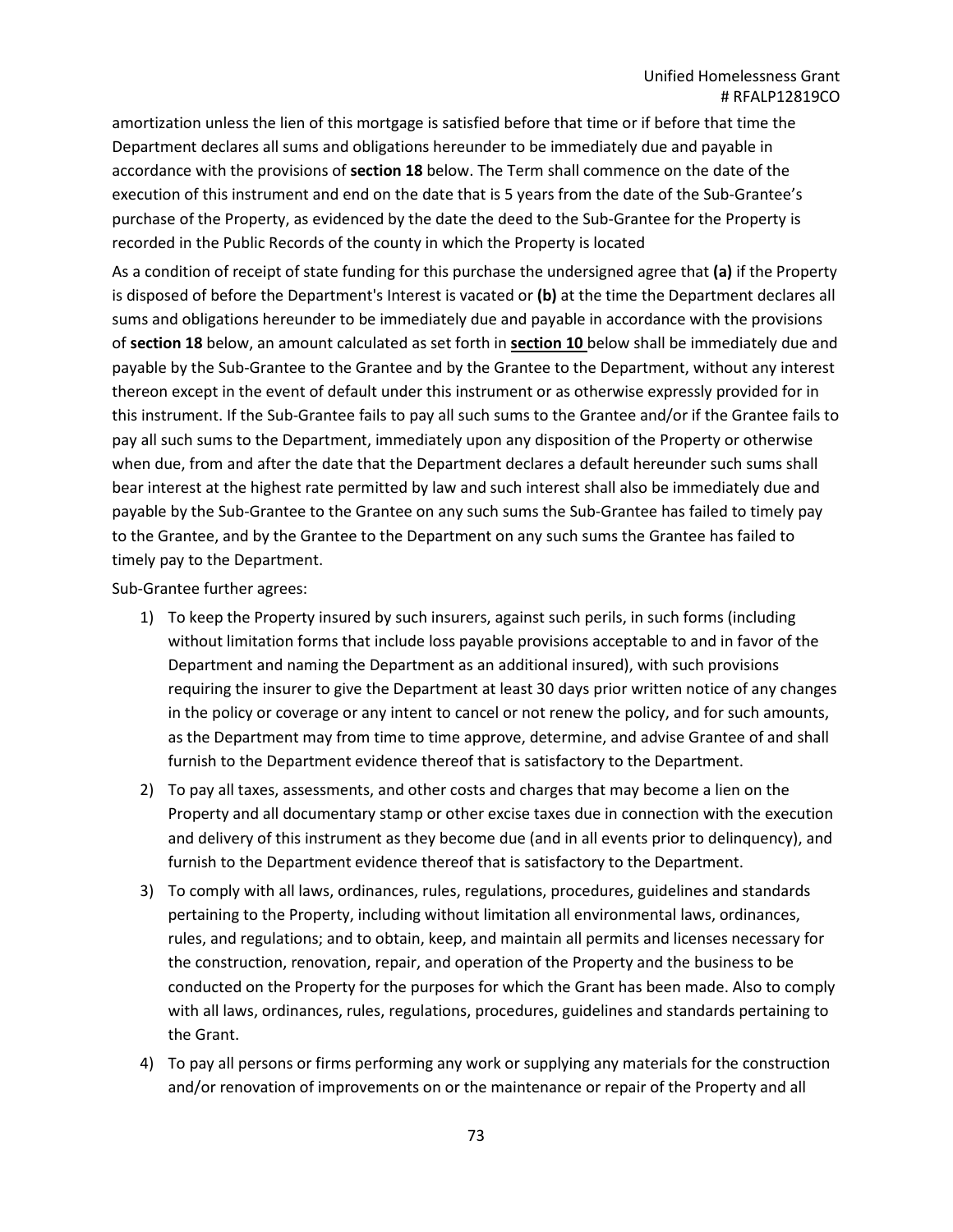other persons and firms who may have construction lien or other statutory lien rights for the performance of work or services relating to the Property as and when all sums therefor are due and payable.

- 5) To pay and perform all obligations under any other prior or superior mortgages, liens, or encumbrances as they become due (and in all events prior to delinquency), not to create, suffer, or permit any subsequent liens or mortgages on the Property without the Department's prior written consent, to keep the Property free and clear of all other liens and encumbrances, including without limitation all construction liens and other statutory liens for the performance of work or services relating to the Property.
- 6) To keep the Property free and clear of all pollutants, hazardous materials, and waste, including without limitation petroleum products, with the exception of legally permitted and properly stored materials in reasonable amounts customarily used in the construction, renovation, use, and operation of similar property.
- 7) To maintain the Property in good condition and promptly perform all repairs, replacements, and maintenance necessary to preserve its value.
- 8) During the term of this instrument, not to sell, transfer, mortgage, or assign its interest in the Property or in the property subject to the security interest under the Florida Uniform Commercial Code-Secured Transactions, unless the Department, in its sole discretion, whether reasonable or not, approves the sale, transfer, mortgage, or assignment.
- 9) To continue the operation, maintenance, repair, and administration of the Property in accordance with the purposes for which the funds of the Grant were originally appropriated and the terms of the Grant Agreement, and for the length of the Term.

## Sub-Grantee and Grantee further agree:

- 10) **(a)** If Sub-Grantee fails to comply with **Section 9** above, or **(b**) if the Property is disposed of before the Department's Interest is vacated, or **(c)** at the time the Department declares all sums and obligations hereunder to be immediately due and payable in accordance with the provisions of **section 18** below, the Sub-Grantee shall pay to the Grantee and Grantee shall pay to the Department, no later than upon demand by the Department, without any interest thereon except in the event of default under this instrument or as otherwise expressly provided for in this instrument, an amount equal to the Department's Interest, as adjusted by amortization.
- 11) If the Sub-Grantee fails to pay all such sums when due to the Grantee, and/or if the Grantee fails to pay all such sums when due to the Department, then from and after the date that the Department declares a default hereunder such sums shall bear interest at the highest rate permitted by law and such interest shall also be immediately due and payable by the Sub-Grantee to the Grantee, on any such sums the Sub-Grantee has failed to timely pay to the Grantee, and by the Grantee to the Department on any such sums the Grantee has failed to timely pay to the Department.
- 12) The Sub-Grantee shall indemnify, defend, and hold the Grantee and the Department harmless from and against any and all claims or demands for damages resulting from personal injury,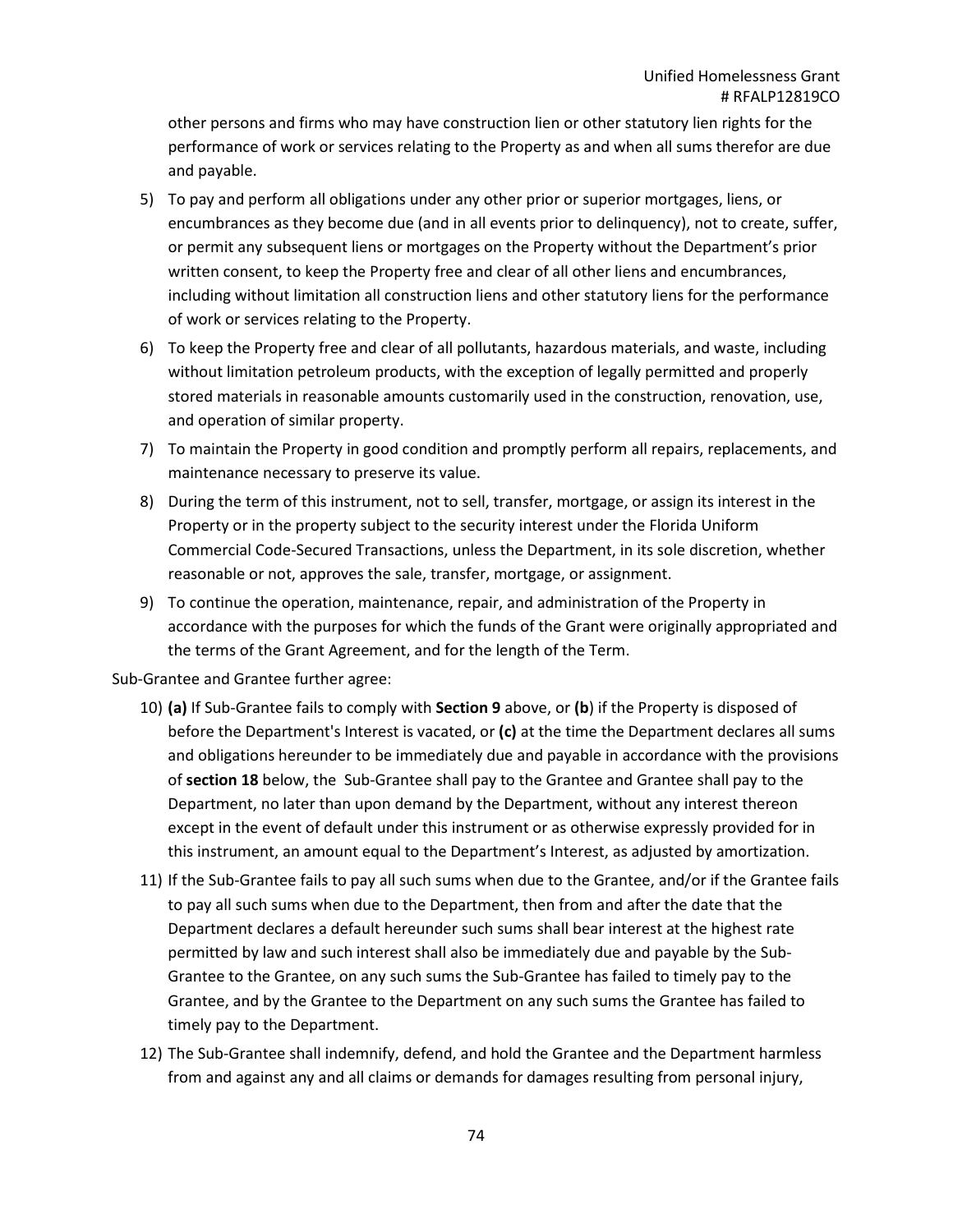including death or damage to property, arising out of or relating to the Property or the use of the Grant money.

- 13) Sub-Grantee shall return to Grantee and Grantee shall return to the Department any portion of the Grant money received that is not necessary for the cost of the purchase for which the Grant was awarded.
- 14) At all times in which Grant money is being disbursed and until such time as the Grant money is fully and properly spent according to the Grant Agreement and any agreement governing the sub-grant, the Sub-Grantee and the Grantee shall each obtain a blanket fidelity bond, in the amount of the Grant, issued by a company authorized and licensed to do business in this state and approved by the Department, which will reimburse the Department in the event that anyone handling the Grant moneys either misappropriates or absconds with the Grant moneys, and in form requiring the surety to give the Department at least 30 days prior written notice of any intent to cancel or not renew the bond. All employees handling the Grant moneys must be covered by the bond.
- 15) If any obligation hereunder, under the Grant Agreement, or under any agreement governing the sub-grant is not timely paid or performed, or in the event of any beach of any warranty hereunder, under the Grant Agreement, or under any agreement governing the sub-grant, in addition to all other remedies, the Department may, but is not obligated to, pay or perform the obligation and cure the breach and the costs thereof shall bear interest at the highest rate permitted by law. Such costs and interest thereon shall be secured by this instrument and be immediately due and payable and paid by Sub-Grantee and/or Grantee to the Department upon demand by the Department.
- 16) If any action or proceeding is commenced that in the opinion of the Department would materially affect the Department's interest in the Property, the Department may, but is not obligated to, take any actions the Department deems appropriate to protect its interest in the Property and the costs thereof shall bear interest at the highest rate permitted by law. Such costs and interest thereon shall be secured by this instrument and be immediately due and payable and paid by Sub-Grantee to Grantee and by Grantee to the Department upon demand by the Department.
- 17) Sub-Grantee and Grantee warrant that **(a)** it is a Florida corporation not-for-profit organized and existing under the Florida Not For Profit Corporation Act and exempt from taxation under Section 501(C)(3) of the United States Internal Revenue Code of 1987, **(b)** all persons or firms having any ownership interest in the Property have joined in the execution and delivery of this instrument and have good and marketable fee simple title to the Property free and clear of all other liens and encumbrances other than governmental taxes, assessments, and charges not yet due and payable and any other matter consented to by the Department in writing, (**c**) ) each of the undersigned executing this instrument on its behalf has the full right, power, and authority to execute and deliver this instrument to the Department and this instrument has been validly executed by each of them, (**d**) this instrument constitutes a valid lien and encumbrance on the good and marketable fee simple title to the Property and the good and marketable title to the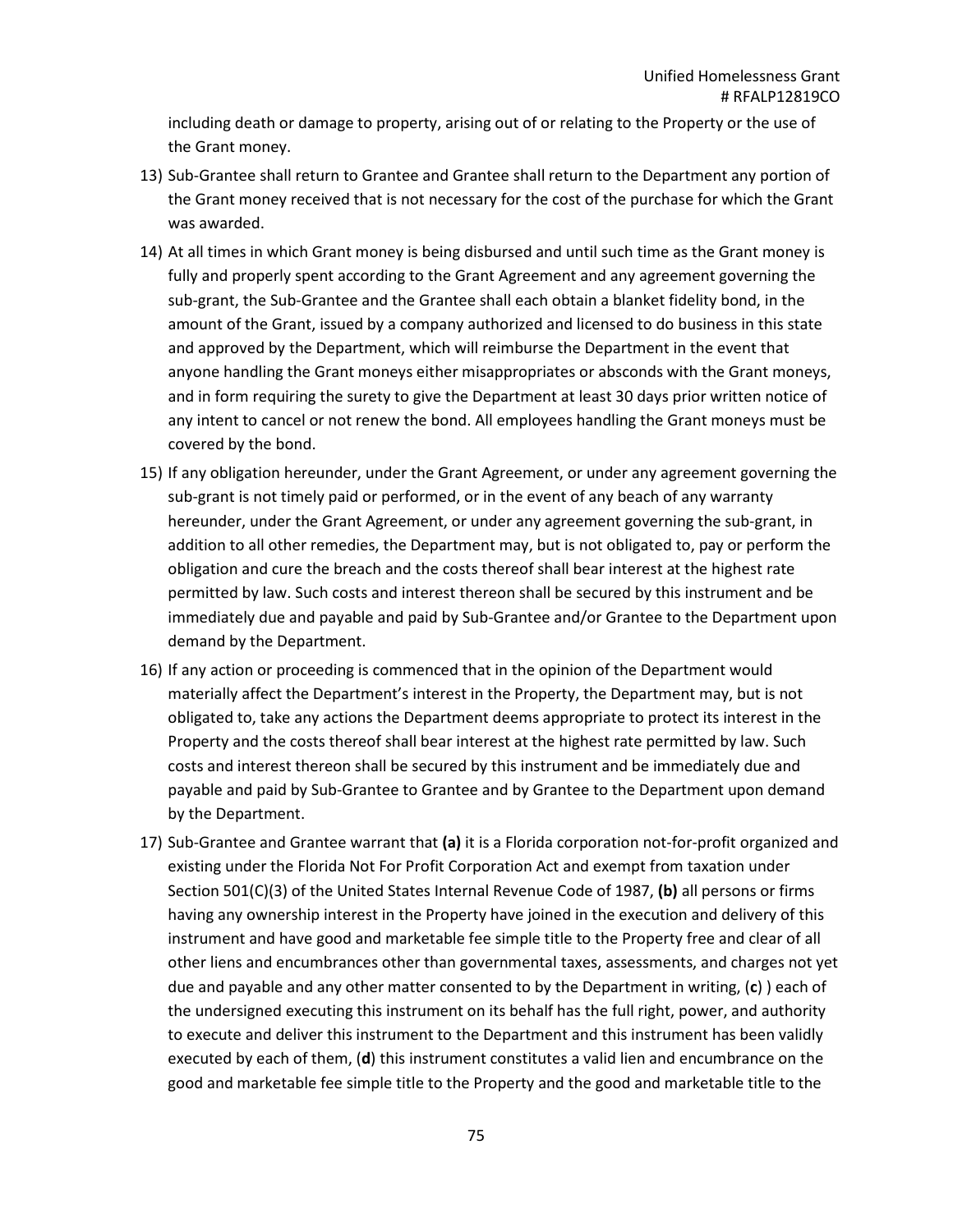property encumbered by the security interest under the Florida Uniform Commercial Code-Secured Transactions granted by this instrument, free and clear of all other liens and encumbrances other than governmental taxes, assessments, and charges not yet due and payable and any other matter consented to by the Department in writing, and **(e)** with the exception of such matters they will defend the title to the Property and such other property and the priority of the lien of this instrument thereon against the claims of all other persons or firms.

- 18) Upon (**a**) the failure of any obligation under this instrument, the Grant Agreement, or any agreement governing the sub-grant, to be timely paid and performed and/or the breach by the Grantee and/or Sub-Grantee of any term or condition under this instrument, the Grant Agreement, or any agreement governing the sub-grant; **(b)** the death or dissolution of any of the undersigned; **(c)** the insolvency of any of the undersigned, the appointment of a receiver for any part of the property of any of the undersigned, any assignment by or on behalf of any of the undersigned for the benefit of creditors, any type of creditor workout, or the commencement of any proceeding under any bankruptcy or insolvency laws by or against any of the undersigned; or **(d)** any attempt by any governmental agency or entity, any other person or entity that has the power to exercise the power of eminent domain, or any creditor, to attach, levy upon, garnish, or take the Property or any portion or proceeds thereof, the Department may, at its option, declare a default hereunder, declare all sums and obligations hereunder, with interest thereon as hereafter provided, to be immediately due and payable, and exercise any all remedies therefor available at law, in equity, or under this instrument. From and after the date that the Department declares any such default hereunder all sums due hereunder shall bear interest at the highest rate permitted by law. A default under this instrument, the Grant Agreement, or any agreement governing the sub-grant shall be a default under each and all such instruments.
- 19) Without limitation, such remedies include **(a)** regardless of whether or not the apparent value of the Property exceeds the amount of the obligations secured hereby by a substantial amount, the right to have a receiver appointed to take possession of all or any part of the Property with the power to protect, preserve, operate and collect any rents from the Property preceding foreclosure or sale, and to apply the proceeds over and above the cost of the receivership, to the obligations secured hereby (the receiver may serve without bond if permitted by law), **(b)** judicial foreclosure of the interests of the undersigned, and **(c)** to the fullest extent permitted by law the right to obtain a judgment for any deficiency remaining in the sums secured hereby after the application of all amounts received by the Department from the exercise of any of the rights provided in this **section 19,** the foregoing **section 18,** and the following **Section 20.**
- 20) Without limiting the generality of any the foregoing, with respect to the security interest under the Florida Uniform Commercial Code-Secured Transactions, Chapter 679 F.S. granted by this instrument, the Department shall have all rights and remedies of a secured party under the Florida Uniform Commercial Code-Secured Transactions.
- 21) All of the Department's remedies hereunder are cumulative and may be exercised alone, together, or in any combination thereof.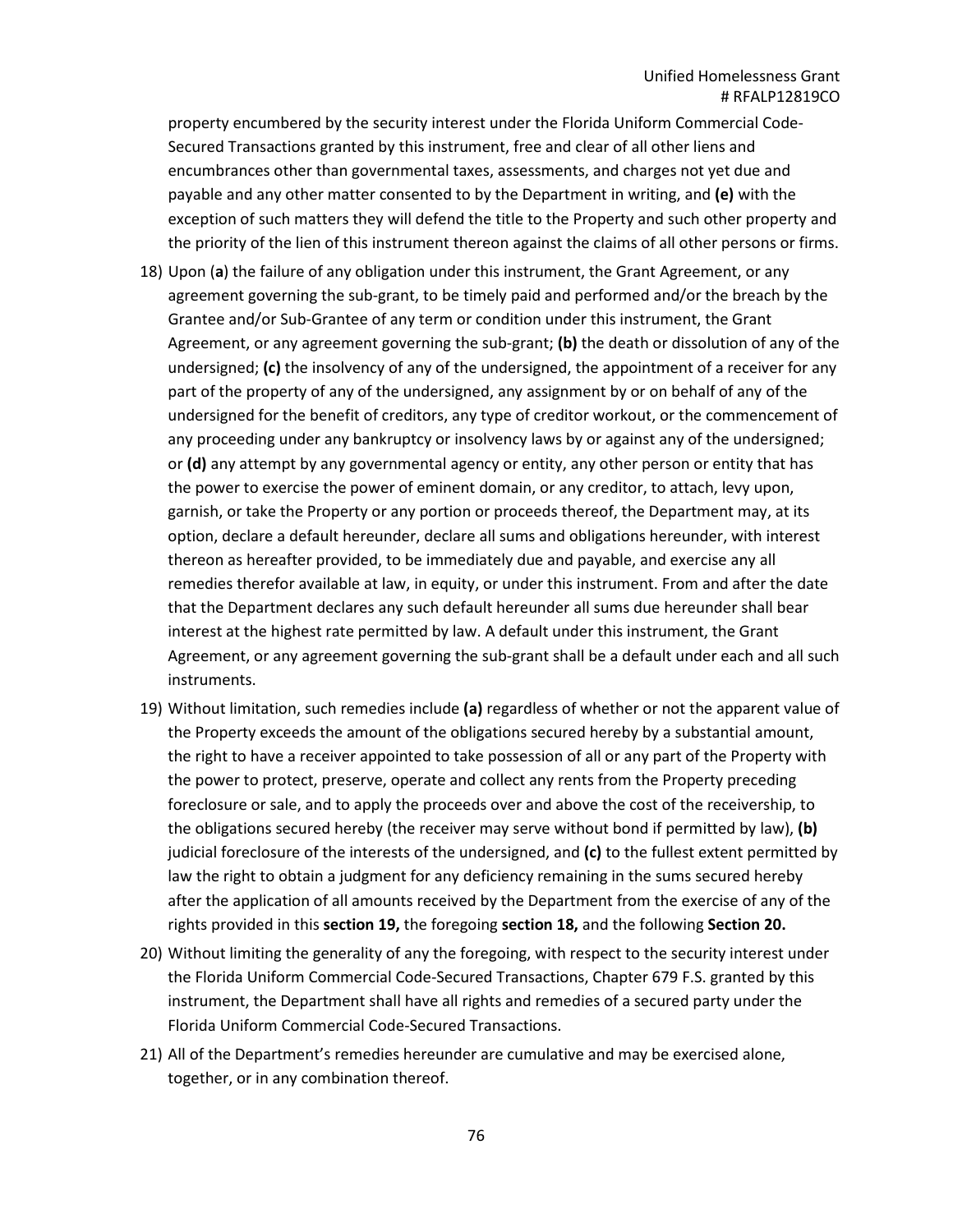- 22) Immediately upon demand by the Grantee the Sub-Grantee shall pay to the Grantee, and immediately upon demand by the Department, the Grantee shall pay to the Department all costs of collection of the obligations and sums set forth herein after referral to a collection agency or attorney, including without limitation an attorney that is a salaried employee of the Grantee or the Department, and also including without limitation reasonable attorneys' fees at trial, on appeal, and in any insolvency proceedings, including without limitation the costs of an attorney that is a salaried employee of the Grantee or the Department, and all costs incurred by the Grantee and the Department in exercising its remedies hereunder. All such costs shall bear interest at the highest rate permitted by law and all such costs and interest thereon are part of the sums secured hereby.
- 23) The Grantee and Sub-Grantee are jointly and severally personally liable for and obligated to pay and perform, or caused to paid and performed, and shall pay and perform, or caused to paid and performed, when due, whether by acceleration or otherwise, all obligations and sums provided for under this instrument. Any other persons or entities who sign this instrument are doing so solely to, and do hereby, encumber, subject, and subordinate his, her, or its interest in the Property, whether as an owner of the real property encumbered by this instrument subject to, and as a lessor under, a lease in favor of the Sub-Grantee, by marital or homestead rights or otherwise, to the lien of this instrument and are not personally liable for or obligated to pay or perform any obligations and sums provided for under this instrument. All persons or entities, other than the Grantee and the Sub-Grantee, who sign this instrument, whether personally liable hereunder or not, agree that to the fullest extent permitted by law the Department may, without notice to and without his, her, or its consent, deal solely with the Grantee and/or Sub-Grantee by way of extension, modification, renewal, forbearance or otherwise make other accommodations with regard to the terms and provisions of and the obligations and sums under this instrument without affecting or impairing the personal liability of any party personally liable for the obligations and sums hereunder or the lien or priority of the lien of this instrument on the Property. Sub-Grantee agrees that to the fullest extent permitted by law the Department may, without notice to and without his, her, or its consent, deal solely with the Grantee by way of extension, modification, renewal, forbearance or otherwise make other accommodations with regard to the terms and provisions of the Grant without affecting or impairing the personal liability of the Sub-Grantee for the obligations and sums hereunder or the lien or priority of the lien of this instrument on the Property.
- 24) This instrument contains the entire agreements of the parties with respect to the matters covered hereby and may be modified or amended only by an instrument signed by whoever will be bound or obligated by the modification or amendment. No rights of the Department hereunder shall be construed to have been waived unless waived in writing by an instrument signed by the Department and any such written waiver shall not apply to any other right of the Department hereunder or any future exercise of any such rights waived in the written instrument unless so expressly stated in the written instrument signed by the Department.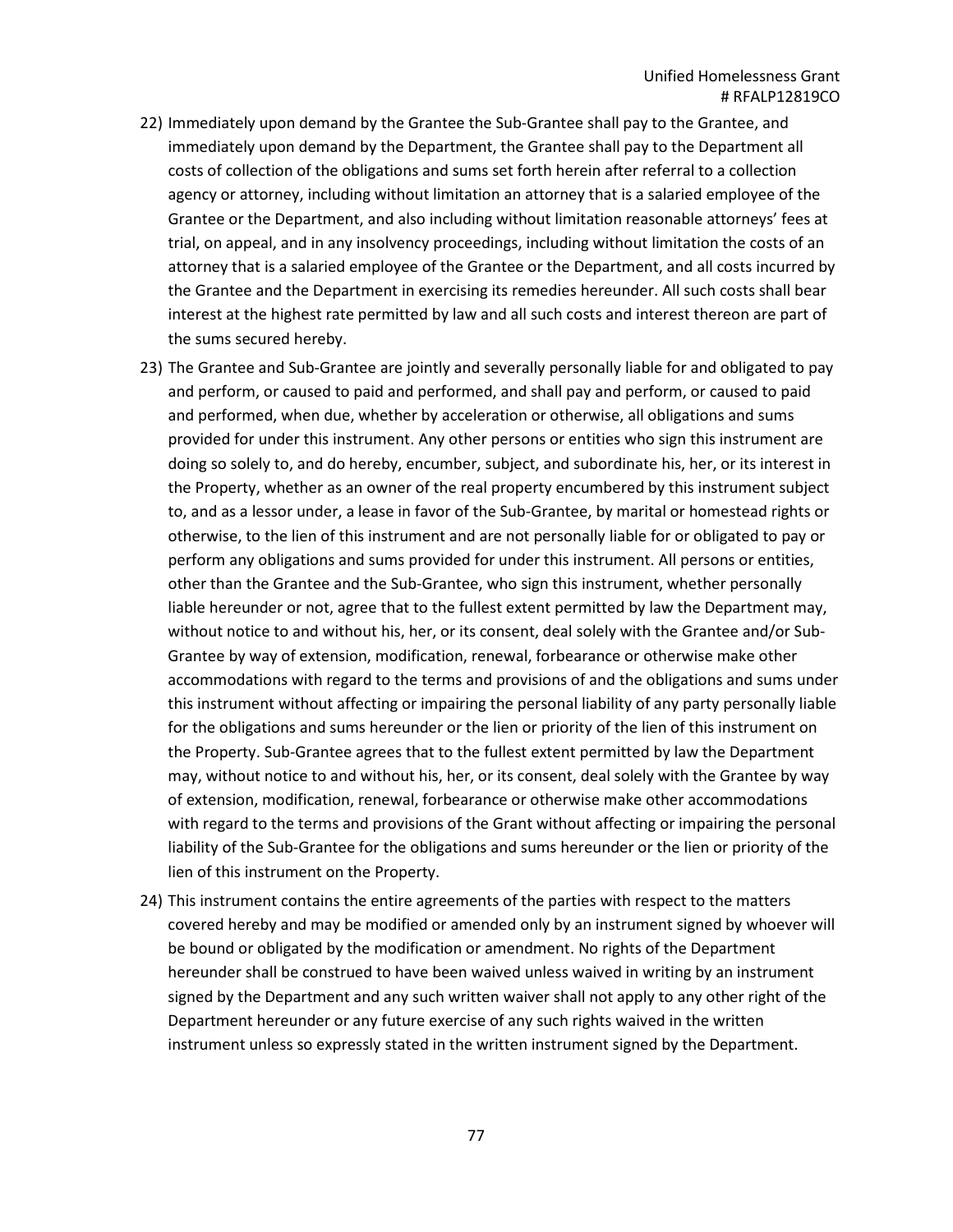- 25) This instrument shall be governed and construed by any applicable federal law and to the extent not preempted by federal law by the laws of the State of Florida without regard to its conflicts of laws provisions.
- 26) If any provision of this instrument is found by a court of competent jurisdiction to be invalid or unenforceable, or invalid or unenforceable in any particular circumstances, no such invalidity or unenforceability shall affect or impair the validity or enforceability of such provision in other permissible circumstances or the validity or enforceability of any other provision of this instrument
- 27) Without the written consent of the Department recorded in the Public Records in the County in which this instrument is recorded, there shall be no merger of the interest or estate created by this instrument and any other interest or estate in the Property at any time held by the Department in any capacity.
- 28) This instrument shall inure to the benefit of and be binding upon the parties, their respective heirs, personal representatives, successors, and permissible successors in title and assigns, and in the event that any one or more of them hereafter become the owner of the Property the Department may, without notice to or consent by any of the undersigned, deal with any such owner or owners by way of extension, modification, renewal, forbearance or otherwise make other accommodations with regard to the terms and provisions of and the obligations and sums under this instrument without affecting or impairing the personal liability of any party personally liable for the obligations and sums hereunder or the lien or priority of the lien of this instrument on the Property.
- 29) Wherever used in this instrument all pronouns shall include the feminine, masculine, and neuter gender and the singular shall include the plural and vice versa.
- 30) Time is of the essence in the payment and performance of the obligations under this instrument.

By the acceptance of this instrument the Department agrees that it shall execute a satisfaction of this instrument in recordable form upon full compliance by the Grantee and Sub-Grantee with the all of the terms of this instrument.

All parties to this instrument hereby waive the right to any jury trial in any action, proceeding, or counterclaim brought by any party against any other party.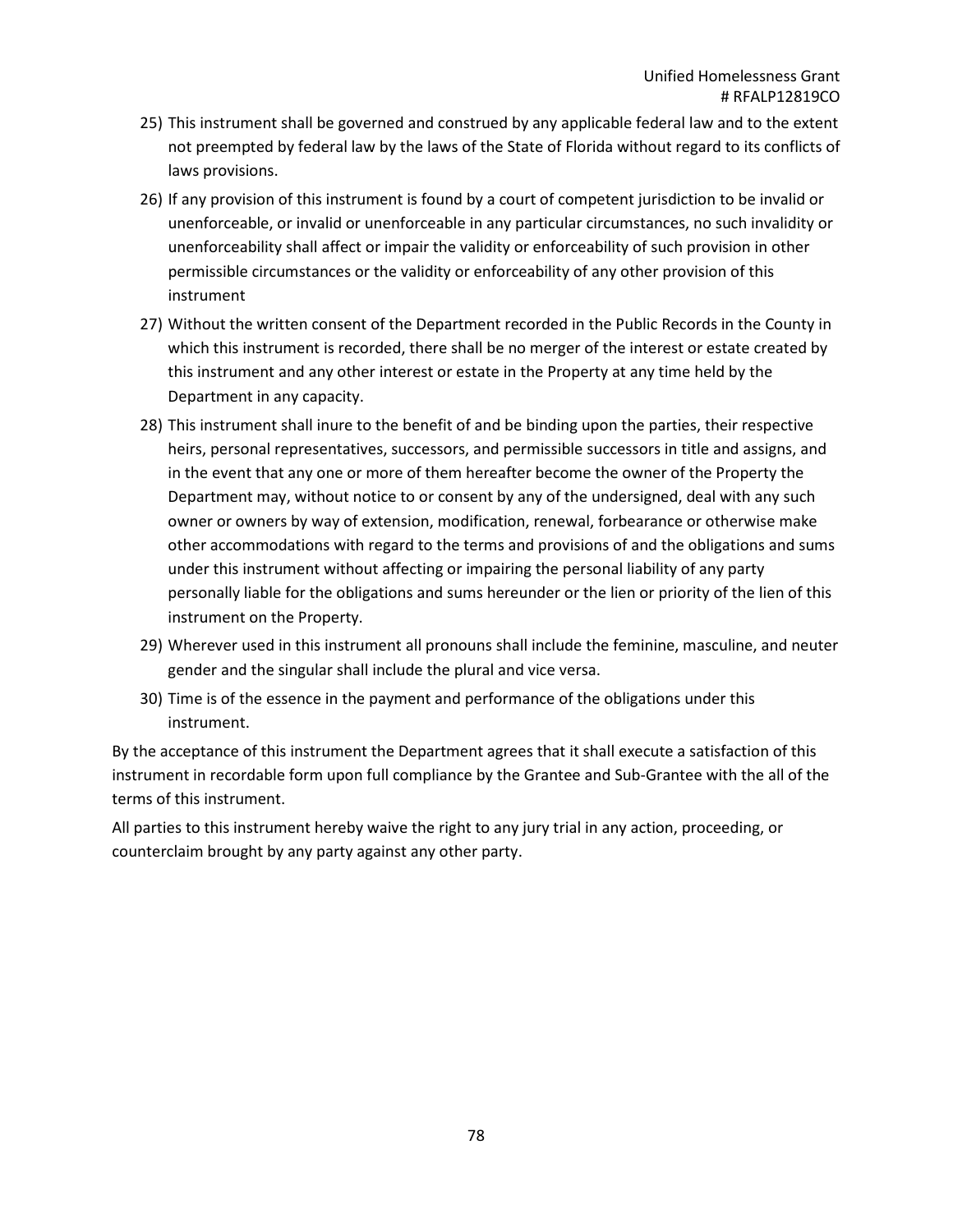## **SIGNATURE PAGE TO THE MORTGAGE LIEN AND SECURITY AGREEMENT FROM THE UNDERSIGNED TO THE FLORIDA DEPARTMENT OF CHILDREN AND FAMILY SERVICES**

| Witness              |        |                     |
|----------------------|--------|---------------------|
|                      |        |                     |
| Witness printed name | By:    |                     |
|                      |        | <b>Printed Name</b> |
| Witness              | Title: |                     |
|                      |        | Address:            |
| Witness printed name |        |                     |
|                      |        |                     |
|                      |        |                     |
| Witness              |        |                     |
|                      |        |                     |
| Witness printed name | By:    |                     |
|                      |        | <b>Printed Name</b> |
| Witness              | Title: |                     |
|                      |        | Address:            |
| Witness printed name |        |                     |